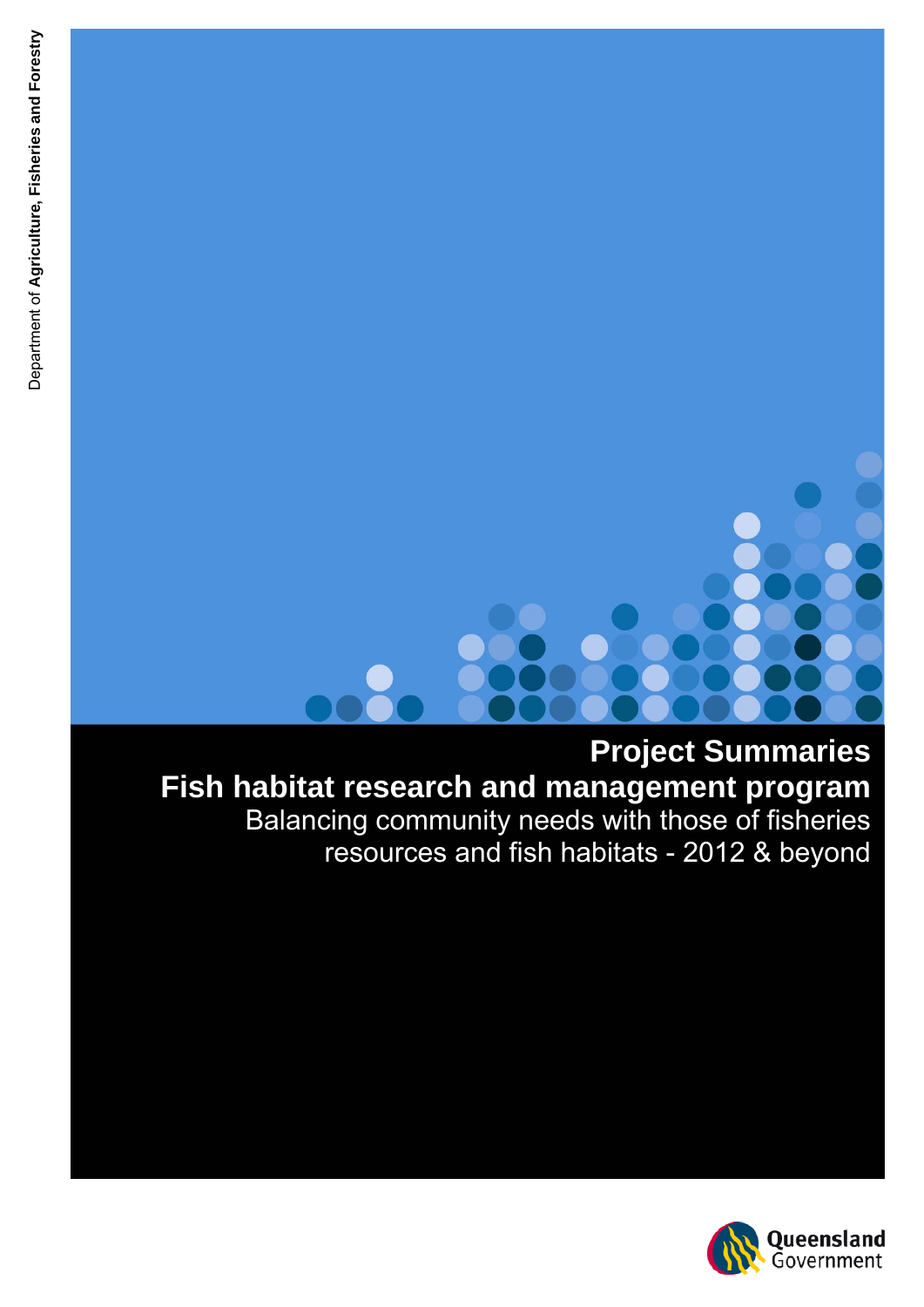© State of Queensland, 2012.

The Queensland Government supports and encourages the dissemination and exchange of its information. The copyright in this publication is licensed under a Creative Commons Attribution 3.0 Australia (CC BY) licence.



Under this licence you are free, without having to seek permission from Department of Agriculture, Fisheries and Forestry, to use this publication in accordance with the licence terms.

You must keep intact the copyright notice and attribute the State of Queensland, Department of Agriculture, Fisheries and Forestry as the source of the publication.

For more information on this licence visit<http://creativecommons.org/licenses/by/3.0/au/deed.en>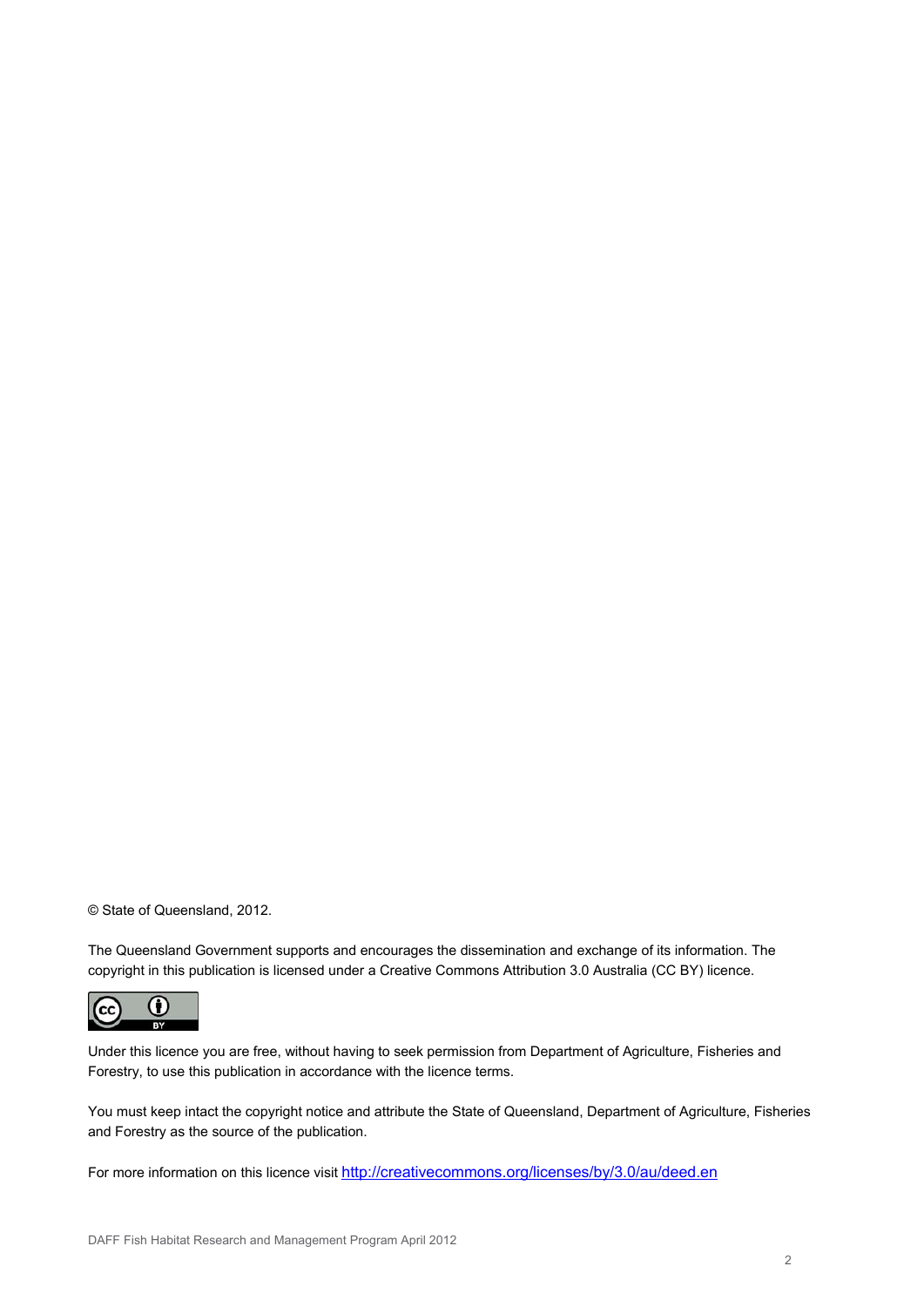# <span id="page-2-0"></span>**Contents**

| <b>Contents</b>                                                                                                                                                                                                                                                                                                                                                                                                                                            | 3                         |
|------------------------------------------------------------------------------------------------------------------------------------------------------------------------------------------------------------------------------------------------------------------------------------------------------------------------------------------------------------------------------------------------------------------------------------------------------------|---------------------------|
| <b>Appendix 1 Examples of projects</b>                                                                                                                                                                                                                                                                                                                                                                                                                     | 5                         |
| Stream 1 - Fish habitat utilisation<br>Stream 2 – Impacts on fish habitats<br>Stream 3 – Innovative structure design for fish habitats<br>Stream 4 - Rehabilitation of fish habitats<br>Stream 5 – Habitat data for response management                                                                                                                                                                                                                    | 5<br>13<br>17<br>19<br>23 |
| <b>Appendix 2 Summaries of completed projects</b>                                                                                                                                                                                                                                                                                                                                                                                                          | 26                        |
| Stream 1 - Fish habitat utilisation                                                                                                                                                                                                                                                                                                                                                                                                                        | 26                        |
| Halophyte vegetation distribution in a sub-tropical saltmarsh<br>Community structure and ecology of mangrove-associated epiphytic algae: A Moreton Bay case study<br>The effects of environmental factors on Caulerpa taxifolia growth in Moreton Bay, Australia<br>Opportunistic predation by small fishes on epibiota of jetty pilings in urban waterways<br>Trophic exchange in estuarine landscapes: the influence of different habitat mosaics on the | 26<br>26<br>27<br>27      |
| diet of fish and prawns                                                                                                                                                                                                                                                                                                                                                                                                                                    | 28                        |
| Are mangrove faunal communities affected by sinking centre dieback in Moreton Bay?<br>The role of herbivorous fish in regulating algal and coral dynamics in high latitude coral reef systems                                                                                                                                                                                                                                                              | 29<br>29                  |
| Top-down and bottom-up regulation of the Epilithic Algal Community (EAC) on two declared Fish Habitat<br>Areas (FHAs) within Moreton Bay.<br>Tropical Mangrove forests and fish feeding: a test of the mangrove nursery-ground food hypothesis                                                                                                                                                                                                             | 30<br>30                  |
| The spatial ecology of Australian blacktip sharks (Carcharhinus tilstoni) within a nursery area and<br>the effects of extreme weather                                                                                                                                                                                                                                                                                                                      | 31                        |
| The functional importance of the pattern of habitat interspersion within a seascape<br>Demersal fish-habitat associations on southern Queensland's continental shelf                                                                                                                                                                                                                                                                                       | 32<br>33                  |
| Stream 2 – Impacts on fish habitats                                                                                                                                                                                                                                                                                                                                                                                                                        | 34                        |
| Acid sulfate soil status of selected intertidal habitats within the Caboolture River section of                                                                                                                                                                                                                                                                                                                                                            |                           |
| the Deception Bay Fish Habitat Area                                                                                                                                                                                                                                                                                                                                                                                                                        | 34                        |
| The suitability of native mangroves as hosts for the lantana bug Aconophora compressa<br>Recent severe dieback of mangroves - Is 'sinking centre' dieback contributing to serious loss of                                                                                                                                                                                                                                                                  | 34                        |
| fish habitat?                                                                                                                                                                                                                                                                                                                                                                                                                                              | 35                        |
| Port of Airlie Marina Development Project - Fisheries resources monitoring in Boathaven Bay<br>Impervious coverage and land-use characteristics surrounding Lakes Weyba and Coombabah,                                                                                                                                                                                                                                                                     | 35                        |
| south east Queensland<br>Louisa Creek mangrove health audit                                                                                                                                                                                                                                                                                                                                                                                                | 37<br>38                  |
| The impact of existing boat moorings on seagrass communities in Moreton Bay, Australia<br>Short term response of estuarine sandflat trophodynamics to pulse anthropogenic physical                                                                                                                                                                                                                                                                         | 39                        |
| disturbance: Support for the intermediate Disturbance Hypothesis<br>Combining process indices from network analysis with structural population measures to indicate                                                                                                                                                                                                                                                                                        | 39                        |
| response of estuarine trophodynamics to pulse organic enrichment                                                                                                                                                                                                                                                                                                                                                                                           | 40                        |
| Monitoring the condition of sediment and associated fauna within a created mangrove wetland<br>Monitoring of Growth and Condition of Mangroves                                                                                                                                                                                                                                                                                                             | 41<br>41                  |
| Stream 3 – Innovative structure design for fish habitats                                                                                                                                                                                                                                                                                                                                                                                                   | 43                        |
| Use of commercial product "A-Jacks" as artificial reef in front of mangroves                                                                                                                                                                                                                                                                                                                                                                               | 43                        |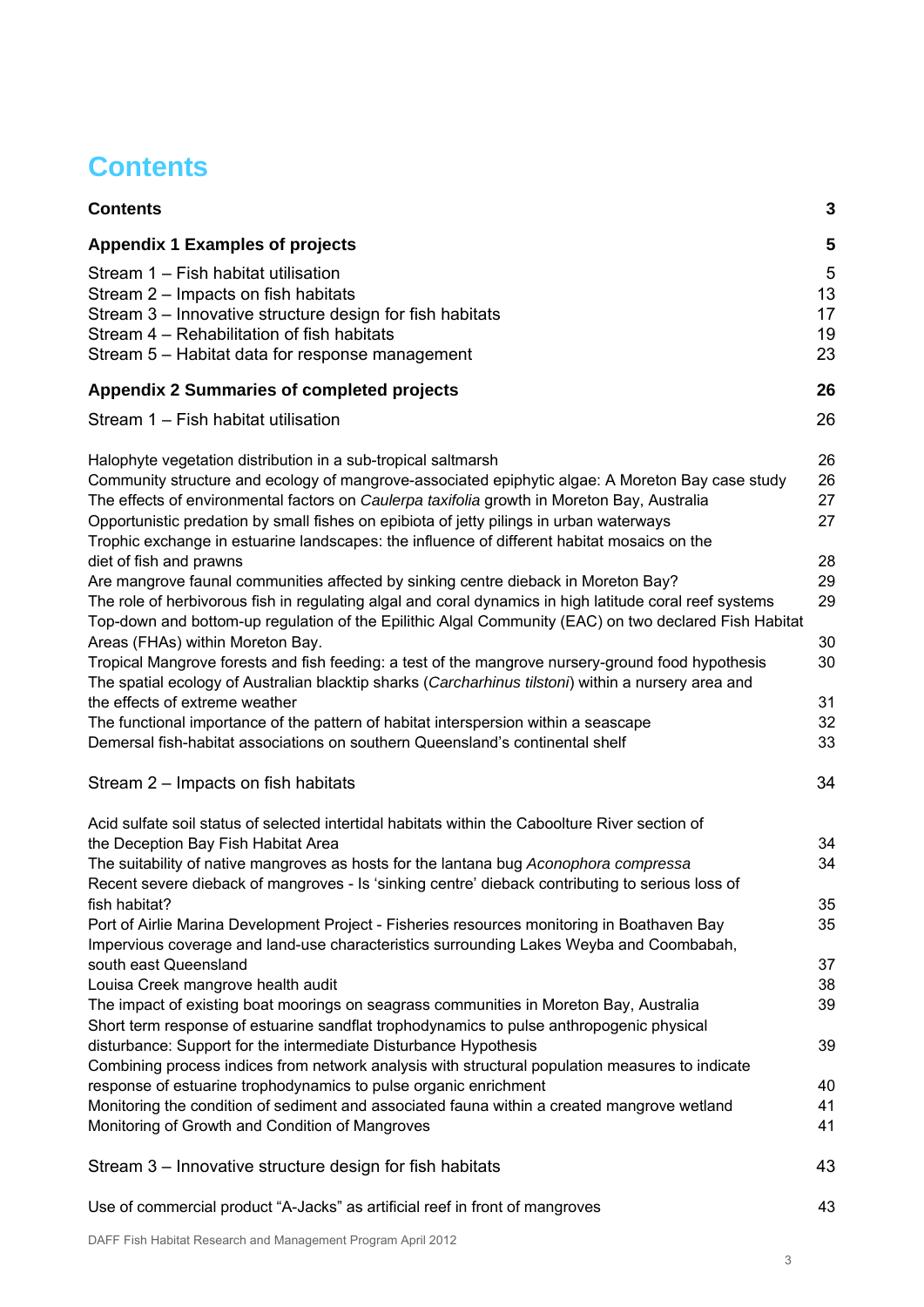| Stream 4 – Rehabilitation of fish habitats                                                                                                                                                | 44 |
|-------------------------------------------------------------------------------------------------------------------------------------------------------------------------------------------|----|
| Fish and other aguatic fauna use of restored fish habitats (Bulimba Creek Oxbow)<br>Effects of Acid Sulfate Soils Remediation on Aquatic Ecology and Water Quality at East Trinity, North | 44 |
| Queensland                                                                                                                                                                                | 45 |
| Duplication of Houghton/Hornibrook Highway - saltmarsh rehabilitation                                                                                                                     | 46 |
| Bulimba Creek Oxbow Nekton Research Report 2011                                                                                                                                           | 47 |
| Oxbow Wetlands Recovery and Rehabilitation Works                                                                                                                                          | 48 |
| <b>References</b>                                                                                                                                                                         | 50 |
| <b>Acronyms</b>                                                                                                                                                                           | 50 |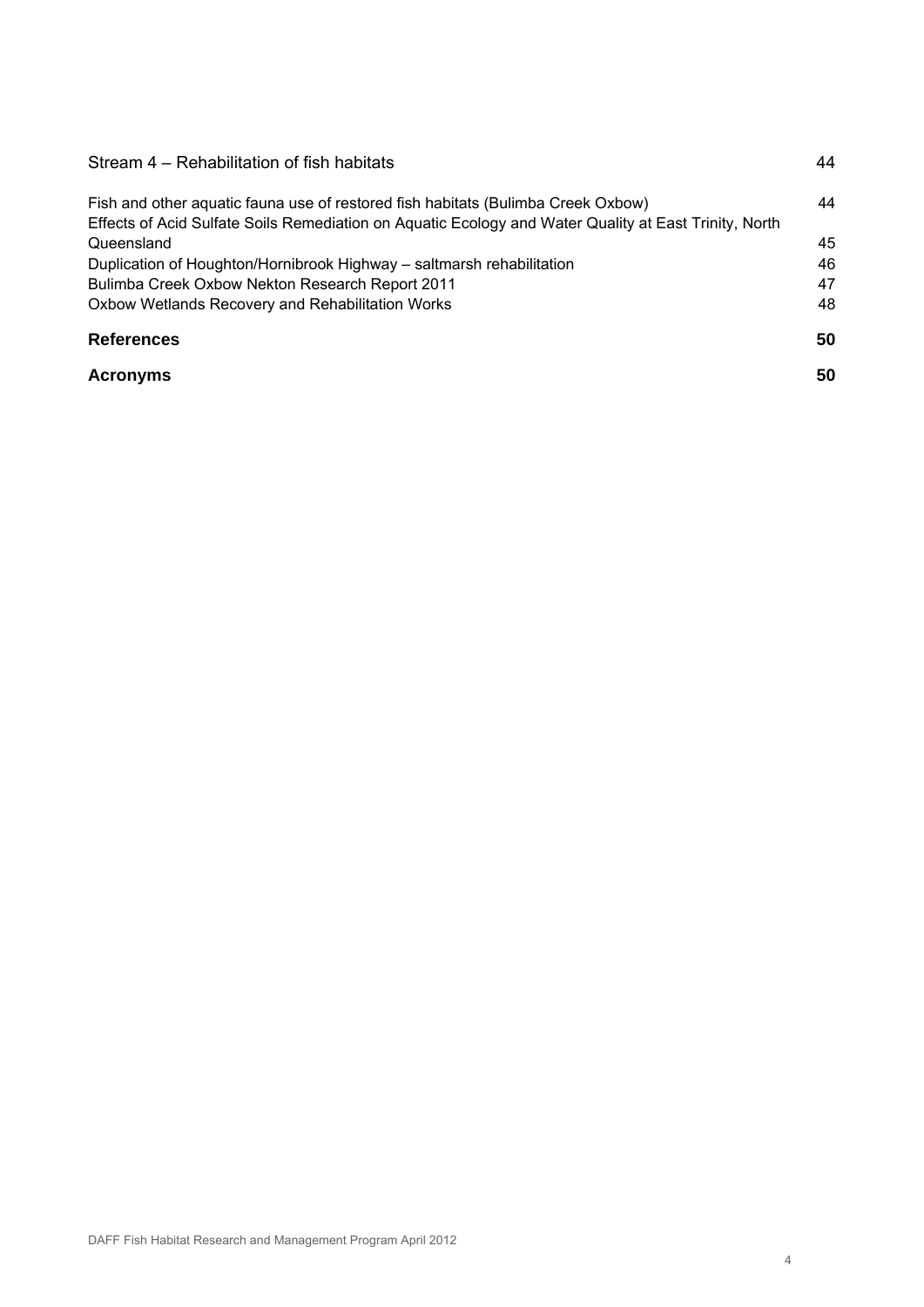# **Appendix 1 Examples of projects**

The following tables show examples of projects within each Research/ Management Stream of the Fish Habitat Research and Management Program (DAFF 2012) as at April 2012. A "\*" indicates a monitoring, maintenance or rehabilitation project that also provides opportunities for further research.

<span id="page-4-1"></span><span id="page-4-0"></span>

| <b>Component</b> | <b>Title</b>                                               | Leader                      | <b>Project site</b>     | <b>Objectives</b>                                                        | <b>Management Benefits</b>                            |
|------------------|------------------------------------------------------------|-----------------------------|-------------------------|--------------------------------------------------------------------------|-------------------------------------------------------|
| Saltmarsh        | <b>Halophyte Vegetation</b>                                | <b>UQ</b>                   | <b>Brisbane</b>         | Determine seasonal variation in                                          | Increased knowledge of                                |
| productivity and | Distribution in a Sub-Tropical                             | <b>Jock</b>                 | Airport, Tinchi         | saltmarsh production and biomass.                                        | subtropical saltmarsh                                 |
| biomass.         | Saltmarsh.                                                 | Mackenzie                   | Tamba and               |                                                                          | systems and processes.                                |
|                  |                                                            |                             | Boondall                |                                                                          |                                                       |
|                  |                                                            |                             | Wetlands,<br><b>SEQ</b> |                                                                          | See project summary<br>(Appendix 2).                  |
| Mangrove         | Community structure and                                    | <b>UQ</b>                   | Moreton Bay,            | Evaluate the influence of                                                | Increased knowledge of                                |
| ecosystem        | ecology of mangrove-                                       | Lucy Hurrey /               | <b>SEQ</b>              | environmental factors on epiphytic                                       | subtropical mangrove-algal                            |
| productivity.    | associated epiphytic algae -                               | Dr Catherine                |                         | algae communities on mangrove                                            | assemblages.                                          |
|                  | A Moreton Bay case study.                                  | Lovelock                    |                         | pneumatophores.                                                          |                                                       |
|                  |                                                            |                             |                         |                                                                          | See project summary                                   |
|                  | (DPI&F) Marine Fish Habitat                                |                             |                         | Map the species distribution of                                          | (Appendix 2).                                         |
|                  | Scholarship award, 2005/6)                                 |                             |                         | epiphytic macroalgae.                                                    |                                                       |
|                  |                                                            |                             |                         | Determine algal biomass and                                              |                                                       |
|                  |                                                            |                             |                         | seasonal/site variation in nutrient                                      |                                                       |
|                  |                                                            |                             |                         | levels.                                                                  |                                                       |
|                  |                                                            |                             |                         |                                                                          |                                                       |
|                  |                                                            |                             |                         | Produce a faunal catalogue of the                                        |                                                       |
|                  |                                                            |                             |                         | algal primary consumer community.                                        |                                                       |
|                  | <b>Tropical Mangrove forests</b>                           | <b>JCU</b>                  | Hinchinbrook            | Determine which species or size                                          | Better understanding of the                           |
|                  | and fish feeding: a test of the<br>mangrove nursery-ground | Murray Bower<br>/ Dr Marcus | Channel,<br>North Qld   | classes of fish enter mangroves<br>primarily for feeding and which enter | resources that tropical<br>estuary fish use when they |
|                  | food hypothesis.                                           | <b>Sheaves</b>              |                         | primarily for refuge.                                                    | enter mangrove habitats.                              |
|                  |                                                            |                             |                         |                                                                          |                                                       |
|                  | (Resources utilisation by                                  |                             |                         | For those fish that enter mangroves to                                   | See project summary                                   |
|                  | tropical estuary fish in                                   |                             |                         | feed, determine the importance of the                                    | (Appendix 2).                                         |
|                  | mangrove habitats)                                         |                             |                         | foods consumed in the mangrove                                           |                                                       |

## **Stream 1 – Fish habitat utilisation**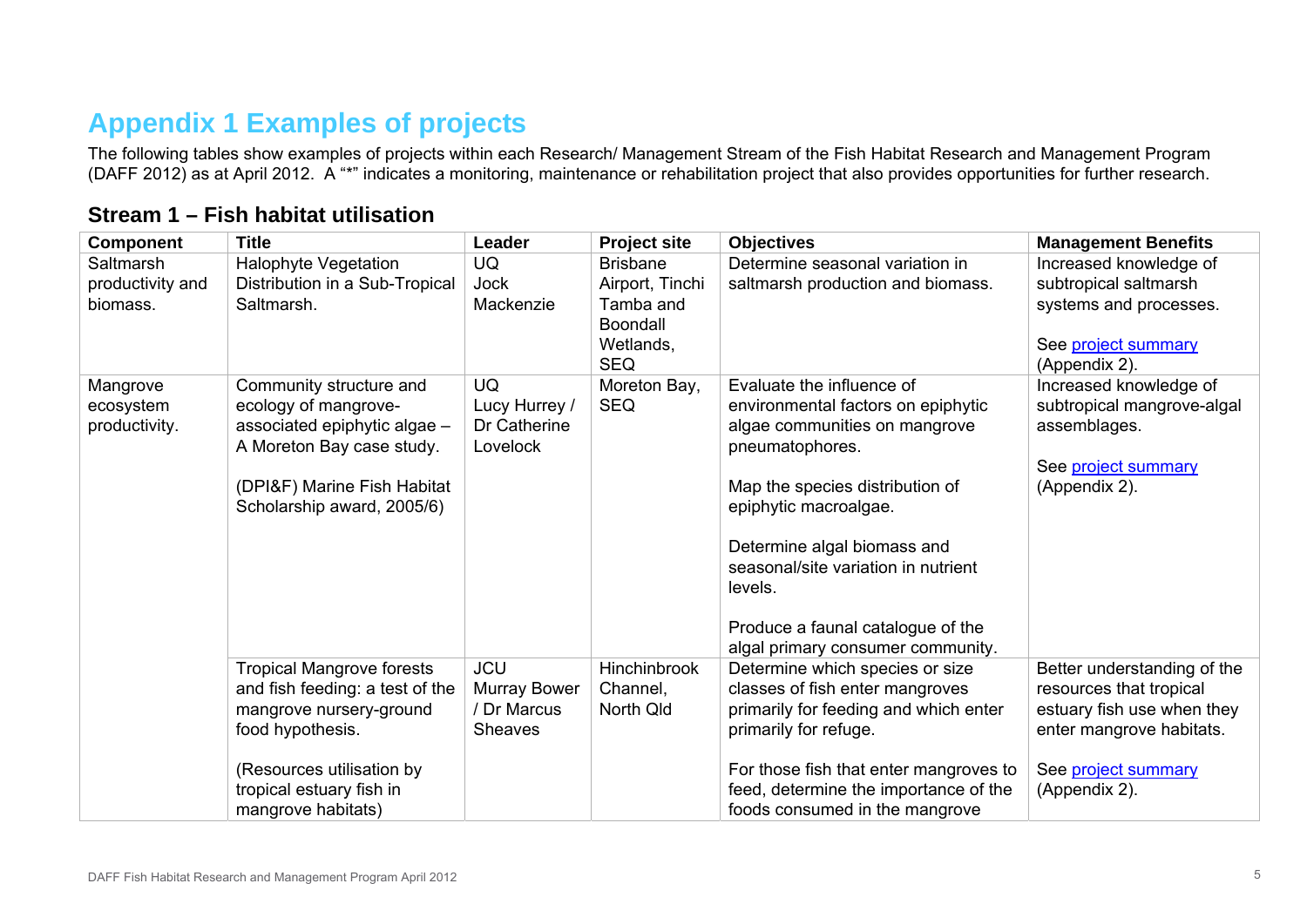| <b>Component</b>                        | <b>Title</b>                                                                                                                                                     | Leader                                                                  | <b>Project site</b>        | <b>Objectives</b>                                                                                                                                                                                                                                                                                                                                                                                                                                            | <b>Management Benefits</b>                                                                                                                                                 |
|-----------------------------------------|------------------------------------------------------------------------------------------------------------------------------------------------------------------|-------------------------------------------------------------------------|----------------------------|--------------------------------------------------------------------------------------------------------------------------------------------------------------------------------------------------------------------------------------------------------------------------------------------------------------------------------------------------------------------------------------------------------------------------------------------------------------|----------------------------------------------------------------------------------------------------------------------------------------------------------------------------|
| Mangrove<br>ecosystem<br>productivity.  | (DEEDI Marine Fish Habitat<br>Scholarship award, 2009/10)                                                                                                        |                                                                         |                            | habitats as sources of nutrition.<br>Determine which predators feed most<br>heavily on (a) fish that enter<br>mangroves primarily to feed and (b)<br>on those that enter primarily for<br>refuge.<br>Determine whether predation does<br>focus on times when fish cannot<br>access mangrove habitats.<br>Determine the extent to which<br>predators preying on fish that utilise<br>mangroves to feed rely on nutritional<br>support from mangrove habitats. |                                                                                                                                                                            |
| Algal growth<br>factors and<br>infauna. | The effects of environmental<br>factors on Caulerpa taxifolia<br>growth in Moreton Bay,<br>Australia.<br>(DPI&F Marine Fish Habitat<br>Scholarship award 2006/7) | <b>UQ</b><br><b>Jessica Street</b><br>/ Dr Catherine<br>Lovelock        | Moreton Bay,<br><b>SEQ</b> | Quantify the relationship between<br>nutrients and C. taxifolia growth;<br>Quantify the relationship between<br>$\bullet$<br>sediment grain size and growth;<br>Quantify environmental conditions<br>$\bullet$<br>in Moreton Bay C. taxifolia<br>meadows;<br>Compare benthic infaunal<br>communities in seagrass and C.<br>taxifolia meadows.                                                                                                                | Better understanding of<br>environmental drivers and<br>fisheries values of<br>C.taxifolia within fish<br>habitats in Moreton Bay.<br>See project summary<br>(Appendix 2). |
| Mangrove<br>dieback                     | Are mangrove faunal<br>communities affected by<br>sinking centre dieback in<br>Moreton Bay?                                                                      | <b>UQ</b><br>Honours<br>Project<br>Cassandra<br>Dover / Dr<br>Norm Duke | Moreton Bay,<br><b>SEQ</b> | Investigate/ establish correlations<br>between faunal community<br>composition and health conditions in<br>affected areas.<br>Identify whether seasonality<br>influences composition patterns.                                                                                                                                                                                                                                                               | Improved understanding of<br>fish habitat function in<br>mangrove dieback areas.<br>See project summary<br>(Appendix 2).                                                   |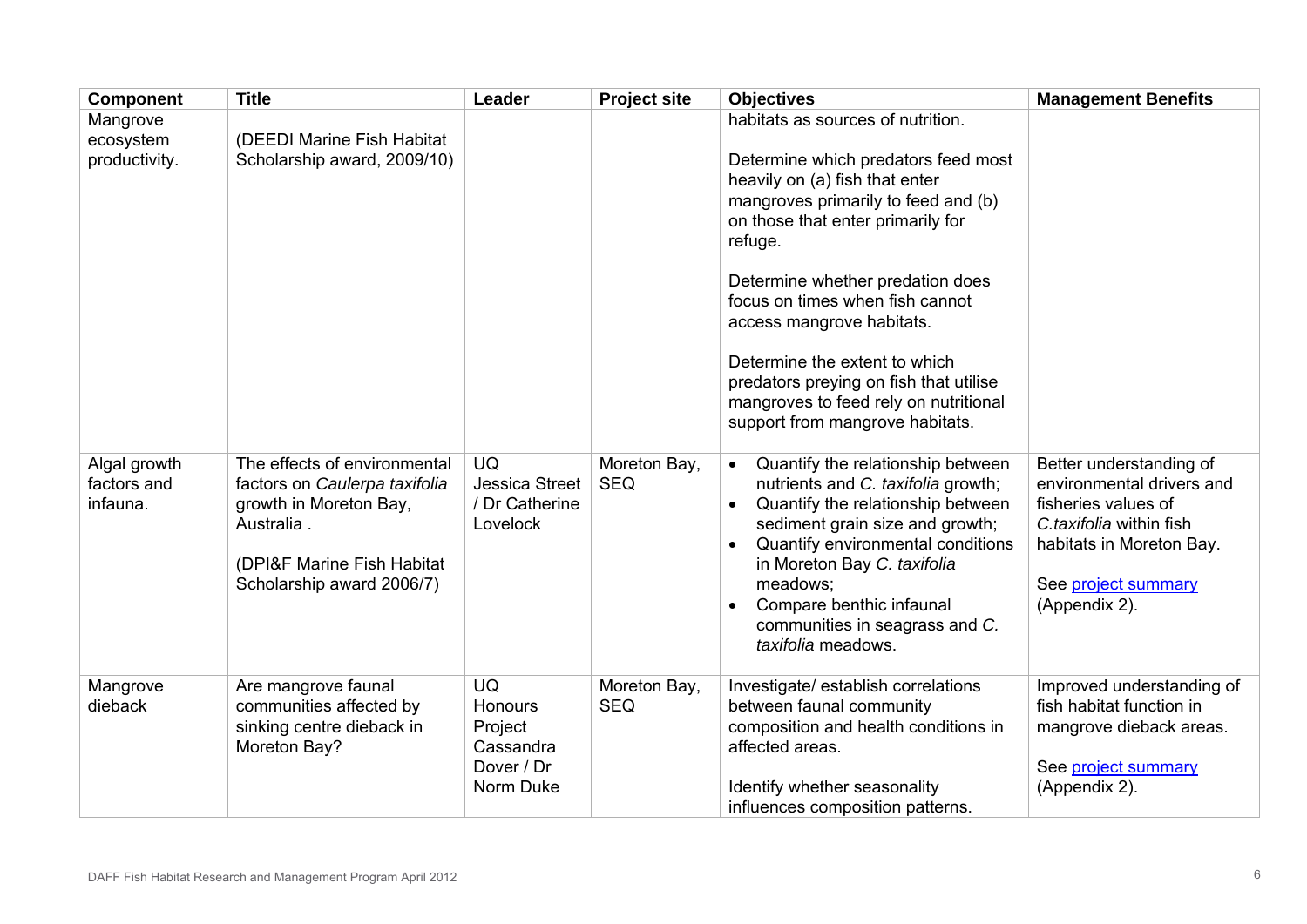| <b>Component</b>                                               | <b>Title</b>                                                                                                                                                                                                              | Leader                                                                   | <b>Project site</b>                                                           | <b>Objectives</b>                                                                                                                                                                                                                                                                                                                                                               | <b>Management Benefits</b>                                                                                                            |
|----------------------------------------------------------------|---------------------------------------------------------------------------------------------------------------------------------------------------------------------------------------------------------------------------|--------------------------------------------------------------------------|-------------------------------------------------------------------------------|---------------------------------------------------------------------------------------------------------------------------------------------------------------------------------------------------------------------------------------------------------------------------------------------------------------------------------------------------------------------------------|---------------------------------------------------------------------------------------------------------------------------------------|
| Fish habitat<br>mosaics                                        | Trophic exchange in<br>estuarine landscapes: the<br>influence of different habitat<br>mosaics on the diet of fish<br>and prawns.                                                                                          | <b>UQ</b><br>Ashleigh<br>Fowler /<br>Assoc Prof<br><b>Greg Skilleter</b> | Moreton Bay,<br><b>SEQ</b>                                                    | Provide information on the diet of fish<br>using different combinations of<br>estuarine habitats, in winter and<br>summer.                                                                                                                                                                                                                                                      | Better understanding of the<br>role of habitat mosaics in<br>supporting fish stocks and<br>fisheries productivity.                    |
|                                                                | (DPI&F Marine Fish Habitat<br>Scholarship award 2007/8)                                                                                                                                                                   |                                                                          |                                                                               | Examine whether the diet of these<br>species changes in relation to<br>variation in the spatial arrangement of<br>different habitats and whether this<br>variation in diet is related to the<br>relative abundance of key prey<br>species.<br>Determine whether degradation of<br>estuarine habitats, or loss of structural<br>complexity, affects feeding of these<br>species. | See project summary<br>(Appendix 2).                                                                                                  |
| Impact of fish<br>herbivory on<br>algal and coral<br>dynamics. | The role of herbivorous fish<br>in regulating algal and coral<br>dynamics in high latitude<br>coral reef systems.<br>(DEEDI Marine Fish Habitat<br>Scholarship award 2008/9)                                              | <b>UQ</b><br>Patrick<br>Gartrell / Dr<br>lan Tibbetts                    | Moreton Bay<br>coral reefs,<br><b>SEQ</b>                                     | Identify fish biomass and diversity.<br>Determine the impact of fish herbivory<br>within Moreton Bay.                                                                                                                                                                                                                                                                           | Better understanding of the<br>role of fish herbivory in high<br>latitude coral reef systems.<br>See project summary<br>(Appendix 2). |
|                                                                | Are coral reefs in Moreton<br>Bay protected from algal<br>overgrowth by the topdown<br>process of grazing or the<br>bottom-up process of<br>nutrient availability?<br>2010 DEEDI Marine Fish<br>Habitat Scholarship award | <b>UQ</b><br>James Brown<br>/ Dr Ian<br><b>Tibbetts</b>                  | Moreton Bay<br>coral reefs,<br><b>SEQ</b><br>Peel Island<br>and Myora<br>Reef | Determine the relative strength of fish<br>herbivory and nutrient limitation in<br>regulating algal growth on coral reefs.                                                                                                                                                                                                                                                      | Better understanding of<br>regulating processes in high<br>latitude coral reef systems.<br>See project summary<br>(Appendix 2).       |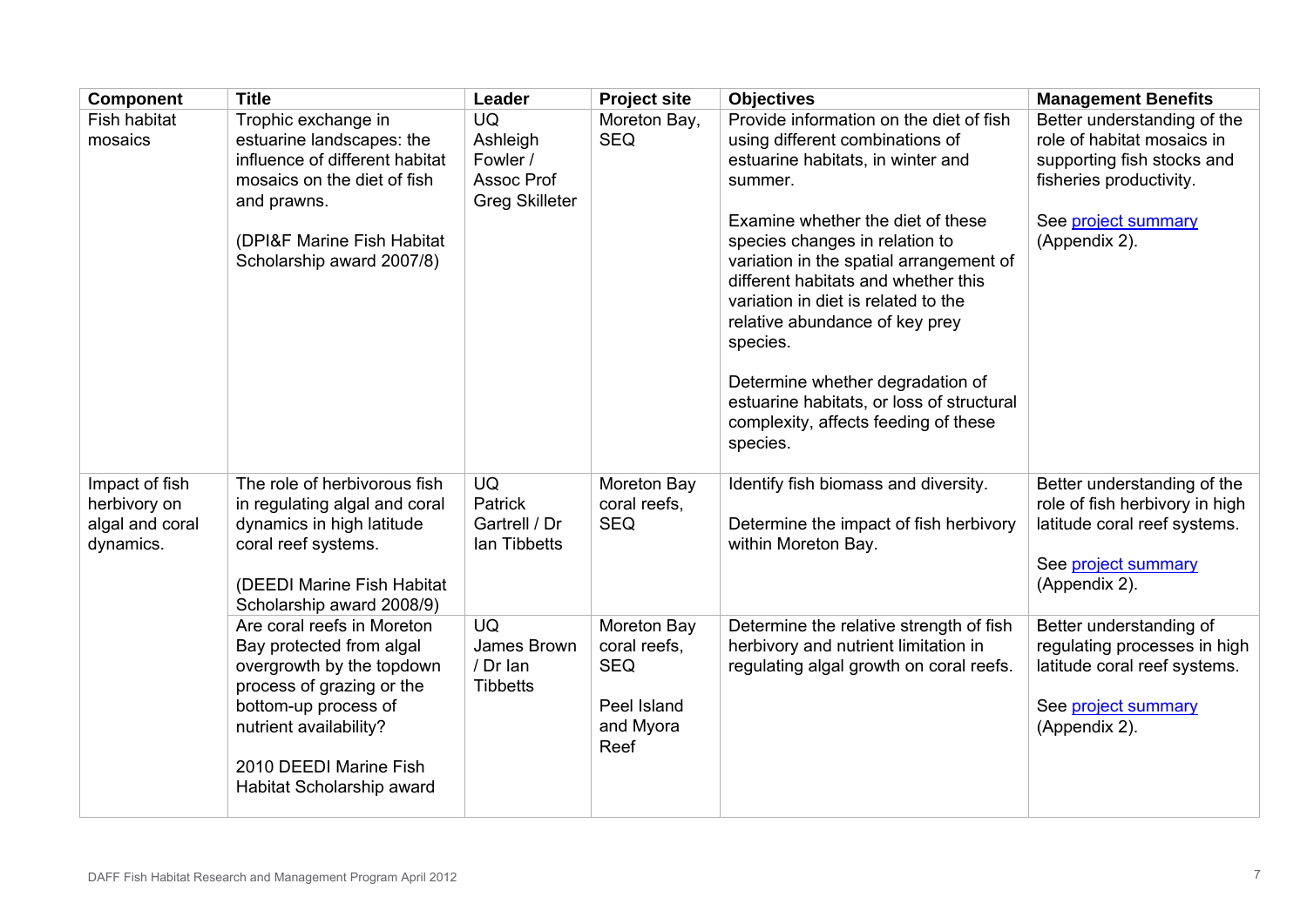| <b>Component</b> | <b>Title</b>                                       | Leader        | <b>Project site</b> | <b>Objectives</b>                                                              | <b>Management Benefits</b>      |
|------------------|----------------------------------------------------|---------------|---------------------|--------------------------------------------------------------------------------|---------------------------------|
| Artificial       | Project 1. The influence of                        | GU            | <b>Gold Coast</b>   | Aims (Studies a-e):                                                            | Better understanding of the     |
| waterways        | urbanisation of waterways                          | Professor Joe | canals, SEQ         | a) To measure scavenging pressure                                              | role of artificial waterways in |
|                  | on the functioning of fish                         | Lee           |                     | in two different regions within the                                            | supporting fish stocks and      |
|                  | habitats.                                          |               |                     | canal system (dead end canals                                                  | fisheries productivity.         |
|                  |                                                    |               |                     | and well flushed canals) and                                                   |                                 |
|                  | <b>GU Research Hub</b>                             |               |                     | compare these to natural                                                       |                                 |
|                  |                                                    |               |                     | waterways;                                                                     |                                 |
|                  | <b>Studies</b>                                     |               |                     | b) To identify scavengers and                                                  |                                 |
|                  | a) Scavenging pressure in<br>urbanised and natural |               |                     | measure competitive interactions;<br>To compare the sources of<br>$\mathbf{C}$ |                                 |
|                  | waterways                                          |               |                     | organic matter and bacterial loads                                             |                                 |
|                  | <b>Types of scavengers</b><br>b)                   |               |                     | in different artificial and natural                                            |                                 |
|                  | and competitive                                    |               |                     | habitats:                                                                      |                                 |
|                  | <i>interactions</i>                                |               |                     | d) To elucidate the combined effects                                           |                                 |
|                  | Sources of deposited<br>C)                         |               |                     | of increasing temperature and                                                  |                                 |
|                  | organic matter in                                  |               |                     | decreasing pH on the degradation                                               |                                 |
|                  | artificial and natural                             |               |                     | of labile organic matter in urban                                              |                                 |
|                  | waterways                                          |               |                     | waterways (fate of decaying                                                    |                                 |
|                  | The effect of increasing<br>d)                     |               |                     | gelatinous plankton (jellyfish) in                                             |                                 |
|                  | temperature and                                    |               |                     | the canal environment, and how                                                 |                                 |
|                  | dissolved carbon dioxide                           |               |                     | this process might impact on                                                   |                                 |
|                  | on the decomposition of                            |               |                     | nutrient and organic matter fluxes                                             |                                 |
|                  | organic matter in urban                            |               |                     | between the benthic and pelagic                                                |                                 |
|                  | waterways                                          |               |                     | sections of these artificial                                                   |                                 |
|                  | Epibiota of jetties<br>e).                         |               |                     | waterways);                                                                    | The value of jetties to fish in |
|                  | (Moreau et al 2008)                                |               |                     | e) Sampling of epibiota on jetties in                                          | urban waterways.                |
|                  |                                                    |               |                     | the tidal, urban canals to<br>determine fish predation and food                | See project summary             |
|                  |                                                    |               |                     | source dependence.                                                             | (Appendix 2).                   |
| Artificial       | Project 2. Trophic and                             | GU            | <b>Gold Coast</b>   | Aims (studies a) & b)(i and ii)):                                              |                                 |
| waterways        | habitat value of urban canals                      | Professor Joe | canals,             | a) To study fish movement pattern in                                           | Understanding the               |
|                  | to fish and crustaceans.                           | Lee           | Tallebudgera        | urban canals (Modelling and                                                    | movement of juvenile crabs      |
|                  |                                                    |               | Creek, SEQ          | tracking the movement of juvenile                                              | and fish in artificial          |
|                  | <b>Studies</b>                                     |               |                     | bull shark in an urban                                                         | waterways                       |
|                  | Use of novel tracking<br>a)                        |               |                     | watercourse);                                                                  |                                 |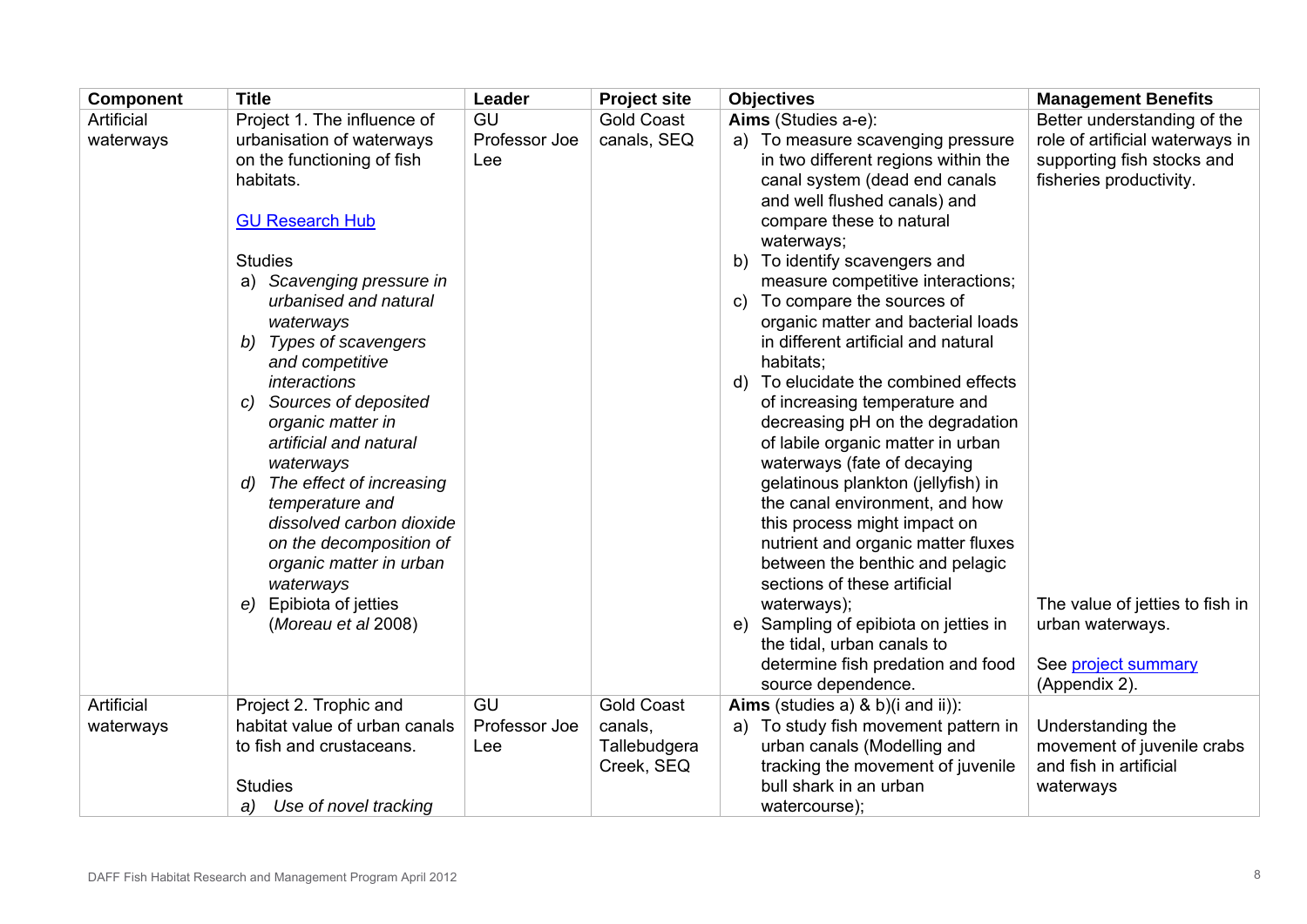| <b>Component</b>               | <b>Title</b>                                                                                                                                                                                                                                                      | Leader                                                                    | <b>Project site</b>                                                                                                            | <b>Objectives</b>                                                                                                                                                                                                                                                                                                                                                                                                                                                                                                                                                                                                                                                                                                                                                                                            | <b>Management Benefits</b>                                                                                                                                                                                                            |
|--------------------------------|-------------------------------------------------------------------------------------------------------------------------------------------------------------------------------------------------------------------------------------------------------------------|---------------------------------------------------------------------------|--------------------------------------------------------------------------------------------------------------------------------|--------------------------------------------------------------------------------------------------------------------------------------------------------------------------------------------------------------------------------------------------------------------------------------------------------------------------------------------------------------------------------------------------------------------------------------------------------------------------------------------------------------------------------------------------------------------------------------------------------------------------------------------------------------------------------------------------------------------------------------------------------------------------------------------------------------|---------------------------------------------------------------------------------------------------------------------------------------------------------------------------------------------------------------------------------------|
| Artificial<br>waterways        | technology for assessing<br>utilisation of urban<br>canals by estuarine fish<br>and crustaceans<br>Trophic significance of<br>b)<br>urban canals to<br>estuarine fish and<br>crustaceans                                                                          |                                                                           |                                                                                                                                | b)(i) To assess the contribution of<br>autochthonous organic matter sources<br>to the nutrition of fish and crustaceans<br>in urban canals with the help of<br>chemical tracers:<br>Samples of selected species of<br>primary producers, fish and<br>crustaceans and sediments<br>samples collected from the Gold<br>Coast canal system will be<br>analysed to ascertain the main<br>organic matter source sustaining<br>the consumer assemblage;<br>Consumers on sandflats in the<br>$\bullet$<br>Broadwater adjoining the canal<br>system will be samples to assess<br>to what extent organic matter from<br>the canals may exert ex situ<br>influence on food chains in the<br>estuary.<br>b)(ii) To model the impact of<br>urbanisation on the trophic structure<br>and dynamics of estuarine sandflats. | Documenting the nursery<br>significance of urban<br>waterways.<br>Trophic significance of<br>urban habitats to estuarine<br>fish and crustaceans - effect<br>of anthropogenic<br>disturbance.<br>See project summary<br>(Appendix 2). |
| <b>Fish habitat</b><br>mosaics | The functional importance of<br>the pattern of habitat<br>interspersion within a<br>seascape<br>Develop a quantified model<br>of the importance of<br>structurally complex subtidal<br>habitats and their<br>interrelationship with other<br>seascape elements in | <b>JCU</b><br>Shaye<br>Carman/<br>Assoc Prof<br><b>Marcus</b><br>Sheaves) | Hinchinbrook<br>Channel,<br>North Qld<br>Deluge Inlet<br>(Boyd's Ck)<br>North Zoe Ck<br>Mendel Ck on<br>Hinchinbrook<br>Island | Determine:<br>How access to potential subtidal<br>$\bullet$<br>refuges influences the structure of<br>nekton assemblages using<br>intermittently available structurally<br>complex intertidal mangrove<br>habitats;<br>How the proximity to structurally<br>complex habitats influences<br>nekton assemblage structure of                                                                                                                                                                                                                                                                                                                                                                                                                                                                                    | Improve our understanding<br>of the importance of the role<br>of complex subtidal<br>habitats.<br>See project summary<br>(Appendix 2).                                                                                                |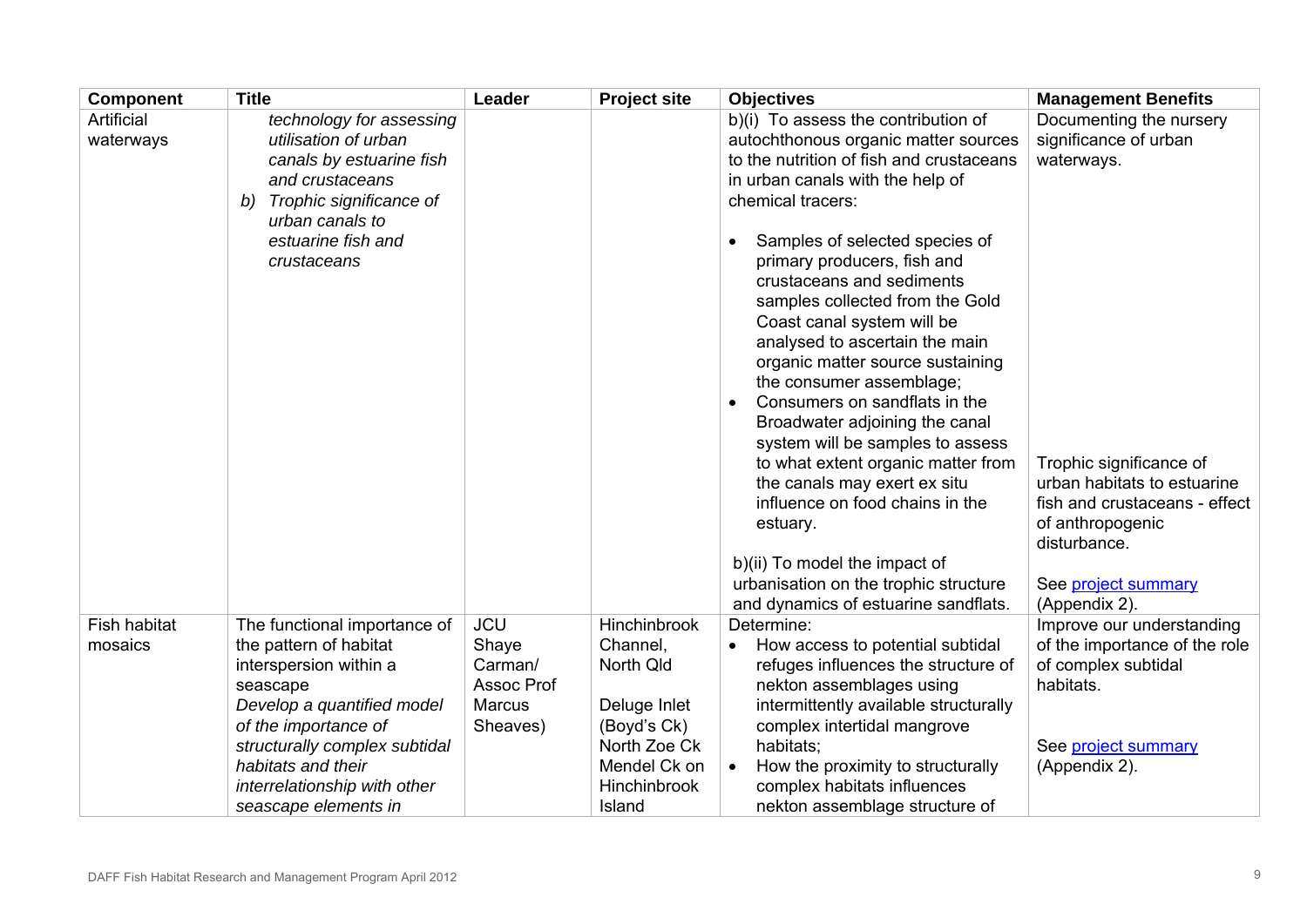| <b>Component</b>        | <b>Title</b>                                                                                                                                                                                                                                                                     | Leader                                                            | <b>Project site</b>                                                                        | <b>Objectives</b>                                                                                                                                                                                                                                                                                                                                                                                                                                                                                                                                                                                                                                                                                            | <b>Management Benefits</b>                                                                                                                                                                                                                                    |
|-------------------------|----------------------------------------------------------------------------------------------------------------------------------------------------------------------------------------------------------------------------------------------------------------------------------|-------------------------------------------------------------------|--------------------------------------------------------------------------------------------|--------------------------------------------------------------------------------------------------------------------------------------------------------------------------------------------------------------------------------------------------------------------------------------------------------------------------------------------------------------------------------------------------------------------------------------------------------------------------------------------------------------------------------------------------------------------------------------------------------------------------------------------------------------------------------------------------------------|---------------------------------------------------------------------------------------------------------------------------------------------------------------------------------------------------------------------------------------------------------------|
| Fish habitat<br>mosaics | supporting key ecosystem<br>functions of tropical<br>estuaries and coasts.<br>(DEEDI Marine Fish Habitat<br>Scholarship award, 2010/11)                                                                                                                                          |                                                                   |                                                                                            | other subtidal habitats;<br>The implications of these<br>$\bullet$<br>interdependencies for key<br>ecosystem functions and<br>processes, particularly food webs,<br>predation pressure and nursery<br>grounds.                                                                                                                                                                                                                                                                                                                                                                                                                                                                                               |                                                                                                                                                                                                                                                               |
| Fish habitat<br>mosaics | Importance of coastal waters<br>to juvenile blacktip <sup>1</sup> sharks.<br>Examine the spatial ecology<br>of juvenile blacktip sharks in<br>the Cleveland Bay FHA.<br><sup>1</sup> Carcharhinus tilstoni/limbatus<br>(DEEDI Marine Fish Habitat<br>Scholarship award, 2010/11) | <b>JCU</b><br>Vinay<br>Udyawer/ Dr<br>Colin<br>Simpfen-<br>dorfer | Cleveland<br>Bay,<br>Townsville,<br>North Qld                                              | Describe the movements and<br>$\bullet$<br>habitat use of juvenile blacktip<br>sharks in the Cleveland Bay FHA;<br>Determine the level of protection<br>$\bullet$<br>provided to juvenile blacktip<br>sharks by inshore areas closed to<br>net fishing;<br>Examine how seasonal<br>environmental changes affect the<br>distribution and habitat use of<br>juvenile blacktip sharks;<br>Compare the habitat use patterns<br>of juvenile blacktip sharks to those<br>of other shark species that occur<br>in the Cleveland Bay FHA.<br>Study used acoustic tags to monitor<br>blacktip sharks using habitats within<br>the acoustic monitoring stations<br>(already deployed within the<br>Cleveland Bay FHA). | Focuses on habitat<br>protection of near shore<br>habitats of this important<br>recreational species and<br>main species for<br>commercial shark fishers of<br>the Qld East Coast Inshore<br>Finfish Fishery (ECIFF).<br>See project summary<br>(Appendix 2). |
| Fish habitat<br>mosaics | Demersal fish-habitat<br>associations on southern<br>Queensland's continental<br>shelf.<br>Determining habitat<br>preferences of continental                                                                                                                                     | <b>UQ</b><br>Kate Fraser/<br>Dr John<br>Kirkwood                  | SEQ (adjacent<br>the Sunshine<br>Coast in<br>waters<br>above/below<br>50m depth<br>contour | Determine distribution and relative<br>$\bullet$<br>abundance of fish species<br>associated with various offshore<br>habitat types (e.g., rocky reef,<br>rubble, algal beds, sand);<br>Analyse spatial relationships<br>$\bullet$<br>between physical environmental                                                                                                                                                                                                                                                                                                                                                                                                                                          | Revealing species fish<br>habitat preferences to<br>understand relationships<br>between habitats of the<br>broader fish habitat mosaic<br>and those components<br>required to sustain fisheries.                                                              |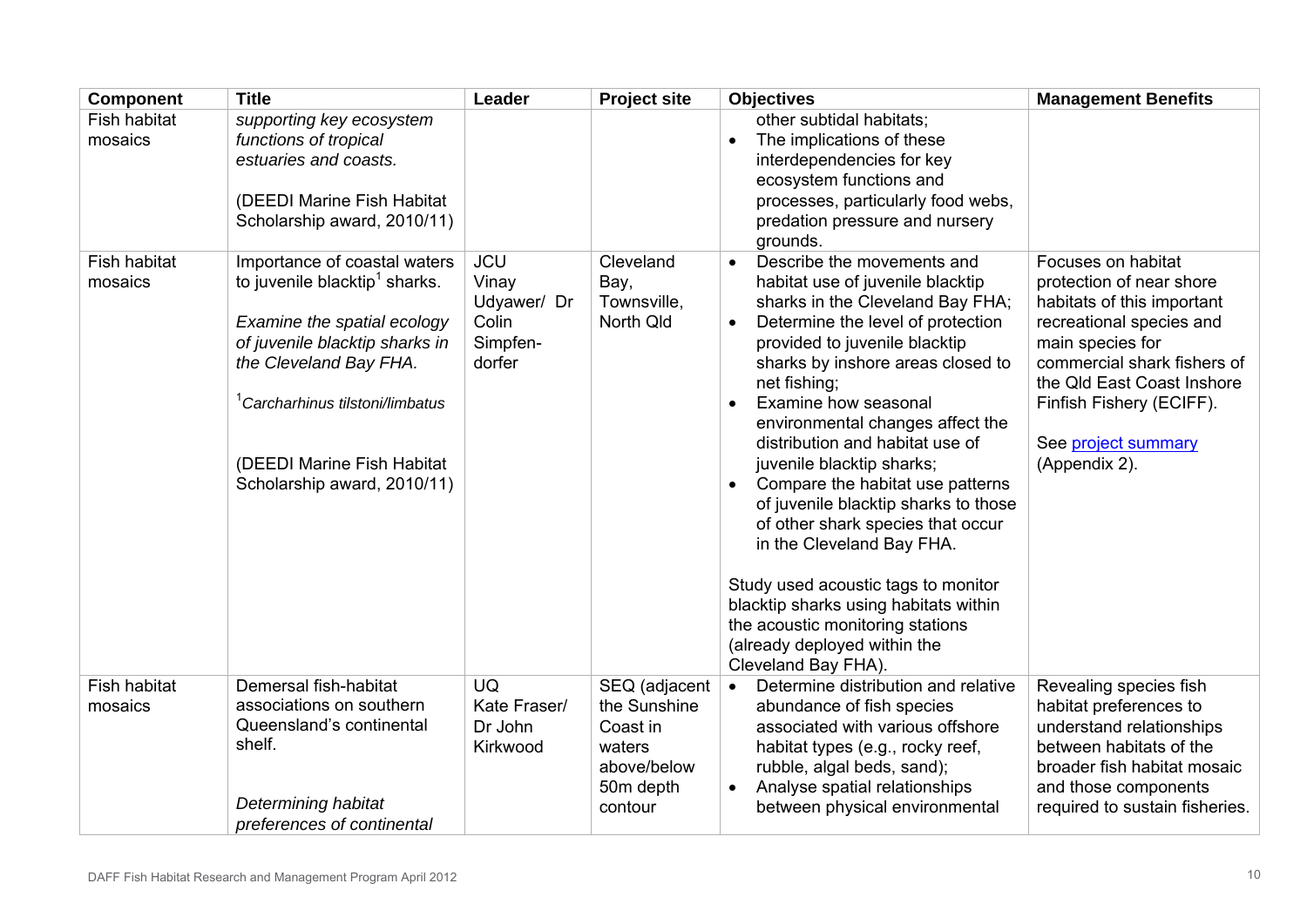| <b>Component</b>               | <b>Title</b>                                                                                                                                                                                                           | Leader                                                                   | <b>Project site</b>                                                                                                                | <b>Objectives</b>                                                                                                                                                                                                                                                                                                                                                                                                                                                                                                                               | <b>Management Benefits</b>                                                                                                                                                                                                                                                                                     |
|--------------------------------|------------------------------------------------------------------------------------------------------------------------------------------------------------------------------------------------------------------------|--------------------------------------------------------------------------|------------------------------------------------------------------------------------------------------------------------------------|-------------------------------------------------------------------------------------------------------------------------------------------------------------------------------------------------------------------------------------------------------------------------------------------------------------------------------------------------------------------------------------------------------------------------------------------------------------------------------------------------------------------------------------------------|----------------------------------------------------------------------------------------------------------------------------------------------------------------------------------------------------------------------------------------------------------------------------------------------------------------|
|                                | shelf fish species using<br>baited remote underwater<br>video stations (BRUVS).<br>(DEEDI Marine Fish Habitat<br>Scholarship award, 2010/11)                                                                           |                                                                          | offshore from<br>Point<br>Cartwright to<br>Caloundra<br>Head).                                                                     | variables and fish species<br>abundance data to determine<br>correlations between the two;<br>Identify habitat preferences of both<br>targeted and non-targeted fish<br>species;<br>Recommend to management<br>which habitat-types require<br>protection to ensure sustainability<br>of particular fish species.                                                                                                                                                                                                                                | See project summary<br>(Appendix 2).                                                                                                                                                                                                                                                                           |
| Fish habitat<br>mosaics        | What is the relative<br>importance of different<br>nursery habitats to<br>recruitment of adult snapper<br>(Pagrus auratus) in southern<br>Queensland?<br>(DAFF Marine Fish Habitat<br>Scholarship award,<br>2011/2012) | <b>UQ</b><br>Jarrad Oxley/<br>Dr John<br>Kirkwood                        | <b>SEQ</b><br>five regions<br>(Hervey Bay,<br><b>Great Sandy</b><br>Straits,<br>Sunshine<br>Coast.<br>Moreton Bay<br>& Gold Coast) | Determine spatial and inter-annual<br>variability in otolith microchemistry<br>amongst juvenile snapper in<br>estuarine habitats;<br>Identify the chemical signatures of<br>those estuarine habitats in the<br>cores of adult snapper otoliths;<br>Use this information to identify the<br>estuarine nursery habitats from<br>which snapper in the southern<br>Queensland fishery were<br>recruited;<br>Recommend to management<br>$\bullet$<br>which specific nursery habitats<br>require protection to supply<br>recruits to the adult stock. | The importance of various<br>nursery habitats in providing<br>recruits to the adult stock.<br>By identifying the nursery<br>habitats utilised by snapper,<br>this research will provide<br>management with<br>knowledge required to<br>better protect habitat crucial<br>to the recovery of snapper<br>stocks. |
| <b>Fish habitat</b><br>mosaics | The functional importance of<br>intertidal snags as fish<br>nurseries and their role in<br>compensating for loss of<br>seagrass.<br>(DAFF Marine Fish Habitat<br>Scholarship award, 2011/12)                           | <b>JCU Michael</b><br>Bradley/<br>Assoc Prof<br><b>Marcus</b><br>Sheaves | Hinchinbrook<br>Channel,<br>North Qld<br>Herbert River,<br>Deluge Inlet<br>(Boyd's Ck),<br>North Zoe Ck<br>and Mendel              | Assess nekton assemblage<br>$\bullet$<br>structure in intertidal and<br>immediately subtidal woody snags<br>at low and high tides.<br>Assess assemblages in intertidal<br>and immediately subtidal seagrass<br>and open sand/mud habitats.<br>Investigate trophic and predator-<br>prey relationships around woody                                                                                                                                                                                                                              | Improve our understanding<br>the importance of intertidal<br>and subtidal woody snags<br>as coastal nurseries to fish<br>(e.g. juvenile snappers and<br>groupers).                                                                                                                                             |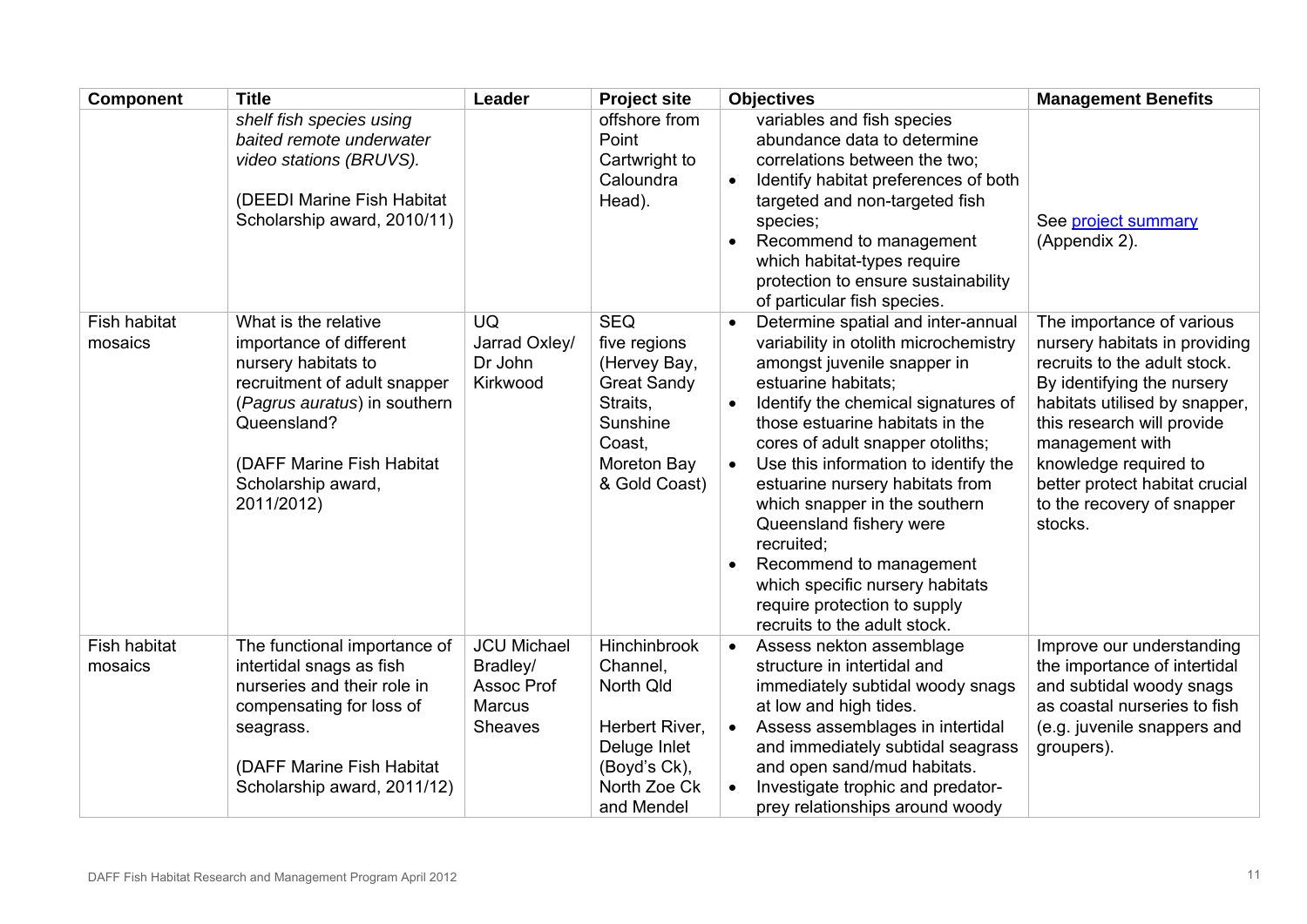| <b>Component</b>        | <b>Title</b>                                                                                                                                                           | Leader                                                              | <b>Project site</b>                                                                                                                                          | <b>Objectives</b>                                                                                                                                                                                                                                                                                                                                                                                                                                                                                                                                                                    | <b>Management Benefits</b>                                                                                    |
|-------------------------|------------------------------------------------------------------------------------------------------------------------------------------------------------------------|---------------------------------------------------------------------|--------------------------------------------------------------------------------------------------------------------------------------------------------------|--------------------------------------------------------------------------------------------------------------------------------------------------------------------------------------------------------------------------------------------------------------------------------------------------------------------------------------------------------------------------------------------------------------------------------------------------------------------------------------------------------------------------------------------------------------------------------------|---------------------------------------------------------------------------------------------------------------|
|                         |                                                                                                                                                                        |                                                                     | Ck on<br><b>Hinchinbrook</b><br>Island, and<br>Lucinda<br>beach.                                                                                             | snags at low and high tide<br>collecting key fish and prey<br>species for diet and stable isotope<br>analysis.<br>Conduct series of exclusion<br>experiments to investigate the<br>trophic and predation implications<br>of excluding different parts of the<br>assemblage from woody snags.<br>Conduct literature search on<br>tropical estuary food webs,<br>predator spectra and pressures,<br>nursery grounds etc to assess<br>patterns of utilisation for key<br>ecosystem functions and<br>processes, particularly food webs,<br>predation refuge and nursery<br>ground value. |                                                                                                               |
| Fish habitat<br>mosaics | Understanding the value of<br>different mangrove zones to<br>fisheries species and<br>ecosystem processes.<br>(DAFF Marine Fish Habitat<br>Scholarship award, 2011/12) | <b>JCU</b><br>Jacob Tapp/<br>Assoc Prof<br><b>Marcus</b><br>Sheaves | Hinchinbrook<br>Channel,<br>North Qld<br>Hinchinbrook<br>Island and<br>impacted<br>areas in Ross<br><b>River</b><br>Townsville,<br>and Bowling<br>Green Bay. | Develop a quantified understanding of<br>the utilisation of different mangrove<br>habitats by fish and crustaceans as a<br>basis for evaluating, comparing and<br>understanding the relative fisheries<br>and ecological values of different<br>mangrove forest zones.<br>Determine the utilisation of<br>different mangrove zones by fish<br>and crustaceans relative to tidal<br>inundation patterns;<br>Develop a detailed understanding<br>of the nursery ground and food<br>web implications of differential use<br>of different mangrove zones by<br>biota;                    | Improve our understanding<br>of the utilisation of different<br>mangrove habitats by fish<br>and crustaceans. |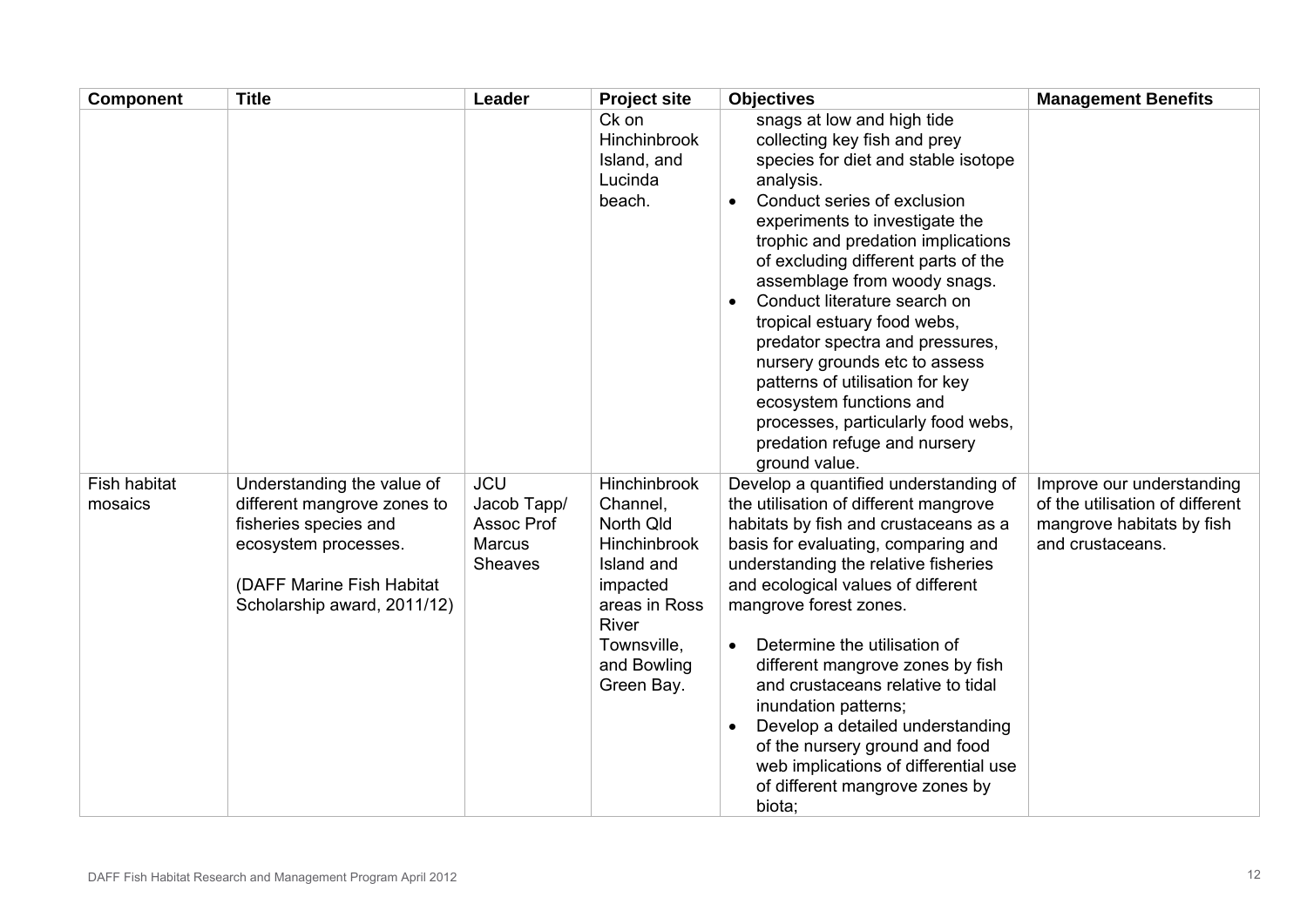| <b>Component</b> | <b>Title</b> | Leader | <b>Project site</b> | <b>Objectives</b>                 | <b>Management Benefits</b> |
|------------------|--------------|--------|---------------------|-----------------------------------|----------------------------|
| Fish habitat     |              |        |                     | Determine the implications of     |                            |
| mosaics          |              |        |                     | these patterns of utilisation and |                            |
|                  |              |        |                     | functioning for key ecosystem     |                            |
|                  |              |        |                     | functions and processes, and for  |                            |
|                  |              |        |                     | the relative fisheries and        |                            |
|                  |              |        |                     | ecological values of different    |                            |
|                  |              |        |                     | mangrove zones.                   |                            |

# **Stream 2 – Impacts on fish habitats**

<span id="page-12-0"></span>

| <b>Component</b>                                                                               | <b>Title</b>                                                                                                         | Leader                                  | <b>Project site</b>                             | <b>Objectives</b>                                                                                                                                                                                                                                                                                                        | <b>Management Benefits</b>                                                                                                                                                                                                        |
|------------------------------------------------------------------------------------------------|----------------------------------------------------------------------------------------------------------------------|-----------------------------------------|-------------------------------------------------|--------------------------------------------------------------------------------------------------------------------------------------------------------------------------------------------------------------------------------------------------------------------------------------------------------------------------|-----------------------------------------------------------------------------------------------------------------------------------------------------------------------------------------------------------------------------------|
| Effect of pruning<br>of mangroves on<br>fisheries<br>productivity.                             | Effects of different pruning<br>regimes on the management<br>of mangroves and fish<br>habitat in the Burnett River.* | <b>Bundaberg</b><br><b>City Council</b> | Sites in<br>Burnett River,<br><b>SEQ</b>        | To determine the effects of different<br>levels of mangrove trimming on:<br>the fish habitat values of the<br>$\bullet$<br>surrounding substratum;<br>the survival, growth and health of<br>trimmed trees;<br>the rate of growth of mangroves (i.e.<br>to determine how frequently<br>maintenance trimming is required). | Councils will have access<br>to emerging best practice<br>as part of a marine plant<br>management strategy.<br>Understanding pruning/<br>crown lifting effects<br>including mangrove<br>recruitment/fish habitat<br>productivity. |
|                                                                                                | Effects of pruning<br>mangroves on fish habitat<br>productivity.                                                     | Mirvac                                  | <b>Brisbane</b><br>River, SEQ                   | Effect on flower and fruit production,<br>effects on benthic fauna.                                                                                                                                                                                                                                                      |                                                                                                                                                                                                                                   |
| Effect of crown<br>lifting mangroves<br>on fisheries<br>productivity.                          | Trimming trial - crown lifting<br>of mangroves.*                                                                     | Southbank<br>Corporation                | Southbank,<br><b>Brisbane</b><br>River, SEQ     | To determine the effects of crown lifting<br>on mangrove survival.                                                                                                                                                                                                                                                       |                                                                                                                                                                                                                                   |
| Investigation of<br>the physiology<br>and recovery of<br>mangrove<br>dieback in<br>Queensland. | Investigation of mangrove<br>dieback.                                                                                | PoBC                                    | Whyte Island,<br>Moreton Bay,<br><b>SEQ</b>     | To determine the causes of and<br>solutions for mangrove dieback at<br>Whyte Island.                                                                                                                                                                                                                                     | Improved understanding of<br>the causes of and<br>solutions for mangrove<br>dieback.                                                                                                                                              |
|                                                                                                | Investigation of mangrove<br>dieback.                                                                                | DPI&F                                   | Pioneer River,<br>Mackay,<br><b>Central Qld</b> | To determine the causes of and<br>solutions for mangrove dieback in the<br>Pioneer River.                                                                                                                                                                                                                                |                                                                                                                                                                                                                                   |
|                                                                                                | Investigation of mangrove<br>dieback.                                                                                | <b>BCC</b>                              | Luggage<br>Point STP<br>outfall, SEQ            | To investigate the causes of and<br>solutions for mangrove dieback at<br>Luggage Point STP outfall, Brisbane.                                                                                                                                                                                                            |                                                                                                                                                                                                                                   |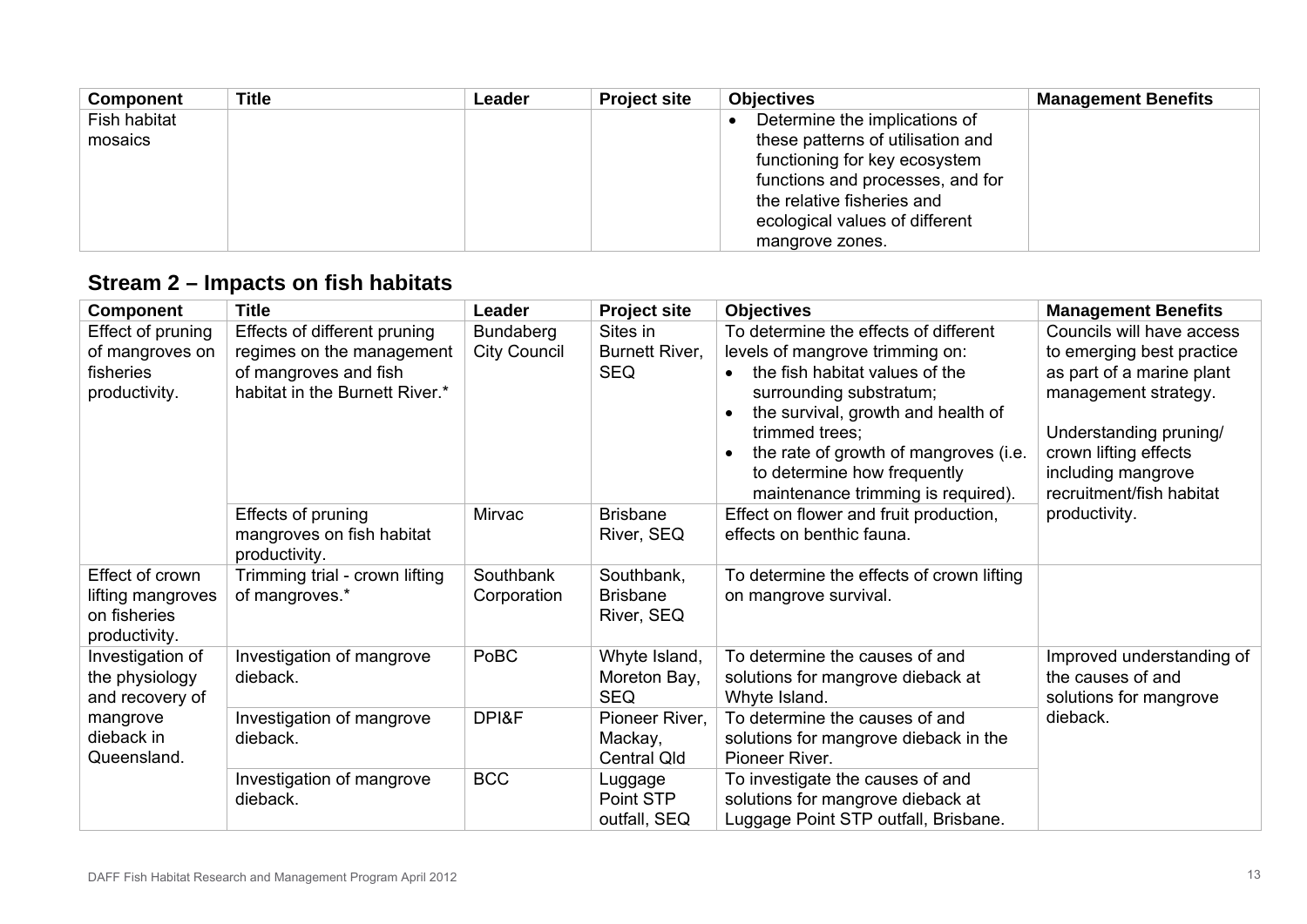| <b>Component</b>                                                                               | <b>Title</b>                                                                                                                                                                          | Leader                                                                      | <b>Project site</b>        | <b>Objectives</b>                                                                                                                                                                                                                                                                                                                                                                                                   | <b>Management Benefits</b>                                                                                                                                                                                   |
|------------------------------------------------------------------------------------------------|---------------------------------------------------------------------------------------------------------------------------------------------------------------------------------------|-----------------------------------------------------------------------------|----------------------------|---------------------------------------------------------------------------------------------------------------------------------------------------------------------------------------------------------------------------------------------------------------------------------------------------------------------------------------------------------------------------------------------------------------------|--------------------------------------------------------------------------------------------------------------------------------------------------------------------------------------------------------------|
| Investigation of<br>the physiology<br>and recovery of<br>mangrove<br>dieback in<br>Queensland. | Sinking centres in Moreton<br>Bay mangroves: a project to<br>map current areas of<br>unusual anoxic ponds and<br>mangrove dieback in tidal<br>wetlands of the bay area.               | <b>UQ</b><br>Norm Duke                                                      | Moreton Bay,<br><b>SEQ</b> | To map mangrove areas affected by<br>sinking centres dieback showing extent<br>and area of damaged and undamaged<br>tidal wetlands.                                                                                                                                                                                                                                                                                 | <b>Access the Mangrove</b><br>Dieback report online                                                                                                                                                          |
|                                                                                                | Recent severe dieback of<br>mangroves - Is 'sinking<br>centre' dieback contributing<br>to serious loss of fish<br>habitat?<br>(DPI&F Marine Fish Habitat<br>Scholarship award 2007/8) | <b>UQ</b><br>Marine<br>Blancher / Dr<br>Norm Duke                           | Moreton Bay,<br><b>SEQ</b> | Assess the extent and structure of<br>$\bullet$<br>the mangrove dieback in Moreton<br>Bay.<br>Establish correlations between the<br>elevation profile and the canopy/ soil<br>condition from healthy to sunken<br>areas in Moreton Bay's mangroves.<br>Determine past and actual dieback<br>and sinking processes.<br>Develop a conceptual model<br>$\bullet$<br>predicting the potential for<br>mangrove recovery. | See project summary<br>(Appendix 2).                                                                                                                                                                         |
| Vessel mooring<br>impacts on<br>seagrass.                                                      | The impact of existing boat<br>moorings on seagrass<br>communities in Moreton Bay,<br>Australia<br>(DEEDI Marine Fish Habitat<br>Scholarship award 2008/9)                            | <b>UQ</b><br>Kate Maguire<br>/ Assoc.<br>Professor<br><b>Greg Skilleter</b> | Moreton Bay,<br><b>SEQ</b> | Map the distribution of vessel<br>moorings and estimate area of<br>damage to seagrass using remote<br>sensing.<br>Ground truth estimates using field<br>surveys.<br>Determine potential impacts of<br>$\bullet$<br>vessel moorings on seagrass.<br>Assess the role of moorings in a<br>$\bullet$<br>broader regional context as a<br>source of disturbance compared to<br>other sources.                            | Improved understanding of<br>the impacts of vessel<br>moorings on fish habitats.<br>Links to trials of<br>environmentally-friendly<br>moorings (Stream 3).<br>See project summary<br>(Appendix 2, Stream 2). |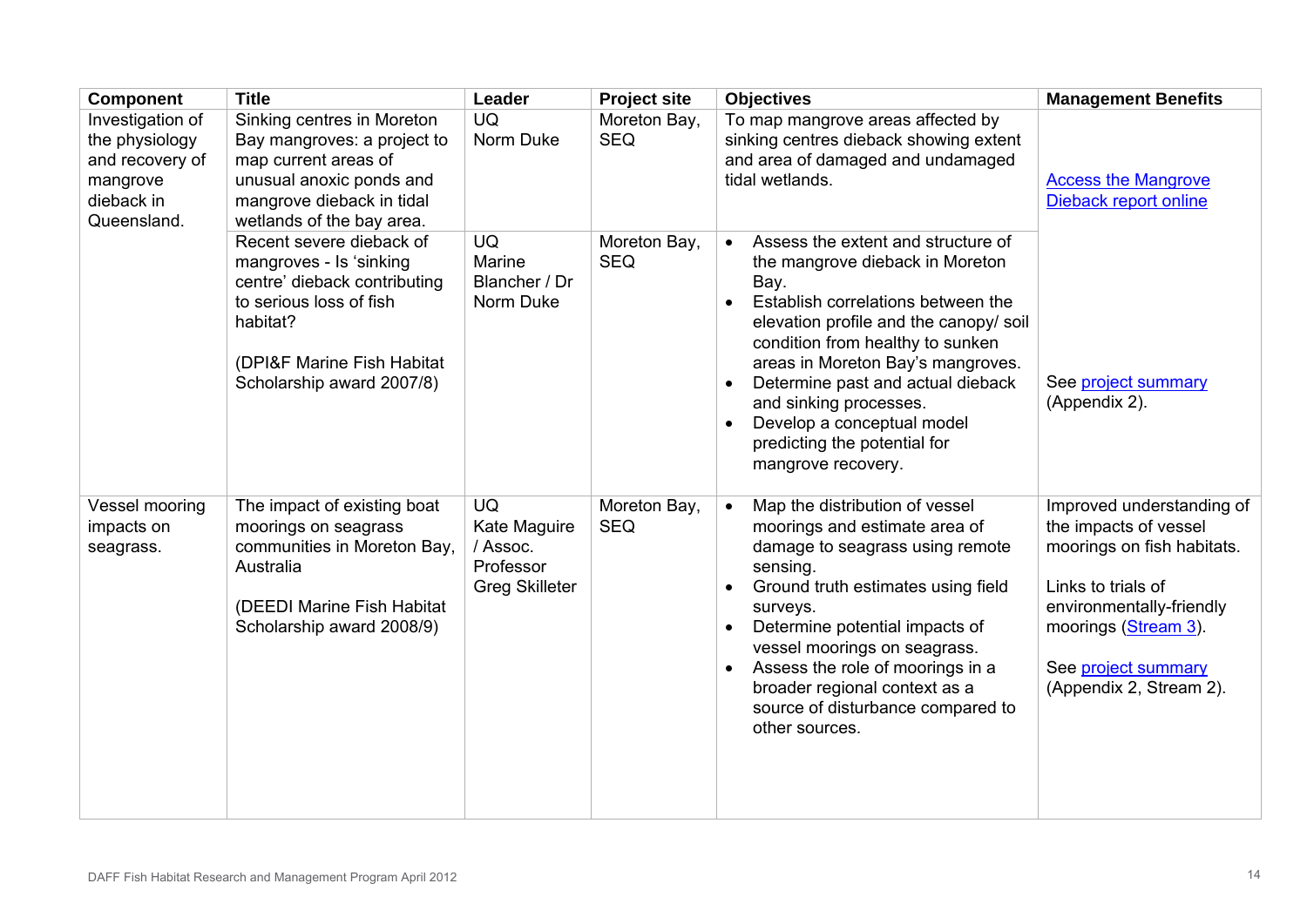| <b>Component</b>                                                                        | <b>Title</b>                                                                                                                                  | Leader                                                                          | <b>Project site</b>                                                                           | <b>Objectives</b>                                                                                                                                                                                                                                                                                                                | <b>Management Benefits</b>                                                                                                                                                       |
|-----------------------------------------------------------------------------------------|-----------------------------------------------------------------------------------------------------------------------------------------------|---------------------------------------------------------------------------------|-----------------------------------------------------------------------------------------------|----------------------------------------------------------------------------------------------------------------------------------------------------------------------------------------------------------------------------------------------------------------------------------------------------------------------------------|----------------------------------------------------------------------------------------------------------------------------------------------------------------------------------|
| Insect control<br>measures and<br>their implication<br>for marine<br>plants.            | The suitability of native<br>mangroves as hosts for the<br>lantana bug Aconophora<br>compressa                                                | <b>NRW</b>                                                                      | <b>Brisbane</b><br>River, SEQ                                                                 | To determine the suitability of two<br>native mangrove species as hosts for<br>an introduced bio-control agent.                                                                                                                                                                                                                  | Better understanding of<br>potential implications of<br>bio-control agents and<br>their release on non-target<br>marine plants.<br>See project summary<br>(Appendix 2).          |
| Impacts of<br>coastal<br>development on<br>declared FHAs.                               | Impervious coverage and<br>land-use characteristics<br>surrounding Lakes Weyba<br>and Coombabah, South East<br>Queensland.                    | <b>GU</b><br>Ruth Young /<br>Professor Joe<br>Lee, Dr John<br><b>Beumer</b>     | Coombabah<br>Lake declared<br>FHA, Gold<br>Coast and<br>Lake Weyba<br>declared<br>FHA, Noosa. | To determine the change in catchment<br>development and its runoff impacts on<br>the fisheries values of the receiving<br>lakes.                                                                                                                                                                                                 | Enhanced understanding<br>of coastal catchment<br>development and<br>management of<br>downstream lake systems.<br>See project summary<br>(Appendix 2).                           |
| Impacts of<br>coastal<br>development on<br>declared FHAs.                               | Acid sulphate soil status of<br>selected intertidal habitats<br>within the Caboolture River<br>section of the Deception Bay<br>declared FHA.* | <b>NRW</b>                                                                      | Deception<br>Bay, SEQ                                                                         | To determine the relative impacts of<br>coastal development on intertidal<br>habitats within and adjacent to declared<br>FHAs through:<br>improved resolution of ASS<br>mapping in the Caboolture River<br>section of the Deception Bay<br>declared FHA;<br>gaining a better understanding of<br>ASS issues in intertidal areas. | Improved understanding of<br>coastal soil processes and<br>their implications for<br>declared FHAs.<br>See project summary<br>(Appendix 2).                                      |
| Impacts of<br>coastal<br>development on<br>fisheries<br>resources and<br>fish habitats. | Louisa Creek mangrove<br>health audit.*                                                                                                       | Babcock &<br><b>Brown</b><br>Infrastructure<br>(Dalrymple Bay<br>Coal Terminal) | Louisa Creek,<br>Hay Point,<br><b>Central Qld</b>                                             | To undertake a fisheries resources<br>monitoring program providing:<br>An assessment of the current<br>$\bullet$<br>ecological health of Louisa Creek,<br>its mangroves and associated<br>faunal communities;<br>A statistically rigorous baseline data<br>$\bullet$<br>set against which future changes<br>can be assessed.     | Better understanding of<br>direct and indirect<br>implications of coastal<br>development on fisheries<br>resources and fish<br>habitats.<br>See project summary<br>(Appendix 2). |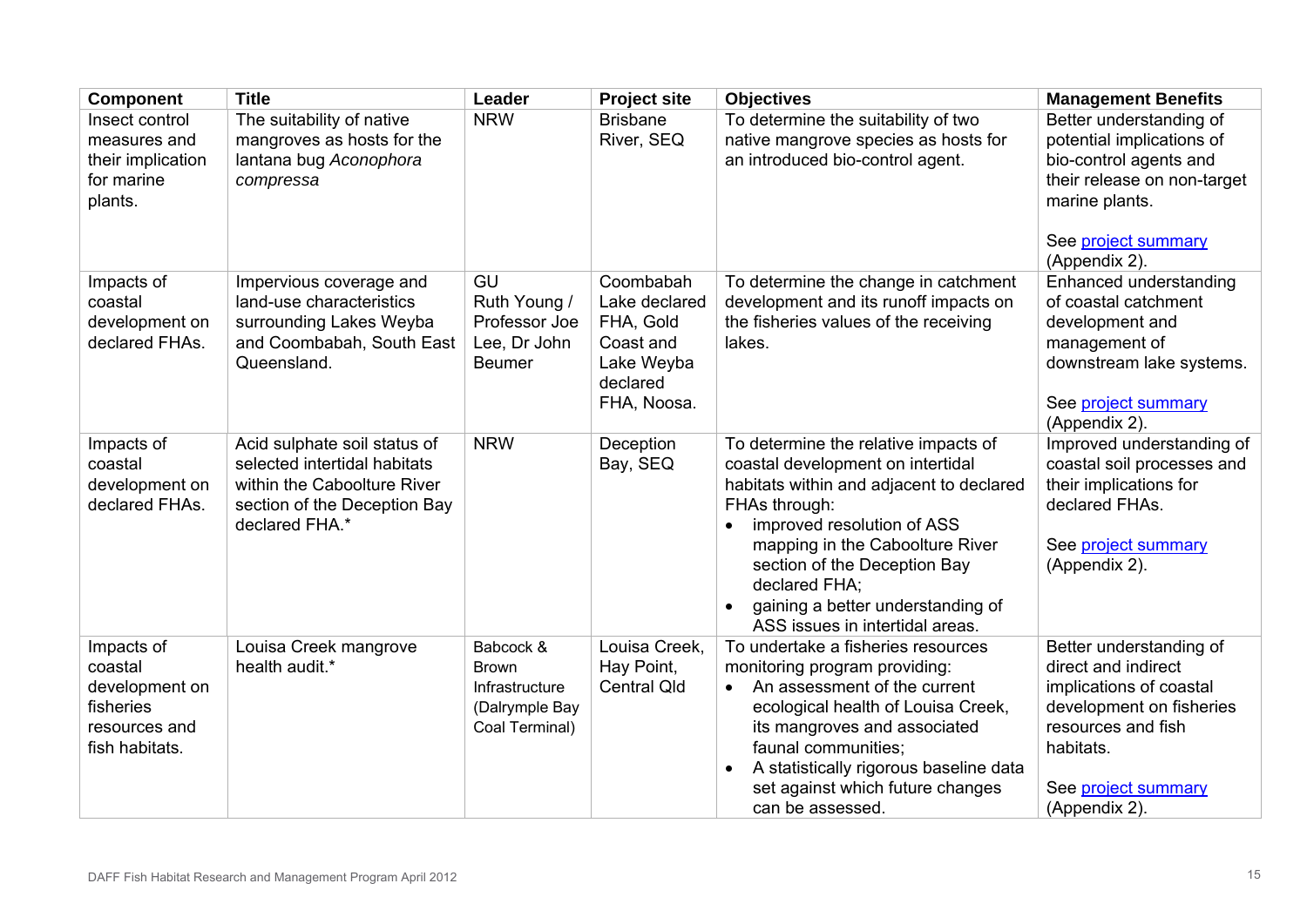| <b>Component</b>                                                                        | <b>Title</b>                                                                                                                                                                                                      | Leader                                            | <b>Project site</b>                                              | <b>Objectives</b>                                                                                                                                                                                                                                                                                                                                                                                                                                                                                                                    | <b>Management Benefits</b>                                                                                                                                                       |
|-----------------------------------------------------------------------------------------|-------------------------------------------------------------------------------------------------------------------------------------------------------------------------------------------------------------------|---------------------------------------------------|------------------------------------------------------------------|--------------------------------------------------------------------------------------------------------------------------------------------------------------------------------------------------------------------------------------------------------------------------------------------------------------------------------------------------------------------------------------------------------------------------------------------------------------------------------------------------------------------------------------|----------------------------------------------------------------------------------------------------------------------------------------------------------------------------------|
| Impacts of<br>coastal<br>development on<br>fisheries<br>resources and<br>fish habitats. | <b>Fisheries monitoring</b><br>program in Boathaven Bay.                                                                                                                                                          | DEEDI / JCU                                       | <b>Boat Haven</b><br>Bay, Airlie<br>Beach,<br><b>Central Qld</b> | To undertake a structured program of<br>fisheries resources monitoring in the<br>Boathaven Bay which will:<br>Characterise baseline fisheries<br>$\bullet$<br>resources of the development site;<br>Monitor these resources during and<br>$\bullet$<br>after the development phase;<br>Determine changes in these<br>resources over time;<br>Describe impacts on the resources<br>attributable to the development<br>against a nearby<br>undeveloped/reference site;<br>Identify consequences of impacts on<br>associated fisheries. | Better understanding of<br>direct and indirect<br>implications of coastal<br>development on fisheries<br>resources and fish<br>habitats.<br>See project summary<br>(Appendix 2). |
|                                                                                         | Impact of urbanisation on the<br>trophodynamics of estuarine<br>sand flats.                                                                                                                                       | GU<br>Professor Joe<br>Lee                        | <b>Gold Coast</b><br>Broadwater,<br><b>SEQ</b>                   | To investigate how the trophic structure<br>and pattern of essential nutrient (C, N)<br>flow on estuarine sand flats may be<br>affected by urbanisation.                                                                                                                                                                                                                                                                                                                                                                             | Organic enrichment<br>impacts on food web<br>dynamics - assessment of<br>the effects of organic<br>loading on estuaries.<br>See project summary<br>(Appendix 2)                  |
|                                                                                         | Impact of sediment<br>resuspension events on<br>tropical coastal seagrass<br>beds - light attenuation and<br>subsequent seagrass growth<br>responses.<br>(DEEDI Marine Fish Habitat<br>Scholarship award 2009/10) | <b>JCU</b><br>Gavin<br>Coombes / Dr<br>Peter Ridd | Cleveland<br>Bay,<br>Townsville,<br>North Qld                    | To undertake fundamental research on<br>the growth response of tropical<br>seagrass to natural light variation with:<br>regular and opportunistic surveys of<br>seagrass demographic rates;<br>continuous monitoring of<br>environmental parameters.<br>To develop, test and validate parametric<br>and non-parametric statistical models to<br>predict light levels on seagrass beds in<br>relation to wave energy and water<br>depth.                                                                                              | Better understanding of the<br>relationship between local<br>wave-driven re-suspension<br>of sediment and reduced<br>light intensity on tropical<br>coastal seagrass beds.       |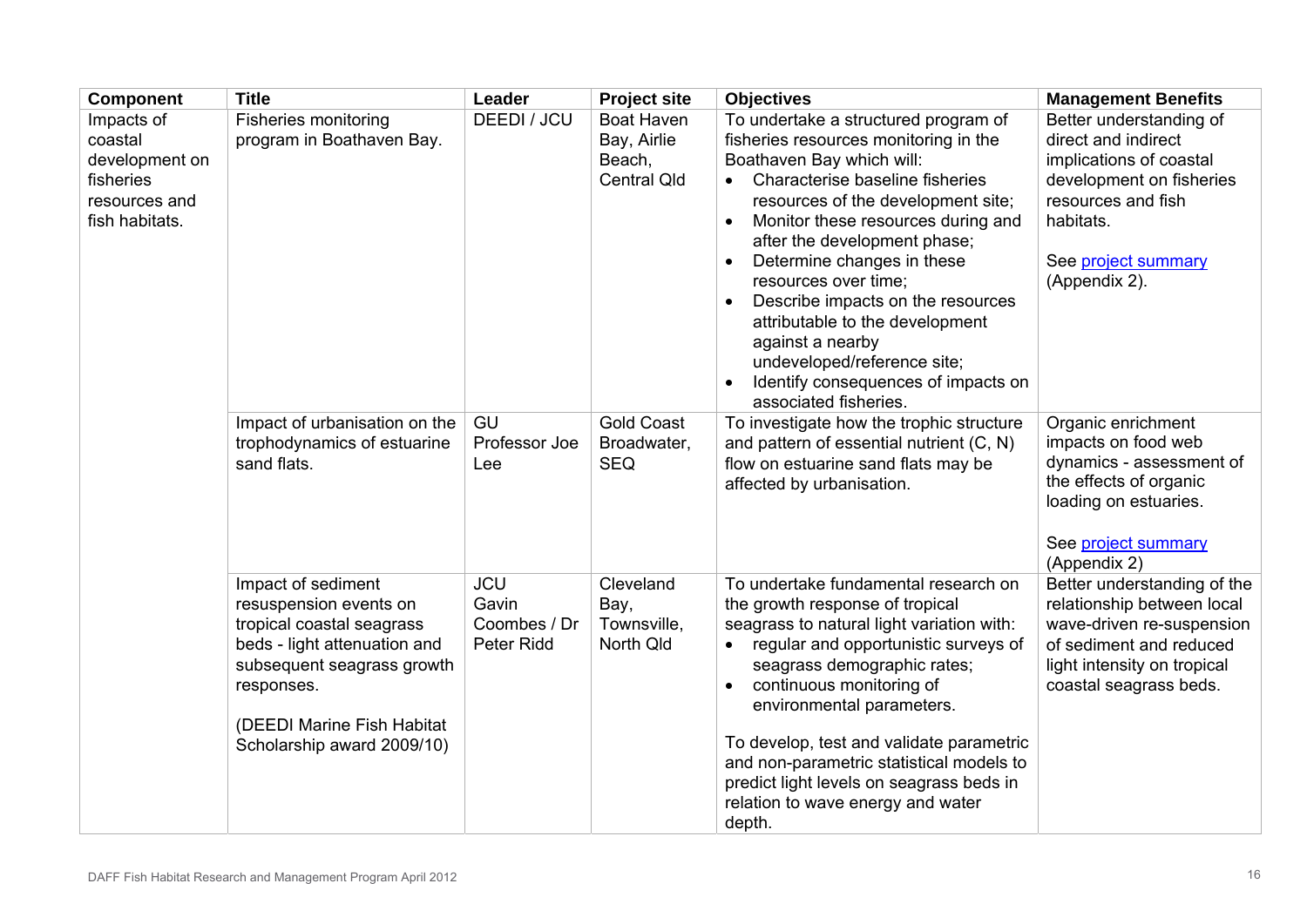| <b>Component</b>                                                                        | <b>Title</b>                                                                                                                   | Leader                            | <b>Project site</b>                                                                                       | <b>Objectives</b>                                                                                                                                                                                              | <b>Management Benefits</b>                                                                                                                                                                     |
|-----------------------------------------------------------------------------------------|--------------------------------------------------------------------------------------------------------------------------------|-----------------------------------|-----------------------------------------------------------------------------------------------------------|----------------------------------------------------------------------------------------------------------------------------------------------------------------------------------------------------------------|------------------------------------------------------------------------------------------------------------------------------------------------------------------------------------------------|
| Impacts of<br>coastal<br>development on<br>fisheries<br>resources and<br>fish habitats. |                                                                                                                                |                                   |                                                                                                           | To provide a comparison of these<br>contrasting statistical approaches and<br>an assessment of the likelihood these<br>models could distinguish natural re-<br>suspension events from anthropogenic<br>events. |                                                                                                                                                                                                |
| Use of created<br>fish habitats to<br>manage land use<br>impacts.                       | Value of created mangrove<br>wetland for urban<br>stormwater purification.<br><b>Gold Coast City Council</b><br>project update | <b>GU</b><br>Professor Joe<br>Lee | <b>Gold Coast</b><br><b>Broadwater</b><br>(Southport)<br><b>Parklands</b><br>Project site),<br><b>SEQ</b> | To evaluate the efficacy of planted<br>mangroves as a filter for stormwater-<br>borne pollutants.                                                                                                              | Better understanding of the<br>use of planted mangroves<br>as a filter for urban<br>stormwater runoff control.<br>See project summary<br>(Appendix 2).<br>See project summary<br>(Appendix 2). |

# <span id="page-16-1"></span>**Stream 3 – [Innovative structure design for fish habitats](#page-16-1)**

<span id="page-16-2"></span><span id="page-16-0"></span>

| Component        | <b>Title</b>               | Leader       | <b>Project site</b> | <b>Objectives</b>                        | <b>Management Benefits</b> |
|------------------|----------------------------|--------------|---------------------|------------------------------------------|----------------------------|
| Installation of  | Enhancing fish passage and | Mathew       | Maroochy            | To monitor the impacts of self-regulated | Sugar cane industry, local |
| fish friendly    | water quality.*            | Johnston,    | <b>River</b>        | floodgates for fish passage and water    | governments, Main Roads,   |
| floodgates       |                            | <b>DEEDI</b> | catchment,          | quality                                  | etc to incorporate fish    |
|                  |                            |              | <b>SEQ</b>          |                                          | friendly floodgates in     |
|                  |                            |              |                     |                                          | waterway barriers and      |
|                  |                            |              |                     |                                          | related structures to      |
|                  |                            |              |                     |                                          | optimise fish passage and  |
|                  |                            |              |                     |                                          | enhance water quality.     |
| Use of           | Environmentally-friendly   | <b>SEQ</b>   | Moreton Bay,        | To trial and assess the effectiveness of | Information for vessel     |
| environmentally- | mooring trials in Moreton  | Catchments / | <b>SEQ</b>          | environmentally-friendly buoy mooring    | owners, boating industry,  |
| friendly buoy    | Bay.                       | DEEDI/       |                     | designs in:                              | managers and planners on   |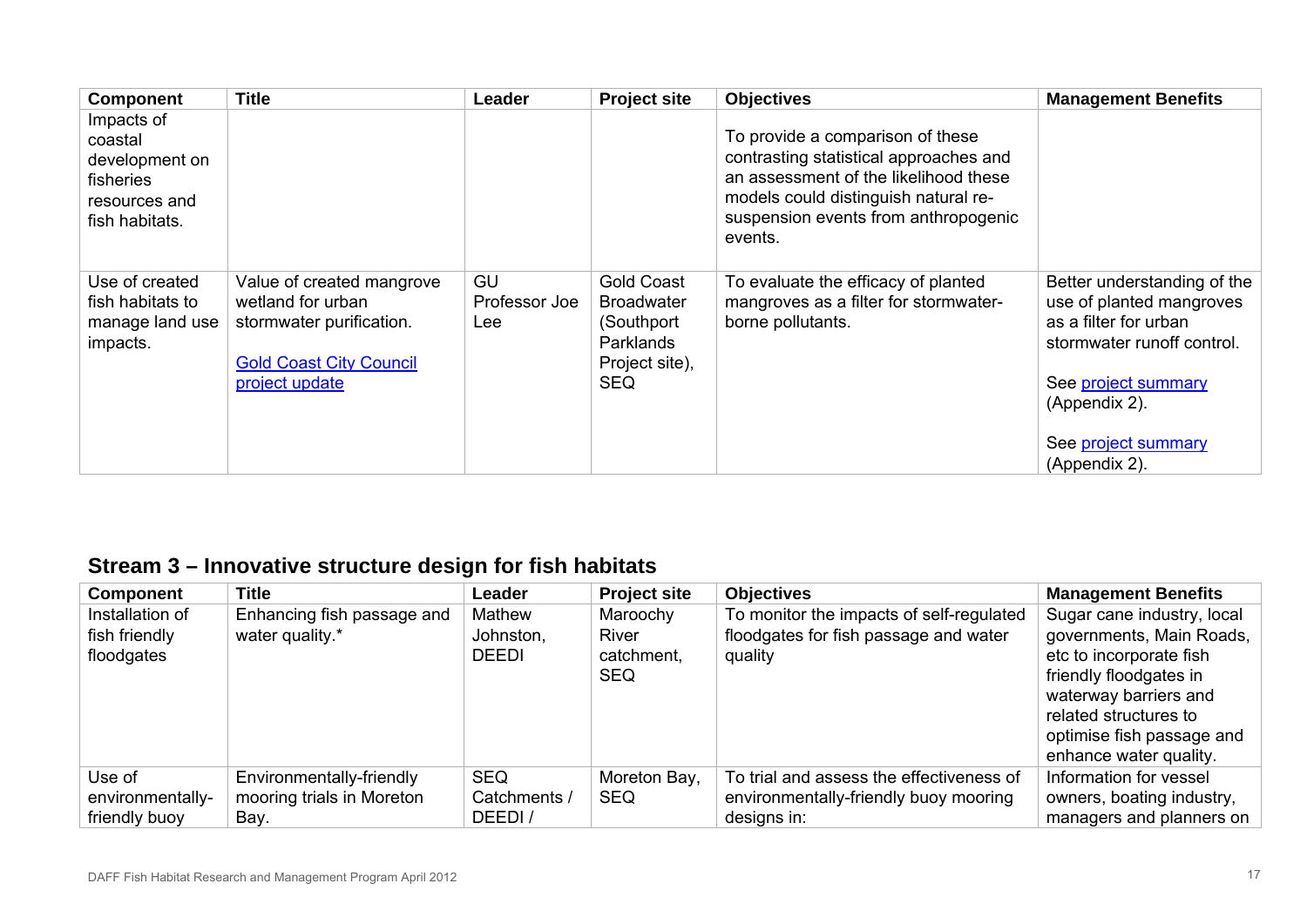| <b>Component</b>                                                                             | <b>Title</b>                                          | Leader                          | <b>Project site</b>                                                                               | <b>Objectives</b>                                                                                                                                                                                                                                                                         | <b>Management Benefits</b>                                                                                                                                                                                                               |
|----------------------------------------------------------------------------------------------|-------------------------------------------------------|---------------------------------|---------------------------------------------------------------------------------------------------|-------------------------------------------------------------------------------------------------------------------------------------------------------------------------------------------------------------------------------------------------------------------------------------------|------------------------------------------------------------------------------------------------------------------------------------------------------------------------------------------------------------------------------------------|
| moorings for<br>vessels                                                                      |                                                       | <b>DERM</b>                     |                                                                                                   | safely securing vessels; and<br>reducing disturbance of fish<br>habitats.                                                                                                                                                                                                                 | demonstrated suitability of<br>innovative technology to<br>safely moor vessels in<br>Queensland waters while<br>reducing impacts on fish<br>habitats.<br><b>Environmentally friendly</b><br>moorings webpage<br>See also 2009 Queensland |
|                                                                                              |                                                       |                                 |                                                                                                   |                                                                                                                                                                                                                                                                                           | <b>Coastal Conference paper</b>                                                                                                                                                                                                          |
| Use and<br>optimum<br>arrangement of<br>different<br>materials for<br>bank<br>stabilisation. | Hand-placement of rocks<br>around mangroves.*         | <b>Brisbane Boys</b><br>College | <b>Brisbane</b><br><b>Boys Rowing</b><br>Club, Keith<br>St. St. Lucia,<br>Brisbane,<br><b>SEQ</b> | To determine if an arrangement of<br>gabions in front of fringing mangroves<br>would:<br>provide some protection to the<br>$\bullet$<br>mangroves from further erosion;<br>achieve design objectives from an<br>engineering viewpoint.                                                    | Councils will have access<br>to emerging best practice<br>and will have the ability to<br>incorporate this into DA<br>conditions.                                                                                                        |
|                                                                                              | Gabions in continuous line in<br>front of mangroves.* | <b>BCC</b>                      | Rotary Park,<br>Park St, St.<br>Lucia,<br>Brisbane,<br><b>SEQ</b>                                 | To determine if an arrangement of<br>gabions in front of fringing mangroves<br>would:<br>provide some protection to the<br>mangroves from further erosion;<br>impact upon the mangroves behind<br>the gabions by scouring;<br>achieve design objectives from an<br>engineering viewpoint. |                                                                                                                                                                                                                                          |
|                                                                                              | Gabions with gaps, in front<br>of mangroves.*         | <b>BCC</b>                      | Guyatt Park,<br>St. Lucia,<br>Brisbane,                                                           | To determine if an arrangement of<br>gabions in front of fringing mangroves,<br>with gaps between gabion blocks,                                                                                                                                                                          |                                                                                                                                                                                                                                          |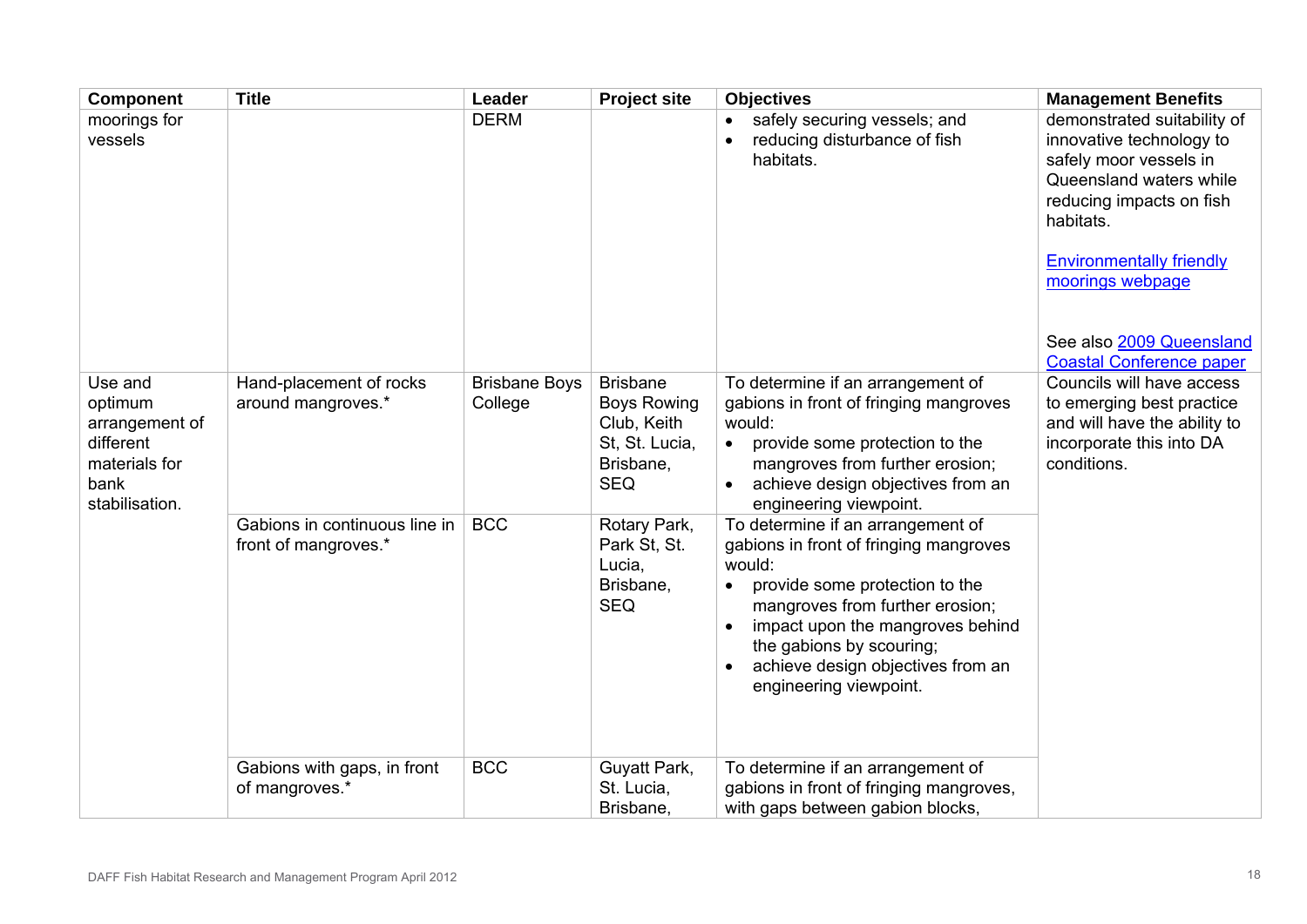| <b>Component</b>                                                                             | <b>Title</b>                                                                         | Leader                        | <b>Project site</b>                        | <b>Objectives</b>                                                                                                                                                                                                                                                                                                                | <b>Management Benefits</b>                                                                                                        |
|----------------------------------------------------------------------------------------------|--------------------------------------------------------------------------------------|-------------------------------|--------------------------------------------|----------------------------------------------------------------------------------------------------------------------------------------------------------------------------------------------------------------------------------------------------------------------------------------------------------------------------------|-----------------------------------------------------------------------------------------------------------------------------------|
| Use and<br>optimum<br>arrangement of<br>different<br>materials for<br>bank<br>stabilisation. |                                                                                      |                               | <b>SEQ</b>                                 | would:<br>reduce ponding and stagnation of<br>water:<br>reduce trapping of fish at low tide;<br>impact upon the mangroves behind<br>the gabions by scouring or<br>excessive deposition of fines;<br>achieve design objectives from an<br>engineering viewpoint.                                                                  | Councils will have access<br>to emerging best practice<br>and will have the ability to<br>incorporate this into DA<br>conditions. |
|                                                                                              | Use of geo-fabric to stabilise<br>bare foreshores.*                                  | <b>Max Winders</b><br>Pty Ltd | Oyster Cove,<br>Hope Island,<br><b>SEQ</b> | To determine whether geo-fabric<br>meshed into the substratum will be<br>effective in reducing erosion on the<br>foreshores of Saltwater Creek.                                                                                                                                                                                  |                                                                                                                                   |
|                                                                                              | Use of commercial product<br>"A-Jacks" as artificial reef in<br>front of mangroves.* | GU                            | Public park,<br>Hope Island,<br><b>SEQ</b> | To determine which arrangement of "A-<br>Jacks" and other erosion control<br>structures in front of fringing<br>mangroves, will:<br>impact upon trapping of fish at low<br>tide;<br>impact upon the mangroves by<br>scouring or excessive deposition of<br>fines;<br>achieve design objectives from an<br>engineering viewpoint. | See project summary<br>(Appendix 2)                                                                                               |

## **Stream 4 – Rehabilitation of fish habitats**

<span id="page-18-0"></span>

| <b>Component</b> | <b>Title</b>                    | Leader       | <b>Project site</b> | <b>Objectives</b>                           | <b>Management Benefits</b>   |
|------------------|---------------------------------|--------------|---------------------|---------------------------------------------|------------------------------|
| Value of         | East Trinity acid sulfate soils | <b>DEEDI</b> | East Trinity,       | Assess the effectiveness of special         | Documented recovery of       |
| rehabilitated    | rehabilitation program:         |              | Cairns, North       | flood gates allowing rehabilitation and     | fish and crab populations    |
| habitats to fish | monitoring the recovery of      |              | Qld                 | restoration of tidal flow to parts of a 700 | and of the recolonisation of |
| and other        | fish habitats and associated    |              |                     | hectare tidal wetland at East Trinity in    | the marine plant             |
| aquatic fauna.   | fisheries values*               |              |                     | north Queensland by determining:            | community following          |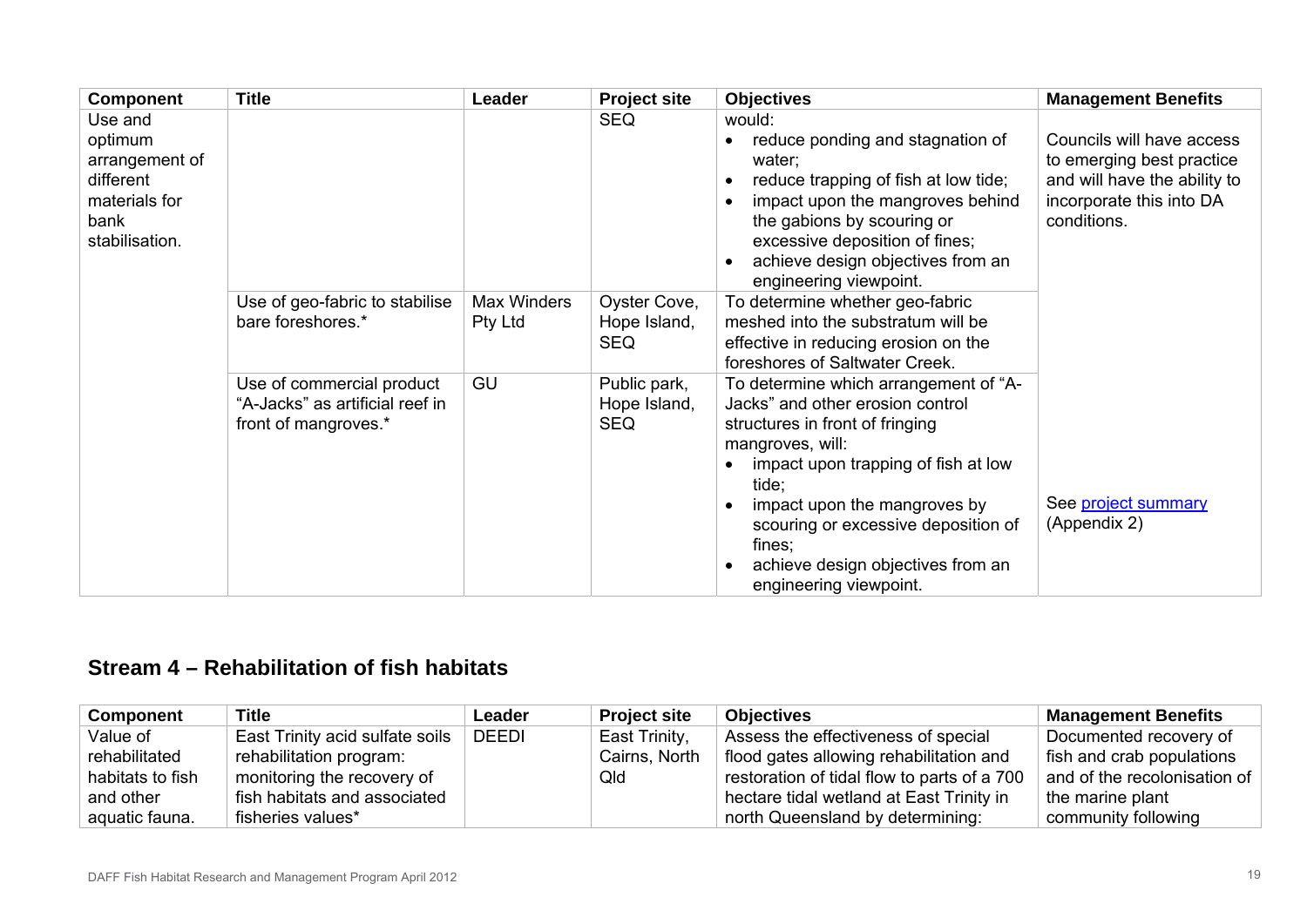| <b>Component</b>                                | <b>Title</b>                                                                                                                                                                                             | Leader                                                                                                                   | <b>Project site</b>                                           | <b>Objectives</b>                                                                                                                                                                                                                                                                                                                                                                                                                                                                                                                                                                                                                 | <b>Management Benefits</b>                                                                                                                                                                                                                                                                                                                                                                     |
|-------------------------------------------------|----------------------------------------------------------------------------------------------------------------------------------------------------------------------------------------------------------|--------------------------------------------------------------------------------------------------------------------------|---------------------------------------------------------------|-----------------------------------------------------------------------------------------------------------------------------------------------------------------------------------------------------------------------------------------------------------------------------------------------------------------------------------------------------------------------------------------------------------------------------------------------------------------------------------------------------------------------------------------------------------------------------------------------------------------------------------|------------------------------------------------------------------------------------------------------------------------------------------------------------------------------------------------------------------------------------------------------------------------------------------------------------------------------------------------------------------------------------------------|
| Value of<br>rehabilitated                       |                                                                                                                                                                                                          |                                                                                                                          |                                                               | the value of rehabilitated fish<br>$\bullet$<br>habitats after ASS remediation;<br>the recovery of marine plant<br>$\bullet$                                                                                                                                                                                                                                                                                                                                                                                                                                                                                                      | controlled return of tidal<br>regime.                                                                                                                                                                                                                                                                                                                                                          |
| habitats to fish<br>and other<br>aquatic fauna. |                                                                                                                                                                                                          |                                                                                                                          |                                                               | communities after ASS remediation.                                                                                                                                                                                                                                                                                                                                                                                                                                                                                                                                                                                                | Includes fish habitat<br>utilisation (Stream 1)<br>information.                                                                                                                                                                                                                                                                                                                                |
|                                                 |                                                                                                                                                                                                          |                                                                                                                          |                                                               |                                                                                                                                                                                                                                                                                                                                                                                                                                                                                                                                                                                                                                   | See project summary<br>(Appendix 2).                                                                                                                                                                                                                                                                                                                                                           |
|                                                 | Fish use of restored fish<br>habitats.*                                                                                                                                                                  | Greening<br>Australia                                                                                                    | Oxbow,<br><b>Bulimba</b><br>Creek,<br>Brisbane,<br><b>SEQ</b> | To determine the habitat use by local<br>fish and aquatic invertebrates in and<br>adjacent to the Bulimba Creek Oxbow<br>Rehabilitation Site.                                                                                                                                                                                                                                                                                                                                                                                                                                                                                     | Assessment of the extent<br>of utilisation of<br>rehabilitated fish habitats.<br>Includes fish habitat<br>utilisation (Stream 1)<br>information.<br>See project summary                                                                                                                                                                                                                        |
|                                                 | Fish use of restored fish<br>habitats.<br>(Provide further scientific<br>evidence of the ecological<br>success of the Bulimba<br>Creek Oxbow and based on<br>earlier work conducted by<br>Paul Whatmore) | <b>Bulimba</b><br>Creek<br>Catchment<br>Coordinating<br>Committee /<br>David Bright<br>(Sunshine<br>Coast<br>University) | <b>Bulimba</b><br>Creek Oxbow,<br>Brisbane,<br><b>SEQ</b>     | A manuscript documenting the<br>$\bullet$<br>diversity of aquatic fauna as well as<br>an assessment of the ecological<br>health of the Bulimba Creek Oxbow;<br>Provide further scientific evidence of<br>the ecological success of the<br><b>Bulimba Creek Oxbow;</b><br>Create a full colour poster and<br>booklet with information on the<br>Bulimba Creek Oxbow and<br>photographs of the aquatic species<br>found there, and<br>Stage a community day where<br>members of the public are invited to<br>the Bulimba Creek Oxbow for a<br>discussion of the species diversity<br>and a demonstration of sampling<br>techniques. | (Appendix 2).<br>Assessment of fish use of<br>rehabilitated fish habitats.<br>Includes fish habitat<br>utilisation (Stream 1)<br>information.<br>See Project update<br>(Appendix 2).<br>30 fish and nekton species<br>restored to area, with 78%<br>of total fish found during<br>study being juveniles.<br>See also <b>Bulimba Creek</b><br><b>Catchment Coordinating</b><br><b>Committee</b> |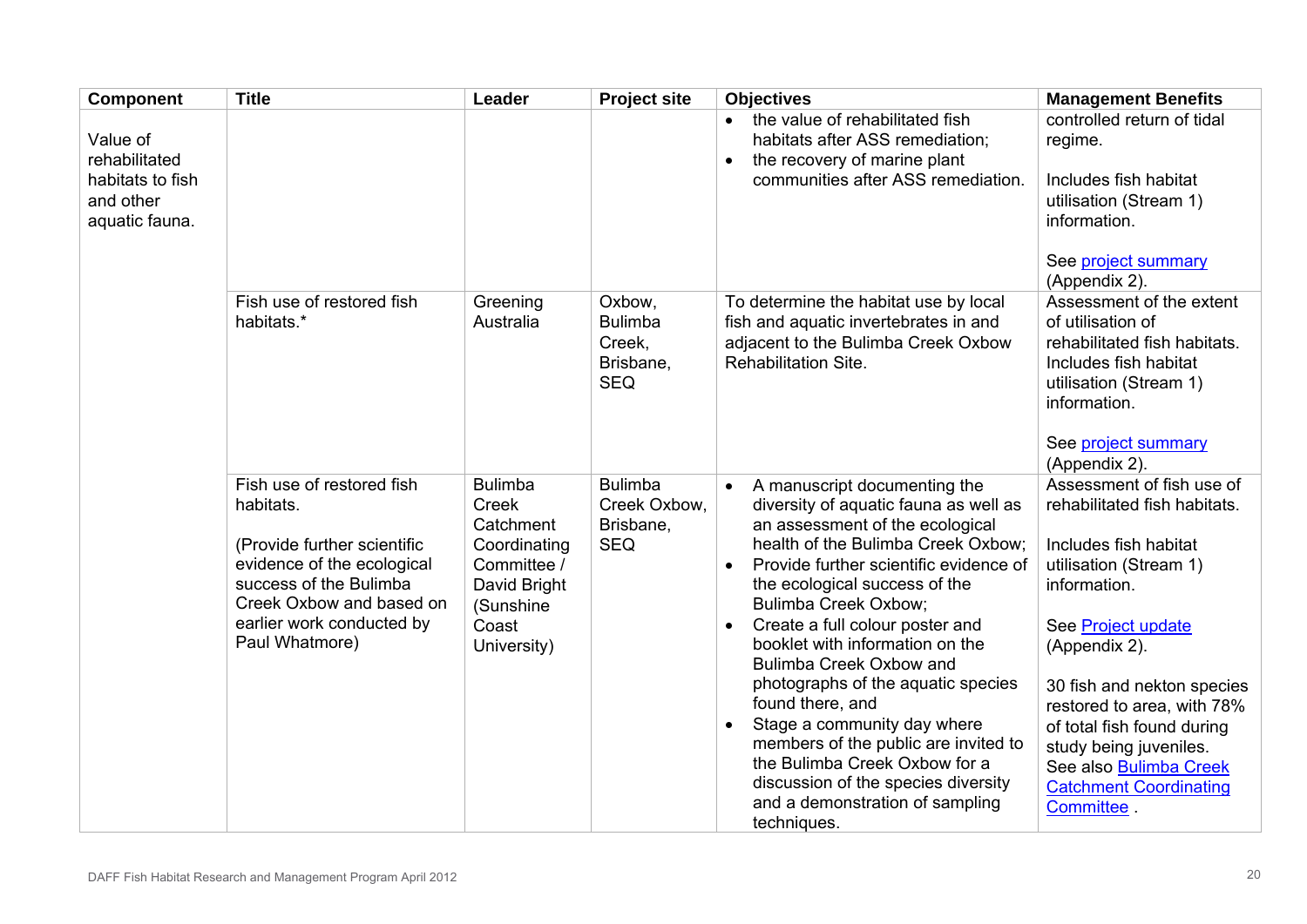| <b>Component</b>                                          | <b>Title</b>                                                                                                                                                            | Leader                                                                                        | <b>Project site</b>                                                                  | <b>Objectives</b>                                                                                                                                                                                                                                                                                                      | <b>Management Benefits</b>                                                                              |
|-----------------------------------------------------------|-------------------------------------------------------------------------------------------------------------------------------------------------------------------------|-----------------------------------------------------------------------------------------------|--------------------------------------------------------------------------------------|------------------------------------------------------------------------------------------------------------------------------------------------------------------------------------------------------------------------------------------------------------------------------------------------------------------------|---------------------------------------------------------------------------------------------------------|
| Optimum<br>methods for<br>coastal wetland<br>restoration. | <b>Restoration of Bremner Rd</b><br>salt marsh wetland<br>ecosystem within the Hays<br>Inlet wetland Key Coastal<br>Site, SEQ*                                          | Sean Galvin<br><b>SEQ</b><br>Catchments                                                       | Hays Inlet,<br>Redcliffe,<br><b>SEQ</b>                                              | To rehabilitate a degraded coastal<br>wetland.<br>To monitor rehabilitation activities.                                                                                                                                                                                                                                | Stakeholders will have<br>access to best practice<br>technology for fish habitat<br>rehabilitation.     |
|                                                           | Duplication of the Hornibrook<br>Highway*                                                                                                                               | <b>DTMR</b>                                                                                   | Rothwell<br>rehabilitation<br>site, SEQ                                              | Undertake transplantation for saltmarsh<br>rehabilitation<br>Monitor success of rehabilitation,<br>including fish habitat use                                                                                                                                                                                          | Includes fish habitat<br>utilisation (Stream 1)<br>information.<br>See project summary<br>(Appendix 2). |
|                                                           | <b>Townsville Port Access</b><br>Road and required<br><b>Biodiversity Management</b><br><b>Plan for Environmental</b><br>Reserve 2009 - 2014 (EPBC<br>Act Requirement). | <b>DTMR</b><br>funding with<br>EPA as<br>trustee of new<br>Nature<br>Conservation<br>Reserve. | Ross River,<br>Townsville,<br>North Qld                                              | Establish and manage a 530 ha<br>environmental Reserve on the South<br>bank of Ross River.<br>Undertaking rehabilitation and<br>restoration:<br>periodic rubbish removal by TCC,<br>Port of Townsville, DEEDI and<br>NRW:<br>Weed management actions;<br>Fish passage in culvert designs.                              | Stakeholders will have<br>access to best practice<br>technology for fish habitat<br>rehabilitation.     |
|                                                           | <b>Gateway Bridge Duplication</b><br>project                                                                                                                            | Gateway<br>Motorway<br>Alliance                                                               | <b>Brisbane</b><br><b>River</b><br>Royal<br>Queensland<br>Golf Course,<br><b>SEQ</b> | Creation of offset areas in 2005 and<br>vegetation of new areas with saltmarsh<br>and samphire species to complement<br>the functionality of the Golf Course;<br>Expansion of mangrove habitat<br>through bund wall removal<br>Outcomes reported see also 2009<br><b>Queensland Coastal Conference poster</b><br>paper |                                                                                                         |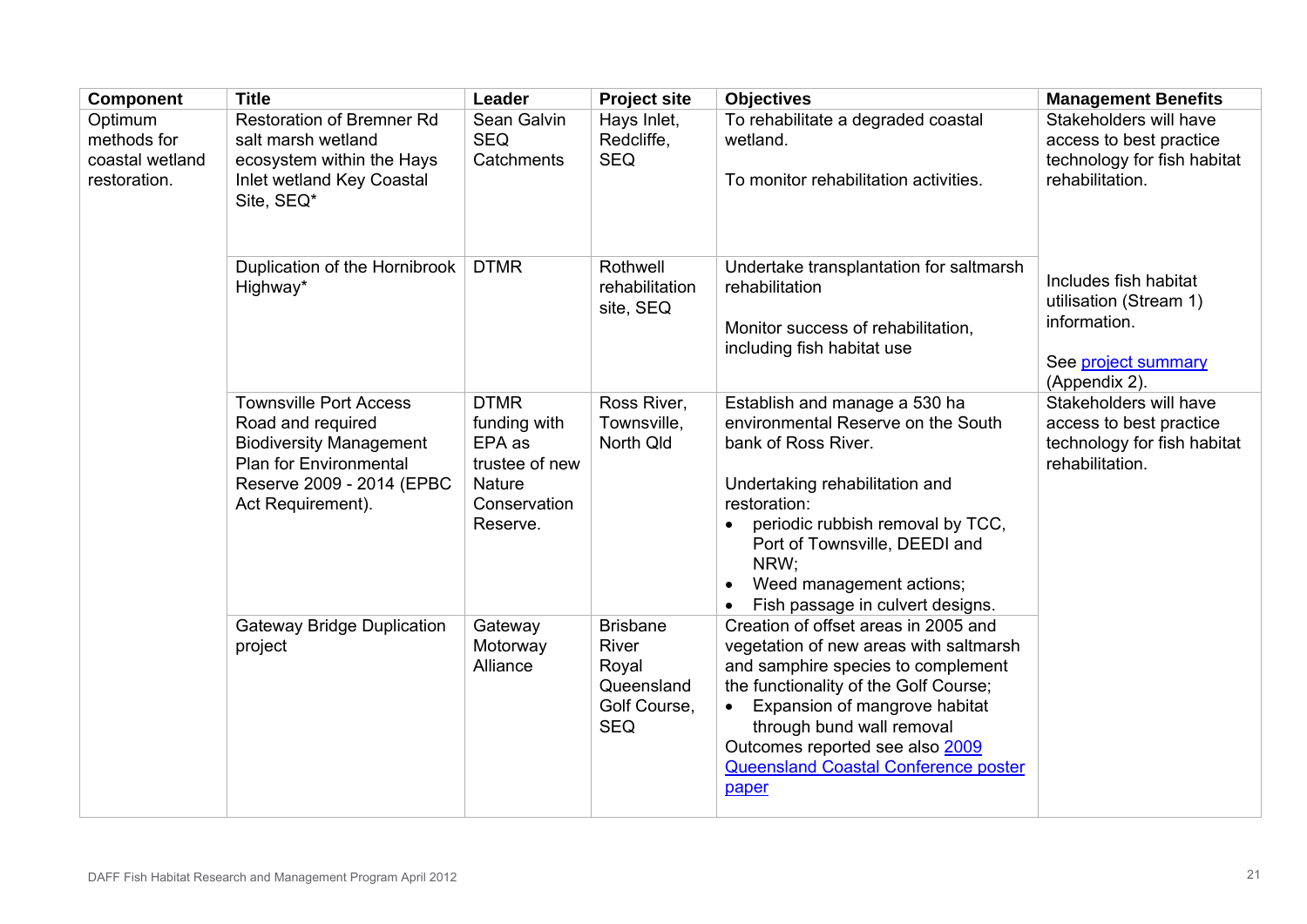<span id="page-21-0"></span>

| <b>Component</b>                                                                                    | <b>Title</b>                                                | Leader                                               | <b>Project site</b>                                                                                                      | <b>Objectives</b>                                                                                                                                                          | <b>Management Benefits</b>                                                                                                        |
|-----------------------------------------------------------------------------------------------------|-------------------------------------------------------------|------------------------------------------------------|--------------------------------------------------------------------------------------------------------------------------|----------------------------------------------------------------------------------------------------------------------------------------------------------------------------|-----------------------------------------------------------------------------------------------------------------------------------|
| Optimum<br>methods for salt<br>couch<br>transplantation.                                            | Saltcouch transplanting to<br>bare areas.*                  | Greening<br>Australia<br>Corporation                 | <b>Bulimba</b><br>Oxbow.<br>Bulimba, SEQ                                                                                 | To establish best practice for<br>transplanting of saltcouch associated<br>with rehabilitation of tidal sites.                                                             | Stakeholders will have<br>access to best practice<br>technology for fish habitat<br>rehabilitation.                               |
|                                                                                                     | Saltcouch transplanting to<br>bare areas.*                  | <b>DEEDI</b>                                         | <b>Brisbane</b><br>Airport<br>Corporation,<br><b>SEQ</b>                                                                 | To establish best practice for<br>transplanting of saltcouch associated<br>with rehabilitation of tidal sites.                                                             |                                                                                                                                   |
| Optimum bank<br>profiles for<br>drains to<br>encourage<br>colonisation by<br>fringing<br>mangroves. | Reprofiling of 'canal' banks.*                              | GCCC                                                 | <b>Tidal canal</b><br>adjacent Lot<br>50<br>RP810126,<br>Hawker St /<br>Judeller Rd.,<br>Currumbin,<br><b>SEQ</b>        | To determine whether profiling of drain<br>to create profiles with a particular slope<br>and width between HAT and MSL would<br>promote colonisation by mangroves.         | Councils will have access<br>to emerging best practice<br>and will have the ability to<br>incorporate this into DA<br>conditions. |
|                                                                                                     | Reprofiling of existing drain.*                             | GCCC                                                 | Drain through<br>Lot 2<br>RP188929,<br>Township Dr,<br>West<br>Burleigh, SEQ                                             | To determine whether profiling of drain<br>to create profiles with a particular slope<br>and 10 m width between HAT and MSL<br>would promote colonisation by<br>mangroves. |                                                                                                                                   |
|                                                                                                     | Reprofiling of new drain.*                                  | GCCC                                                 | Drain<br>relocated<br>within Lot 1<br>RP137859,<br>Steiglitz<br>Wharf Rd/<br>Kleinsmidth<br>Rd, Steiglitz,<br><b>SEQ</b> | To determine whether profiling of drain<br>to create profiles with a particular slope<br>and 20m width between HAT and MSL<br>would promote colonisation by<br>mangroves.  |                                                                                                                                   |
| Recovery and<br>Rehabilitation<br><b>Works</b>                                                      | <b>Oxbow Wetlands Recovery</b><br>and Rehabilitation Works. | <b>Bulimba</b><br>Creek<br>Catchment<br>Coordinating | <b>Bulimba</b><br>Creek Oxbow,<br>Brisbane,<br><b>SEQ</b>                                                                | Aim: To provide Fish Habitat<br>management services through<br>rehabilitation, recovery and revegetation<br>works, including establishment of 180                          | Outcomes assist<br>enhancement and<br>management of tidal<br>marine plant community                                               |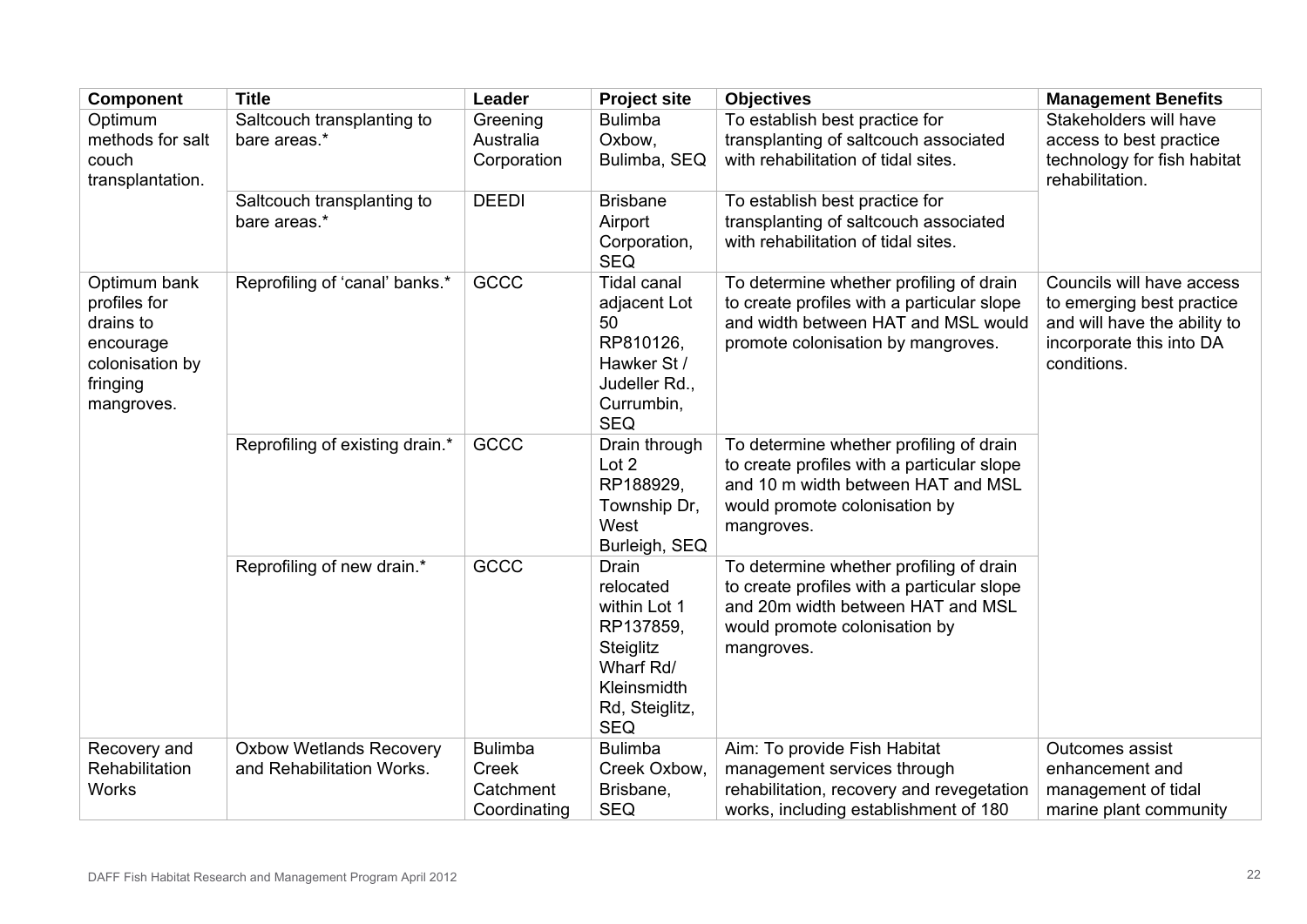| <b>Component</b>                        | <b>Title</b> | Leader    | <b>Project site</b> | <b>Objectives</b>                                                                                                                                                                                                                                                                                                                                                                                                                                                                                                                                                                                                                                                                                                                                                      | <b>Management Benefits</b>                                                                                |
|-----------------------------------------|--------------|-----------|---------------------|------------------------------------------------------------------------------------------------------------------------------------------------------------------------------------------------------------------------------------------------------------------------------------------------------------------------------------------------------------------------------------------------------------------------------------------------------------------------------------------------------------------------------------------------------------------------------------------------------------------------------------------------------------------------------------------------------------------------------------------------------------------------|-----------------------------------------------------------------------------------------------------------|
| Recovery and<br>Rehabilitation<br>Works |              | Committee |                     | plants, on terrestrial floodplains<br>adjacent to tidal Oxbow and mangrove<br>communities:<br>Rehabilitate wetland buffer near the<br>Port Road to provide additional<br>habitat within (3.4 ha) comprising<br>the western area of the Bulimba<br>Creek Oxbow wetland within<br>Lot 376 on S31312.<br>1. South-west Oxbow loop: Major weed<br>removal, recovery of previous plantings,<br>Glycine treatments and infill diversity<br>planting (80 tubestocks).<br>2. Northern areas of central loop: Major<br>exotic vine infestation.<br>3. D5B Riparian buffer: Full weeding<br>and selective herbicide treatments,<br>recovery of previously planted natives,<br>infill and minor extension plantings to<br>east (100 tubestocks including structure<br>eucalypts). | chiefly through ongoing<br>site maintenance and site<br>recovery.<br>See Project summary<br>(Appendix 2). |

# **Stream 5 – Habitat data for response management**

| <b>Component</b>                          | <b>Title</b>                                         | Leader                  | <b>Project site</b>        | <b>Objectives</b>                                                                | <b>Management Benefits</b>                          |
|-------------------------------------------|------------------------------------------------------|-------------------------|----------------------------|----------------------------------------------------------------------------------|-----------------------------------------------------|
| <b>Permanent Base</b><br>Plot Monitoring. | Monitoring mangrove and<br>associated communities in | DERM - Qld<br>Herbarium | Moreton Bay,<br><b>SEQ</b> | The Queensland Herbarium is aiming to<br>establish 20 long-term monitoring plots | Information will be assist<br>mapping, planning and |
|                                           | Moreton Bay, South east                              |                         |                            | across the mangrove communities of                                               | management of estuarine                             |
|                                           | Queensland.                                          |                         |                            | Moreton Bay. The plots are designed                                              | fish habitats of mainland                           |
|                                           |                                                      |                         |                            | to monitor mangrove and associated                                               | (western bay) and island                            |
|                                           |                                                      |                         |                            | community dynamics over time. The                                                | (central and eastern bay                            |
|                                           |                                                      |                         |                            | plots are distributed across Moreton                                             | sites).                                             |
|                                           |                                                      |                         |                            | Bay to detect change across the                                                  | The Project will provide                            |
|                                           |                                                      |                         |                            | geographic extent of the study area.                                             | accurate information to                             |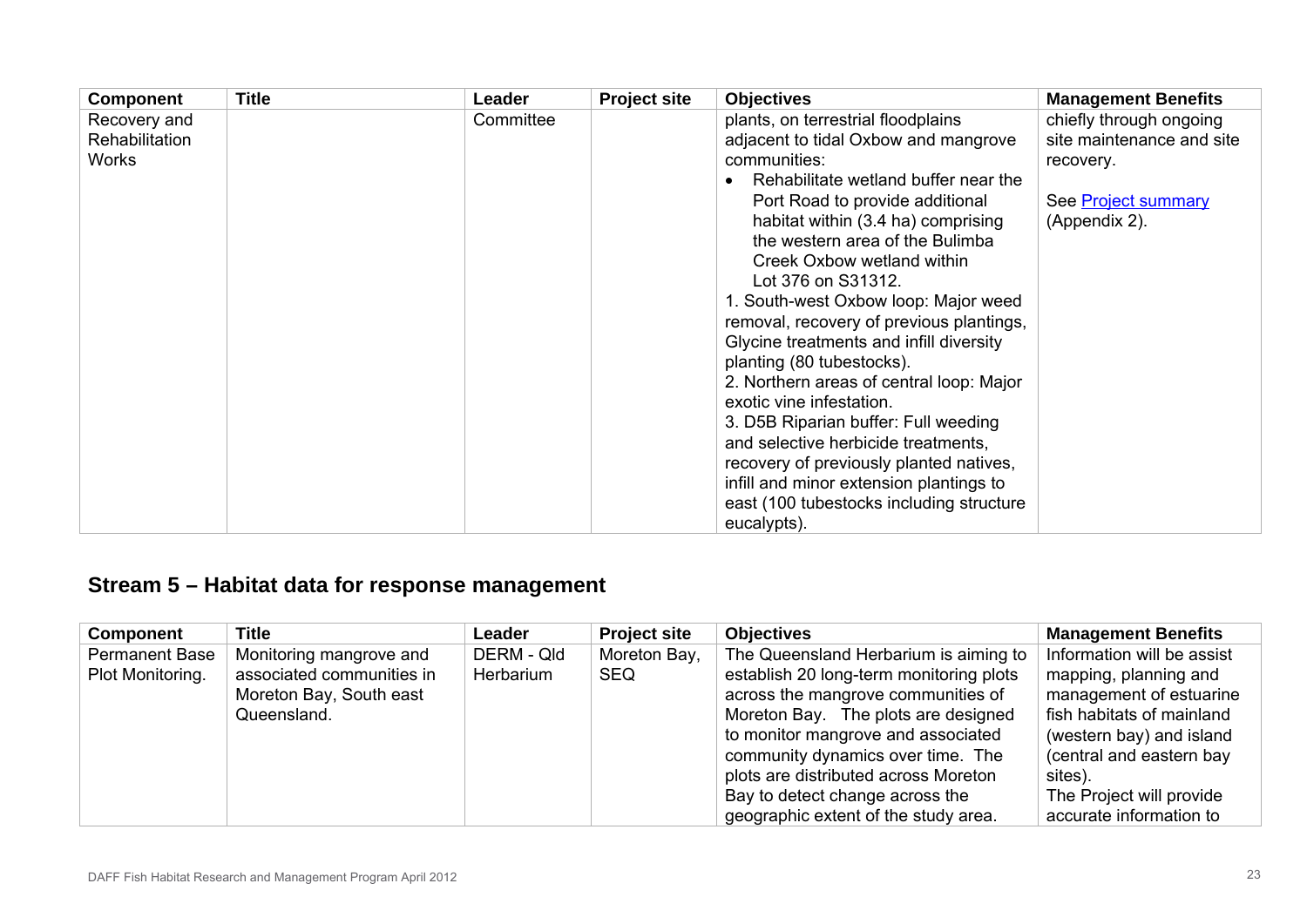| <b>Component</b>                                                | <b>Title</b>                                                                                           | Leader                                   | <b>Project site</b>           | <b>Objectives</b>                                                                                                                                                                                                                                                                                                                                                                                                                                                                                                                                                                                                                                                                                           | <b>Management Benefits</b>                                                                                                                                                                           |
|-----------------------------------------------------------------|--------------------------------------------------------------------------------------------------------|------------------------------------------|-------------------------------|-------------------------------------------------------------------------------------------------------------------------------------------------------------------------------------------------------------------------------------------------------------------------------------------------------------------------------------------------------------------------------------------------------------------------------------------------------------------------------------------------------------------------------------------------------------------------------------------------------------------------------------------------------------------------------------------------------------|------------------------------------------------------------------------------------------------------------------------------------------------------------------------------------------------------|
| <b>Permanent Base</b><br>Plot Monitoring.                       |                                                                                                        |                                          |                               | The plots include nine (9) different<br>vegetation types which expert advice<br>indicated were the most likely to change<br>due to rising sea levels, climate change<br>and physical or anthropogenic effects.                                                                                                                                                                                                                                                                                                                                                                                                                                                                                              | determine local changes to<br>mangrove and saltmarsh<br>communities, over time.                                                                                                                      |
| Fish habitat<br>vulnerability and<br>climate change<br>project. | Mapping the vulnerability of<br>Queensland's fish habitats.                                            | DAFF/DEHP<br>Qld<br>Herbarium            | Moreton Bay,<br><b>SEQ</b>    | Mapping the vulnerability of<br>Queensland's fish habitats in response<br>to predicated sea level rise scenarios.                                                                                                                                                                                                                                                                                                                                                                                                                                                                                                                                                                                           | Develop maps indicating<br>climate change impacts on<br>fish habitats (to be used by<br>government agencies).                                                                                        |
| Mangrove<br>dieback and<br>mangrove<br>health.                  | Data collection protocol for<br>mapping and monitoring<br>mangroves in Queensland.                     | DAFF/DEHP<br>Qld<br>Herbarium            | Moreton Bay,<br><b>SEQ</b>    | There have been a number of key<br>surveys undertaken of mangrove<br>communities in Moreton Bay and other<br>regions of Queensland over the last 4<br>decades. In response to concerns about<br>the variation in data collection methods<br>and in attempting to compare the<br>findings from various research and<br>survey activities undertaken on the<br>extent, condition and health of<br>mangrove communities in Moreton Bay,<br>the Moreton Bay Mangrove Dieback<br>Working Group was established in 2009<br>(membership included the University of<br>Queensland; Queensland Herbarium;<br>DERM (Marine Parks); EHMP; Griffith<br>University; Port of Brisbane and DAFF<br>(Fisheries Queensland). | Production of a<br>Data collection protocol<br>and<br><b>Mangrove Dieback</b><br><b>Conceptual model</b>                                                                                             |
| Mangrove health                                                 | Effects of the January 2011<br>Flood on the Mangrove<br>Communities Along the<br><b>Brisbane River</b> | <b>DEHP</b><br>(DERM) – QId<br>Herbarium | <b>Brisbane</b><br>River, SEQ | A summary of the effect of the January<br>2011 flood on the mangroves along the<br>Brisbane River.                                                                                                                                                                                                                                                                                                                                                                                                                                                                                                                                                                                                          | A record of the extent of<br>mangrove loss or damage<br>resulting from mangroves.<br>See Dowling, R. M. (2012).<br>Report on the effects of the<br>January 2011 flood on the<br>Mangrove communities |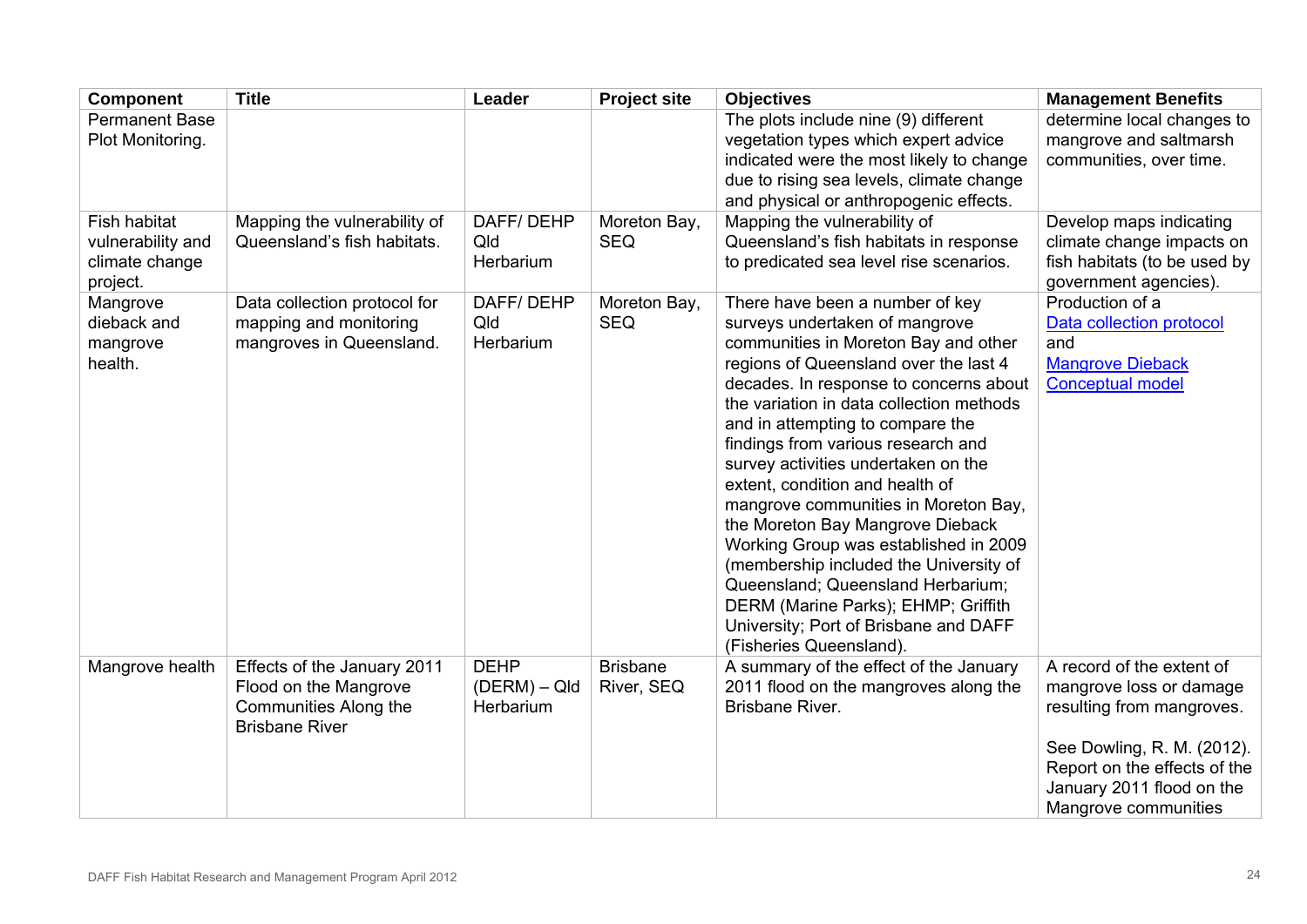| <b>Component</b> | <b>Title</b> | Leader | <b>Project site</b> | <b>Objectives</b> | <b>Management Benefits</b>       |
|------------------|--------------|--------|---------------------|-------------------|----------------------------------|
|                  |              |        |                     |                   | along the Brisbane River:        |
|                  |              |        |                     |                   | Department of                    |
|                  |              |        |                     |                   | Environment and                  |
|                  |              |        |                     |                   | Resource Management,             |
|                  |              |        |                     |                   | Queensland Government.           |
|                  |              |        |                     |                   | <b>Brisbane River Flood 2011</b> |
|                  |              |        |                     |                   | <u>report</u>                    |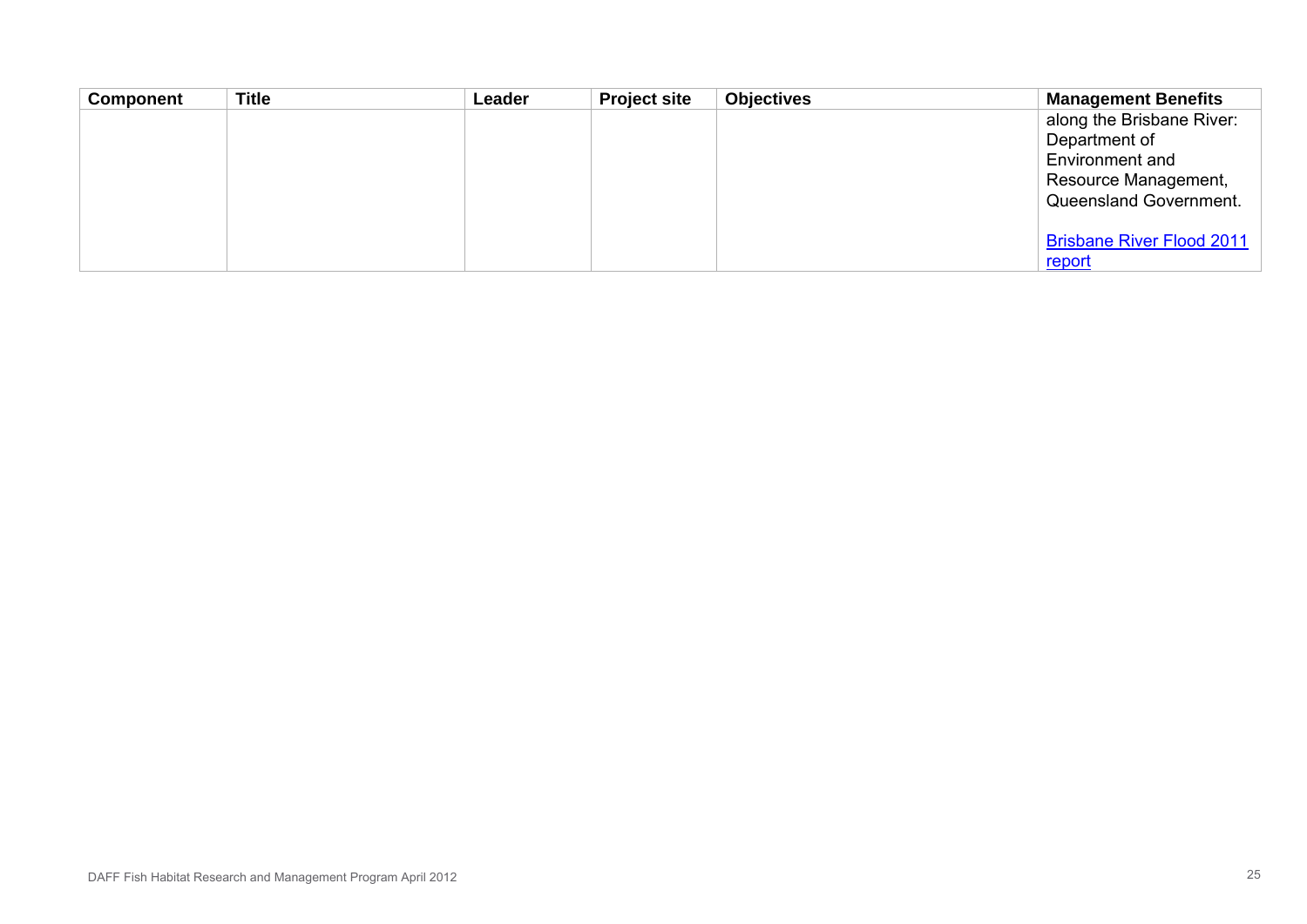# <span id="page-25-5"></span><span id="page-25-4"></span><span id="page-25-0"></span>**Appendix 2 Summaries of completed projects**

Copies of full project reports are available from DAFF on request (phone 13 25 23).

## <span id="page-25-1"></span>**Stream 1 – Fish habitat utilisation**

## <span id="page-25-2"></span>**Halophyte vegetation distribution in a sub-tropical saltmarsh**

Jock Mackenzie University of Queensland and Department of Primary Industries and Fisheries, Queensland, Australia, 2006.

Halophyte species distribution and plant cover in sub-tropical varies along an increasing elevation gradient. Salinity, tide and soil moisture content were significantly associated with halophyte distribution and were directly related to the presence of species at different elevation ranges. Other factors such as biotic interactions and tide force also have significant influence on halophyte distribution. The presence of mangrove forests at the lower limit of sub-tropical saltmarsh is an important factor that distinguishes these saltmarshes from those elsewhere. Combining halophyte distribution data with abiotic associations is indicative of influential physical and biological processes present in sub-tropical saltmarsh. These are examined and discussed. This information is synthesised in a conceptual framework and diagram. This conceptual framework of saltmarsh processes will enable more informed decision making with regard to saltmarsh ecology and management in the future.

## <span id="page-25-3"></span>**Community structure and ecology of mangrove-associated epiphytic algae: A Moreton Bay case study**

(DPI&F Marine Fish Habitat Scholarship award, 2005/6)

Lucy Hurrey University of Queensland, 2006.

Mangroves are critical for sustaining coastal productivity. An important component of mangrove ecosystems is the epiphytic algae group which attaches to mangrove pneumatophores. The purpose of the study was to examine the factors controlling the biomass and distribution of epiphytic mangrove macroalgae in Moreton Bay, Queensland, Australia. As coastal ecosystems are increasingly threatened by nutrient enrichment, the study aimed to determine the algal community response to variation in nutrient availability. An additional objective was to produce a faunal catalogue of the algal primary consumer community.

In order to determine the effects of nutrient availability on the pneumatophore algal community, variation in epiphytic algal biomass as well as the relative abundance of the component species was examined at nine sites within Moreton Bay. The role of nutrients in stimulating growth rates of the algal community was also examined in the laboratory and the field. Fauna were collected from in and around the mangrove algal community.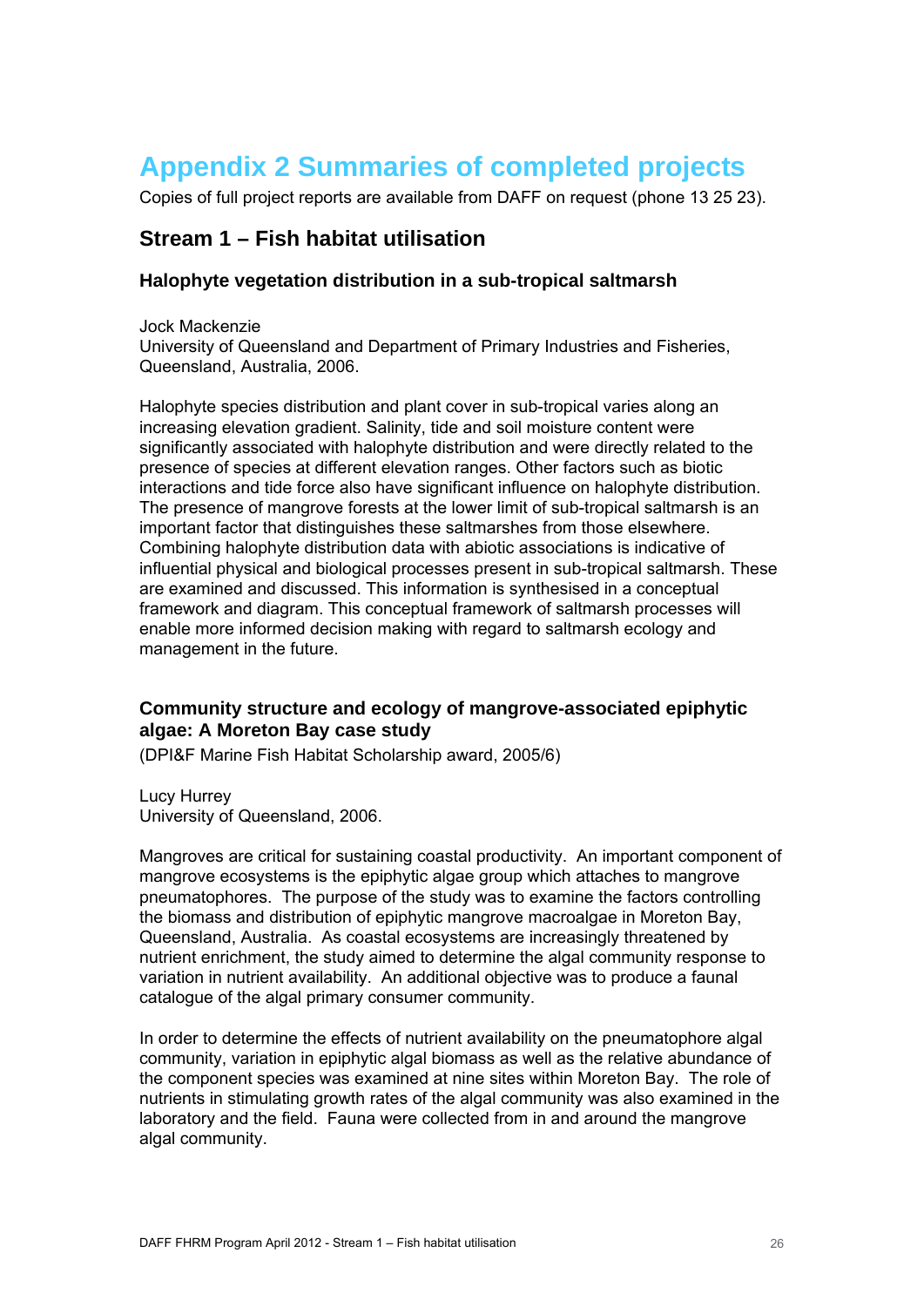<span id="page-26-3"></span><span id="page-26-2"></span>Geomorphological setting played a significant role in structuring algal communities. Similarities in algal biomass, frequency and relative abundance were observed across sites belonging to the same mangrove setting. Relative growth rates within the laboratory were variable with species and nutrient concentration. *Cladophoropsis sundanensis* had the highest relative growth rates, suggesting nutrient limitation. However, in the field, no nutrient limitation was observed. Tissue nutrient content varied over time and with species as did the N:P ratio. Mangrove-algal fauna were most diverse in tide dominated settings. Burrowing crustaceans and tree-climbing molluscs dominated in river settings, while carbonate island sites had few fauna. This study provides the first assessment of the potential importance of the epiphytic algal community within Moreton Bay and the effects of nutrient enrichment on the epiphytic community.

#### **Publications resulting from this project**

Hurrey, L 2006, *Epiphytic algae in Moreton Bay: the influence of mangrove environment and nutrient availability on community structure and growth,* Honours thesis MARS 6028, University of Queensland.

## <span id="page-26-0"></span>**The effects of environmental factors on** *Caulerpa taxifolia* **growth in Moreton Bay, Australia**

(DPI&F Marine Fish Habitat Scholarship award, 2006/7)

Jessica Street University of Queensland, 2007.

Seagrasses are an important habitat in Moreton Bay, Queensland. However, seagrass distribution is decreasing and the distribution of *Caulerpa taxifolia* increasing. Nine *C. taxifolia* beds across Moreton Bay were surveyed to determine environmental factors influencing growth and distribution. Light and nutrient availability were identified as the main factors and were tested in two experiments. The results indicated that light availability was the key factor, with a decrease in light resulting in taller fronds. Nutrients had no effect on growth, frond height or biomass. Benthic infaunal communities of adjacent *C. taxifolia* and seagrass beds, and bare sediment were also identified to determine the effects the presence of *C. taxifolia* has. Overall, seagrass had significantly greater species richness, with *C. taxifolia* providing a poor habitat.

#### **Publications resulting from this project**

Street, J 2007, *Environmental drivers of* Caulerpa taxifolia *growth and shifts in benthic infauna communities, Moreton Bay, Australia,* Honours thesis, University of Queensland.

## <span id="page-26-1"></span>**Opportunistic predation by small fishes on epibiota of jetty pilings in urban waterways**

S. Moreau, C. Pe´ ron, K. A. Pitt, R.M. Connolly, S. Y. Lee and T. Meziane

(Published Abstract from Moreau et al/ *Journal of Fish Biology* 72 (2008))

Epibiota were sampled on nine small jetties in the tidal, urban canals of south-east Queensland, Australia, to determine if the small fishes that are associated with these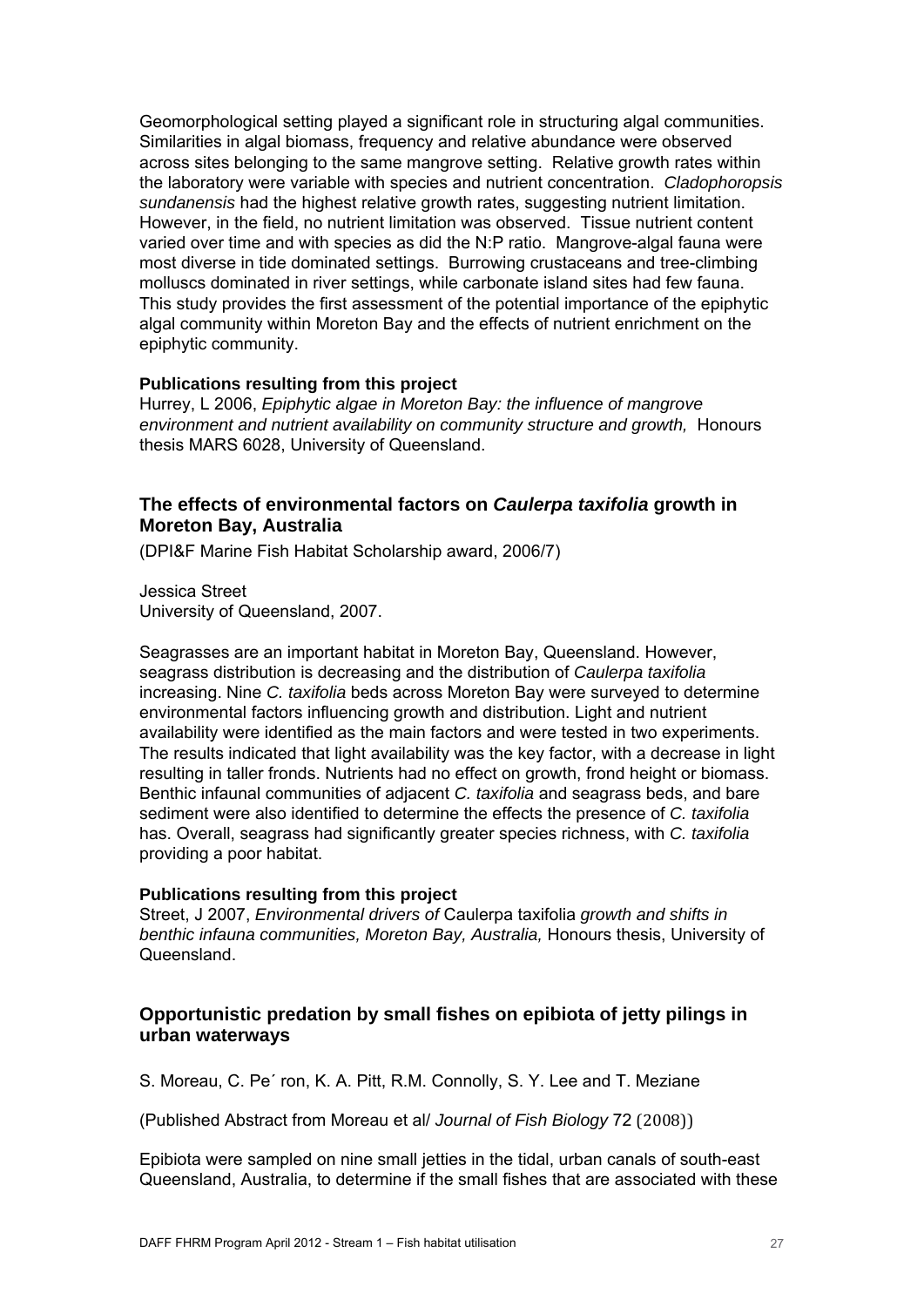<span id="page-27-1"></span>jetties prey on the epibiota on the pilings of the jetties and whether these fishes depend on the epibiota as a source of food. Epibiota was dominated by barnacles, filamentous and foliose algae and ranged in thickness from 4 to 11 mm. The two species of fishes that associated most closely with jetty pilings, *Pandaka lidwilli* (Gobiidae) and *Monodactylus argenteus* (Monodactylidae), were sampled twice during the day and twice during the night for analysis of stomach contents. During the day, the diet of *P. lidwilli* was dominated by amphipods (c. 70%, by mass of organic content), with copepods, bivalves and bryozoans each contributing <10%. At night, amphipods contributed less (c. 45%) and copepods more (c. 35%). The diet of *M. argenteus* was dominated by filamentous algae (55%) and amphipods (20%) during the day and filamentous algae (70%) and barnacle cirri (23%) at night. Epibiota, therefore, made a substantial contribution to the diet of the fishes but were not the sole source of food for either species. As jetties were the only structures that supported epibiota in the area, fishes probably sourced their epibiota from the pilings of the jetties. Whether fishes depended on the epibiota was, therefore, tested using a manipulative before-after-control-impact (BACI) study. Three jetties were assigned randomly to each of three treatments: (1) epibiota removed from pilings, (2) epibiota cut and damaged (a procedural control) and (3) epibiota left undisturbed. Abundances of *P. lidwilli* and *M. argenteus* around jetty pilings remained similar across all treatments from before to after the removal of epibiota. These results indicate that although fishes consumed epibiota on the jetties, they did not depend on the epibiota of the jetties for food.

## <span id="page-27-0"></span>**Trophic exchange in estuarine landscapes: the influence of different habitat mosaics on the diet of fish and prawns**

(DPI&F Marine Fish Habitat Scholarship award, 2007/8)

Ashleigh Fowler University of Queensland, 2008.

Research has demonstrated that the spatial arrangement of different habitat types influences the distribution and abundance of many different animals in terrestrial and marine systems. This study investigated how variations in the proximity and density of intertidal seagrass beds to adjacent mangrove forests influenced the abundance and composition of nekton assemblages and how the diet of fish changed as a function of these mosaics. This study found that connectivity between seagrass beds and mangrove forests was important in terms of overall abundance of nekton, with dense seagrass beds close to mangrove forests supporting greater numbers of fish and prawns than dense seagrass further away from the mangroves. When seagrass beds were sparse, however, the reverse was found, with distal seagrass beds supporting more individuals of fish and prawns than proximal seagrass beds. While the responses of nekton to different combinations of seagrass-mangrove mosaics are species specific, the findings of this study suggest that they result from a trade-off between the risk of predation during movement and the benefits from being able to access a range of different resources. This study highlights the importance of habitat connectivity and the need to conserve habitat mosaics instead of individual habitats irrespective of the surrounding matrix.

#### **Publications resulting from this project**

Fowler, A 2008, *Trophic exchange in estuarine landscapes: the influence of different habitat mosaics on the diet of fish*, Honours thesis, University of Queensland.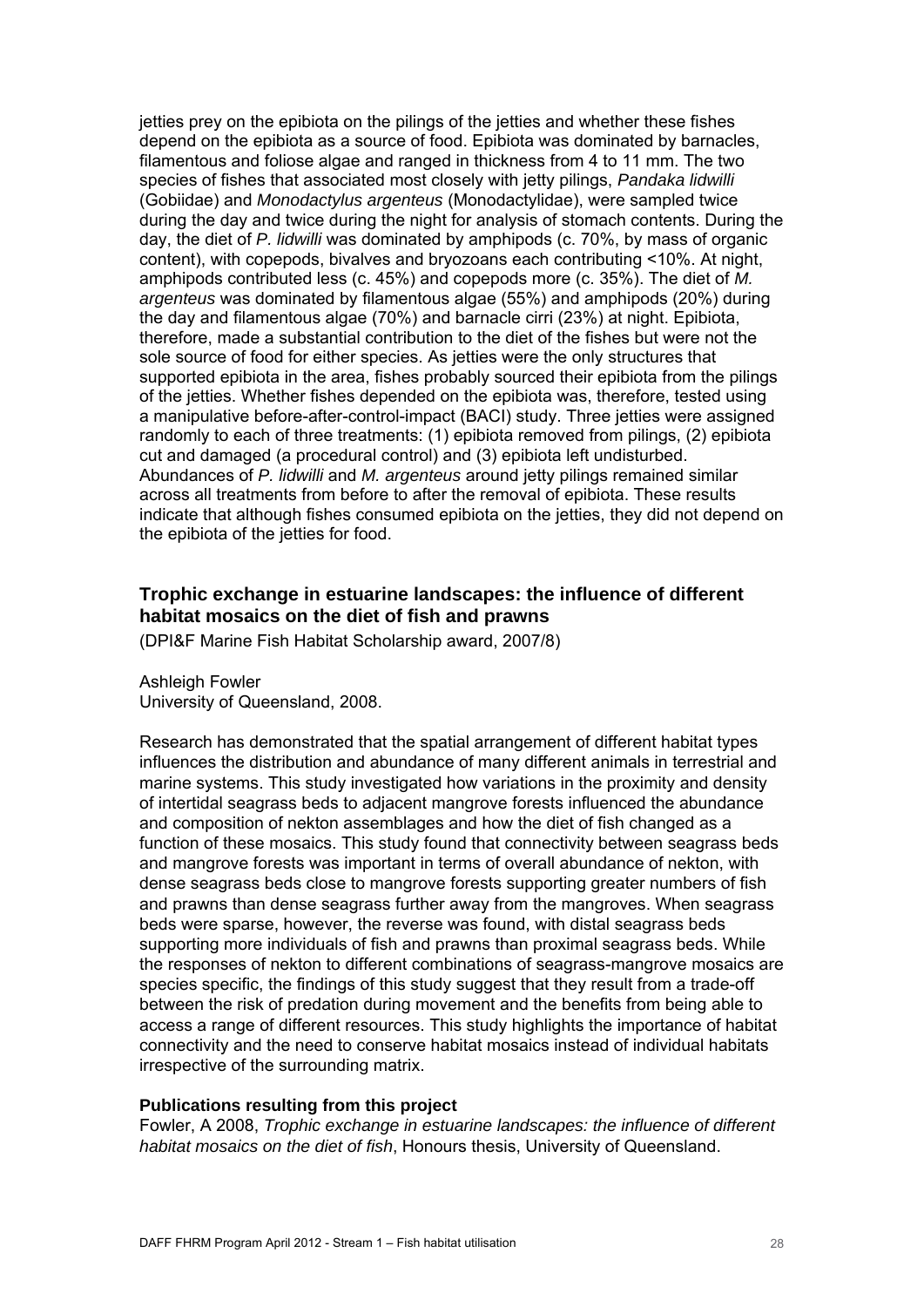## <span id="page-28-3"></span><span id="page-28-2"></span><span id="page-28-0"></span>**Are mangrove faunal communities affected by sinking centre dieback in Moreton Bay?**

Cassandra Dover University of Queensland, 2008.

Mangrove epifaunal communities were investigated along a progressive habitat gradient to determine whether sinking centres are affecting their compositions. The study identified that crustacean and mollusc species richness, density and biomass is significantly reduced in areas impacted by sinking centres. Reductions in species richness, density and biomass are linked directly to the loss of physical habitat and food availability. The mollusc species *Salinator solida* had significantly higher abundance and biomass in sinking centres which was linked to the increased algae growth occurring in these areas.

#### **Publications resulting from this project**

Dover, C 2008, *Are epifaunal community composition affected by 'sinking centre' dieback in Moreton Bay mangroves?* Honours thesis, University of Queensland.

## <span id="page-28-1"></span>**The role of herbivorous fish in regulating algal and coral dynamics in high latitude coral reef systems**

(DEEDI Marine Fish Habitat Scholarship award, 2008/2009)

Patrick Gartrell University of Queensland, 2009

Herbivory has been shown to be an extremely important process on reef ecosystems worldwide by regulating algal abundance and determining processes of benthic community succession. Comparatively little work has been conducted on high latitudinal reefs such as Moreton Bay in regard to herbivory. Moreton Bay is an essential resource for both tourism and fisheries that rely on the coral reef framework of the ecosystem. The objective of this study was to 1) quantify the biomass of the reef grazing community in Moreton Bay, and (2) quantify the amount of grazing contributed to ichthyofaunal communities. I conducted underwater visual surveys to identify herbivorous fishes present and estimated their length to determine biomass from length-weight relationships. Algal settlement tiles placed in exclusion cages were deployed to experimentally quantify the proportion of grazing attributable to large roving herbivores. Five families of herbivorous fishes were found with Moreton Bay (rabbitfish, damselfish, surgeonfish, parrotfish and blennies) however, rabbitfish and damselfish were dominant. Data analysis indicated that Peel Island and Myora Reef only had significance over time whereas Green Island had significant difference over time, exclusion treatments and interaction between both parameters (P>0.05).

## **Publications resulting from this project**

Gartrell, P 2009, *Grazers and Grazing in a high latitude coral reef systems (Moreton Bay)*, Honours thesis, University of Queensland.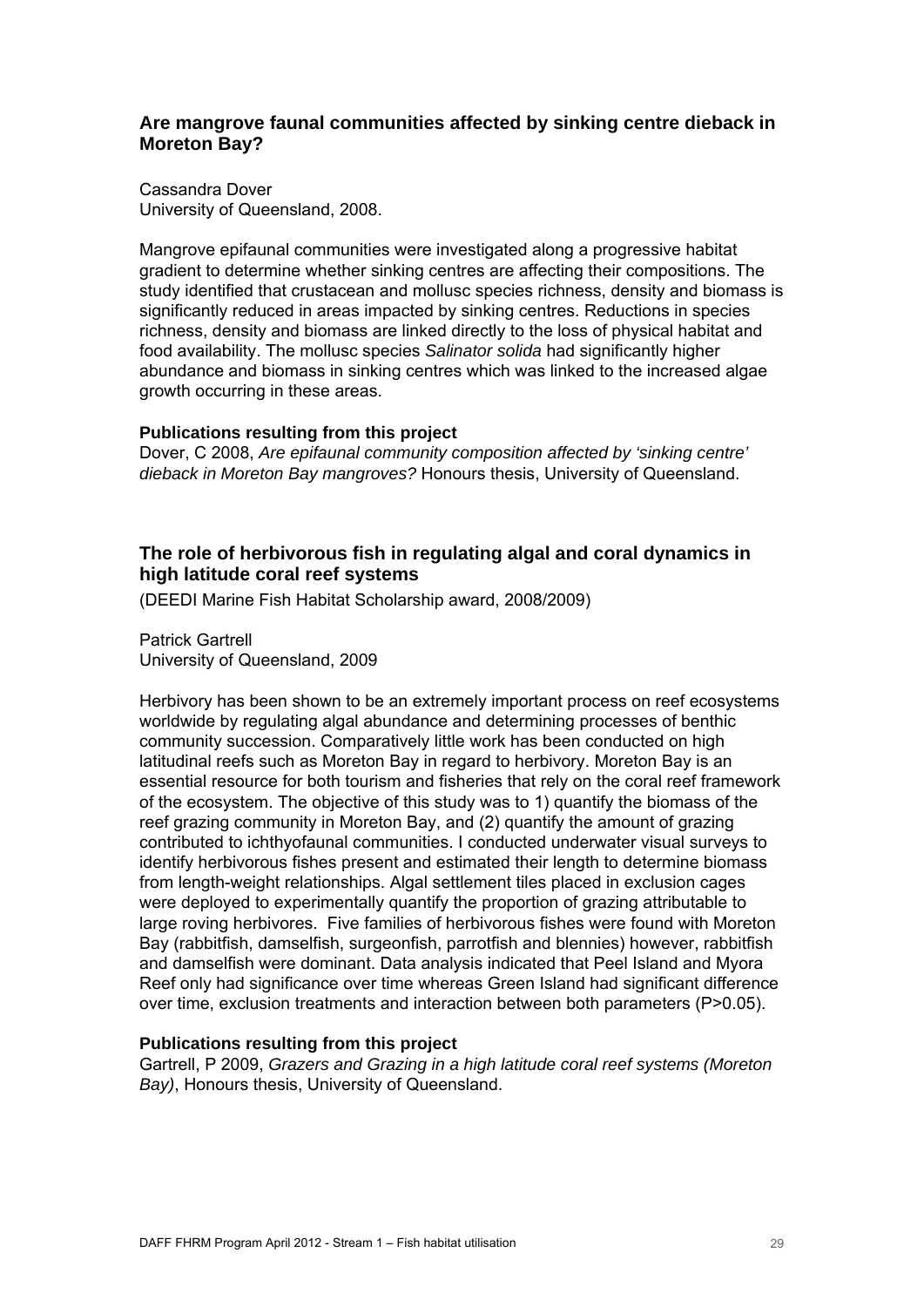## <span id="page-29-3"></span><span id="page-29-2"></span><span id="page-29-0"></span>**Top-down and bottom-up regulation of the Epilithic Algal Community (EAC) on two declared Fish Habitat Areas (FHAs) within Moreton Bay.**

(DEEDI Marine Fish Habitat Scholarship award, 2009/2010)

James Brown University of Queensland, 2010

Top-down and bottom-up regulation of coral reef algal communities, in the form of herbivory and nutrient limitation, are the most important and easily managed factors effecting resilience of coral reefs. This study takes the first step towards understanding how these processes pertain to the algal-coral relationship within Moreton Bay. Field studies were undertaken using underwater visual surveys to determine the herbivorous fish biomass at two declared Fish Habitat Areas and how they correlated with algal cover. Both reefs were indicative of healthy coral dominated systems even though herbivore biomass existed at low densities,  $5.72 \pm 1$ 1.27 and 7.72 ± 1.21 g.m-2, at Peel Island and Myora Reef respectively. Grazer biomass was only significantly negatively correlated to algal cover at Peel Island, suggesting that different processes occur at individual sites. In two experiments over 20 days algal tiles were subjected to different nutrient concentrations to determine if increased nutrients lead to higher algal biomass. Algal biomass only significantly increased when nitrogen and phosphorus both exceeded nutrient thresholds (~1.0 μM DIN and 0.1 μM SRP) for macroalgal growth. Addition of only one nutrient was not sufficient to stimulate a significant increase in algal biomass from ambient levels. This study suggests that nutrient limitation is an important factor in regulating algal biomass on Moreton Bay reefs, while herbivory may only have a small part to play. Further studies must be undertaken to elucidate the causal factors that are responsible for the maintenance of coral reef resilience in Moreton Bay. Top-down and bottom-up regulation of the Epilithic Algal Community (EAC) on two declared Fish Habitat Areas (FHAs) within Moreton Bay.

#### **Publications resulting from this project**

Brown, J 2010, *Top-down and bottom-up regulation of the Epilithic Algal Community (EAC) on two declared Fish Habitat Areas (FHA's) within Moreton Bay,* Honours thesis, University of Queensland.

## <span id="page-29-1"></span>**Tropical Mangrove forests and fish feeding: a test of the mangrove nursery-ground food hypothesis**

(DEEDI Marine Fish Habitat Scholarship award, 2009/2010)

Murray Bower James Cook University, 2010

A high percentage of mangrove-associated fish were found to be juveniles (96%) and a higher percentage, including juvenile and adults, were found to be small (99% < 120mm FL). Stomach fullness indices for species of interest (SOI) suggested there was no pattern of preferential feeding associated with inundation of mangrove forests and no clear difference when compared to times when forests were not accessible. Few fish other than the bream, *Acanthopagrus berda*, had consumed mangrovederived prey and none of those had substantial amounts of mangrove prey in their stomachs. Stable isotope analysis indicated there was little uptake of mangrove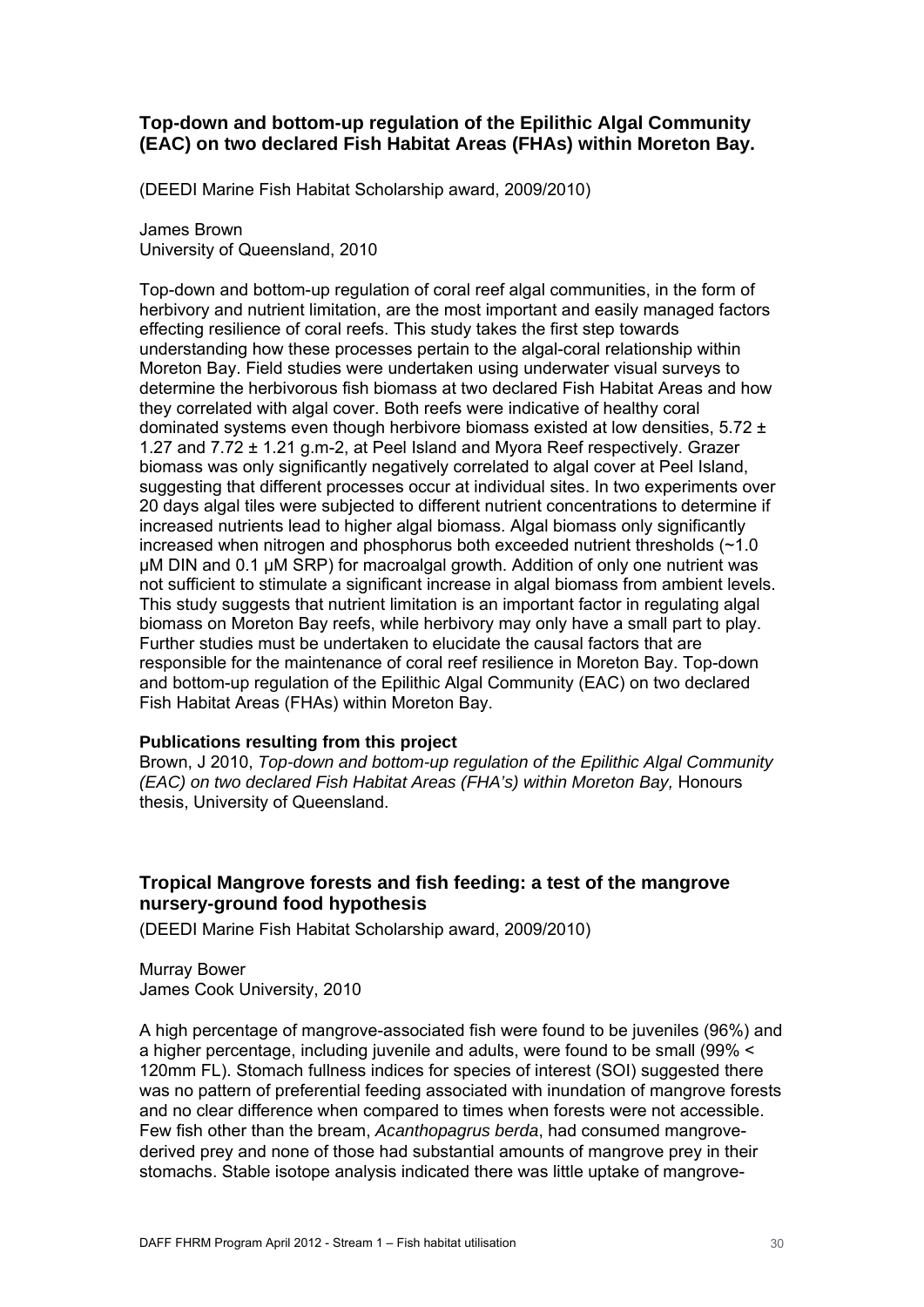<span id="page-30-1"></span>derived carbon among mangrove-associated species. Results fail to find support for the long-standing paradigm that mangrove forests provide nursery services to fishes by the provision of an abundant source of food. The high proportion of juveniles and predominance of small fishes, combined with the absence of distinct feeding or prey patterns suggests that these fishes are visiting mangrove forests for reasons other than feeding. Possibilities include refuge from predation, velocity refuge or shallow water refuge. While these findings fail to support one component of the generalised nursery hypothesis for mangrove forests in the Hinchinbrook Channel, they in no way suggest that mangrove forests do not provide important nursery functions and play an as yet not understood but vital and integral part of the coastal ecosystems.

#### **Publications resulting from this project**

Bower, M 2010, *Tropical Mangrove forests and fish feeding: a test of the mangrove nursery-ground food hypothesis*, Honours thesis, James Cook University.

## <span id="page-30-0"></span>**The spatial ecology of Australian blacktip sharks (***Carcharhinus tilstoni***) within a nursery area and the effects of extreme weather**

(DEEDI Marine Fish Habitat Scholarship award, 2010/2011)

Vinay Udyawer James Cook University, 2011

The Australian blacktip shark (*Carcharinus tilstoni*) is a major target of commercial shark fishers in the Queensland East Coast Inshore Finfish Fishery (ECIFF). Despite this species being the subject to a large amount of previous research, relatively little is known about its early life history. Cleveland Bay is one near shore environment that is known to act as a nursery ground for juvenile Australian blacktip sharks. Space use for this species within Cleveland Bay was examined using residency and home range analyses. These sharks were found to utilise this bay for at least 7-8 months after birth. The extent of their movements was also compared with the Great Barrier Reef Marine Park (GBRMPA) zones within Cleveland Bay. The efficacy of Conservation Protection Zones was tested and found that these areas do afford a degree of protection to these juveniles; however the protection they afford reduces as juveniles occupy the bay for longer.

This project also looked at the effects of extreme weather on the movements of elasmobranchs within Cleveland Bay. The use of environmental cues as indicators for this behaviour is examined using movement data for six elasmobranch species, including four sharks (*Carcharhinus tilstoni*, *C. sorrah*, *C. amboinensis* & *C. melanopterus*) and two ray species (*Rhyncobatus* spp. & *Glaucotegus typus*). No significant difference was found in the size of home ranges, before and after the storm events for all species monitored during the storm. Environmental parameters including barometric pressure, wind speed, and wave height were investigated in conjunction with presence data and threshold values were estimated for flight responses. Individuals were recorded leaving the study site prior to or during storm events. Interestingly, flight behaviour was observed in young-of-the-year and juvenile individuals that have not experienced such conditions before, which may suggest that this behavioural response is innate. The majority of the animals that left prior to the arrival of storm events returned to the study site after the passage of the cyclones, which further validates this behaviour as a flight response to extreme storm conditions.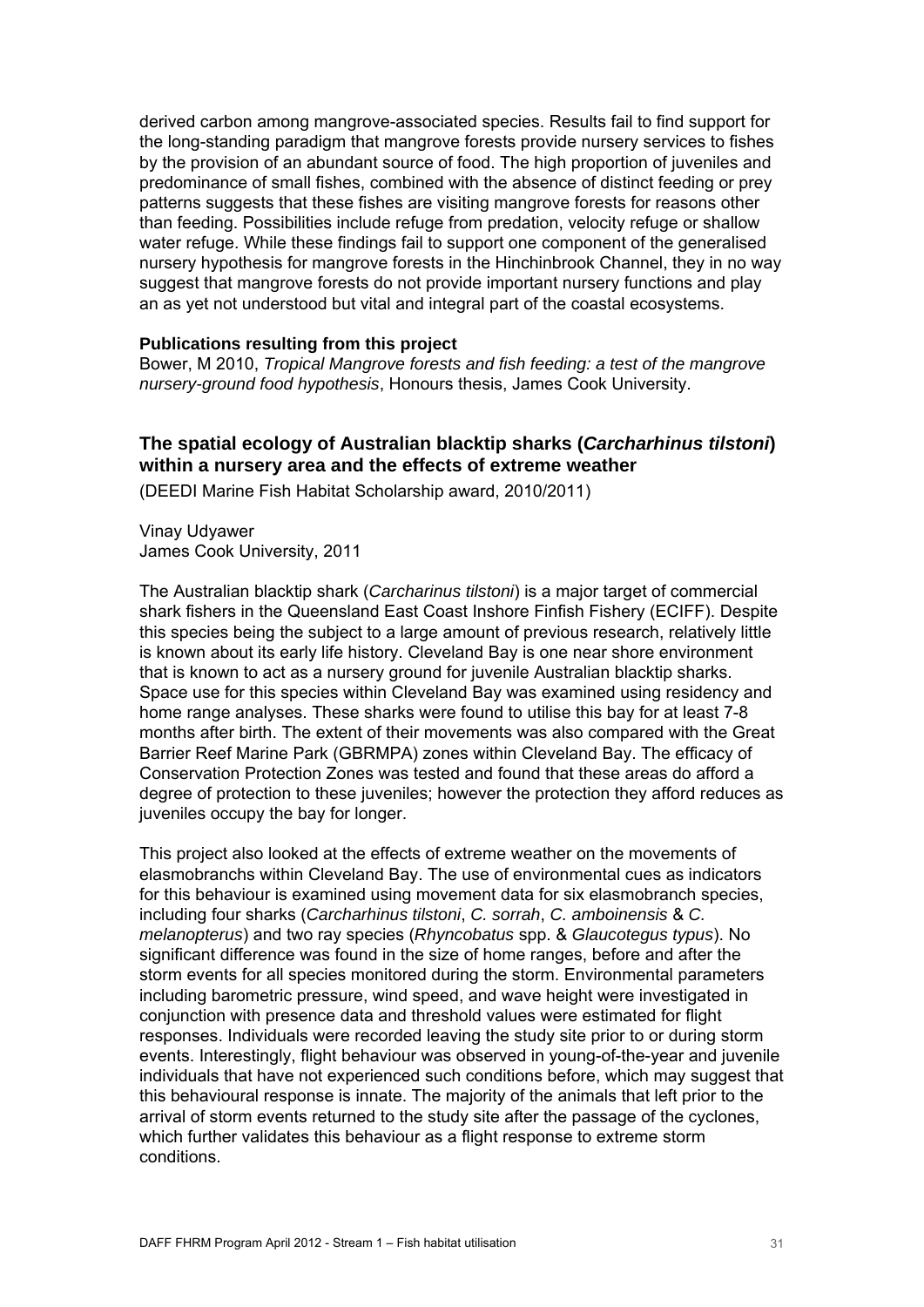<span id="page-31-1"></span>Udyawer, V 2011, *The spatial ecology of Australian blacktip sharks (Carcharhinus tilstoni) within a nursery area and the effects of extreme weather*, Honours thesis, James Cook University.

### <span id="page-31-0"></span>**The functional importance of the pattern of habitat interspersion within a seascape**

(DEEDI Marine Fish Habitat Scholarship award, 2010/2011)

Shaye Carman James Cook University, 2011

The pattern of habitat interspersion and connectivity within seascapes is a major driver influencing and structuring ecological communities. Woody debris represents a crucial form of complex structure in unmanaged marine and freshwater ecosystems, providing essential habitat for a variety of benthic macro-invertebrates, and forage (Diehl 1988, Shea and Peterson 2007)and refuge for many valuable fishery species. While it has been identified as essential fish habitat, few studies have investigated the influence and importance of complex structure on the function of coastal marine ecosystems and the organisms which inhabit these environments.

Complex intertidal structure was investigated at three tropical north Queensland sandy intertidal areas, to determine the functional importance of woody debris structured habitat within open sandy seascapes in influencing assemblage-level patterns of tropical fish species. Seine netting was conducted on the rising tide to sampled open sandy seascapes, while scoop netting at low tide was to sampled scour pools containing woody debris. As these habitats varied both spatially and temporally, separate gears were required to sample the fish assemblages present in each. Indicator Species Analysis (ISA) was performed to determine species consistency across habitats in woody debris interspersed sandy seascapes. Patterns in species composition were different between woody debris structured habitats and adjacent habitats where woody debris was absent, suggesting that habitat selection is species specific. Species such as *Sillago burrus* and *Sillago sihama* were strongly sand-associated, occurring exclusively in open sandy habitats and demonstrated high consistency throughout the sampling sites. In contrast *Lutjanus fulviflamma* and *Epinephelus coioides* were found to be consistently present in woody debris indicating they are structure-associated species preferring heterogeneous habitats in which shelter is present. Guilds of sub-species among structure-associated and sand-associated species reflect the different functional roles of particular habitats to specific species, based on ecological and life history characteristics.

The importance of adjacent subtidal woody debris to nekton assemblages utilising mangrove forests was investigated at Deluge Inlet and Benjamin Point within the Hinchinbrook Channel, QLD, Australia. Daytime video sampling was conducted using HD underwater cameras, at two subtidal habitat types (adjacent WD present & absent) and over three tidal phases per habitat per location. Multidimensional Scaling Ordinations were performed to investigate differences in habitat type among study locations, and tidal phases. Mangrove habitats with adjacent subtidal woody debris had different fish assemblage composition to areas without subtidal woody debris. This response was species-specific. Where some species demonstrated increased occurrence, others showed little to no influence with structure. The strong selection by specific fish for habitats containing mangrove-woody debris relations highlights the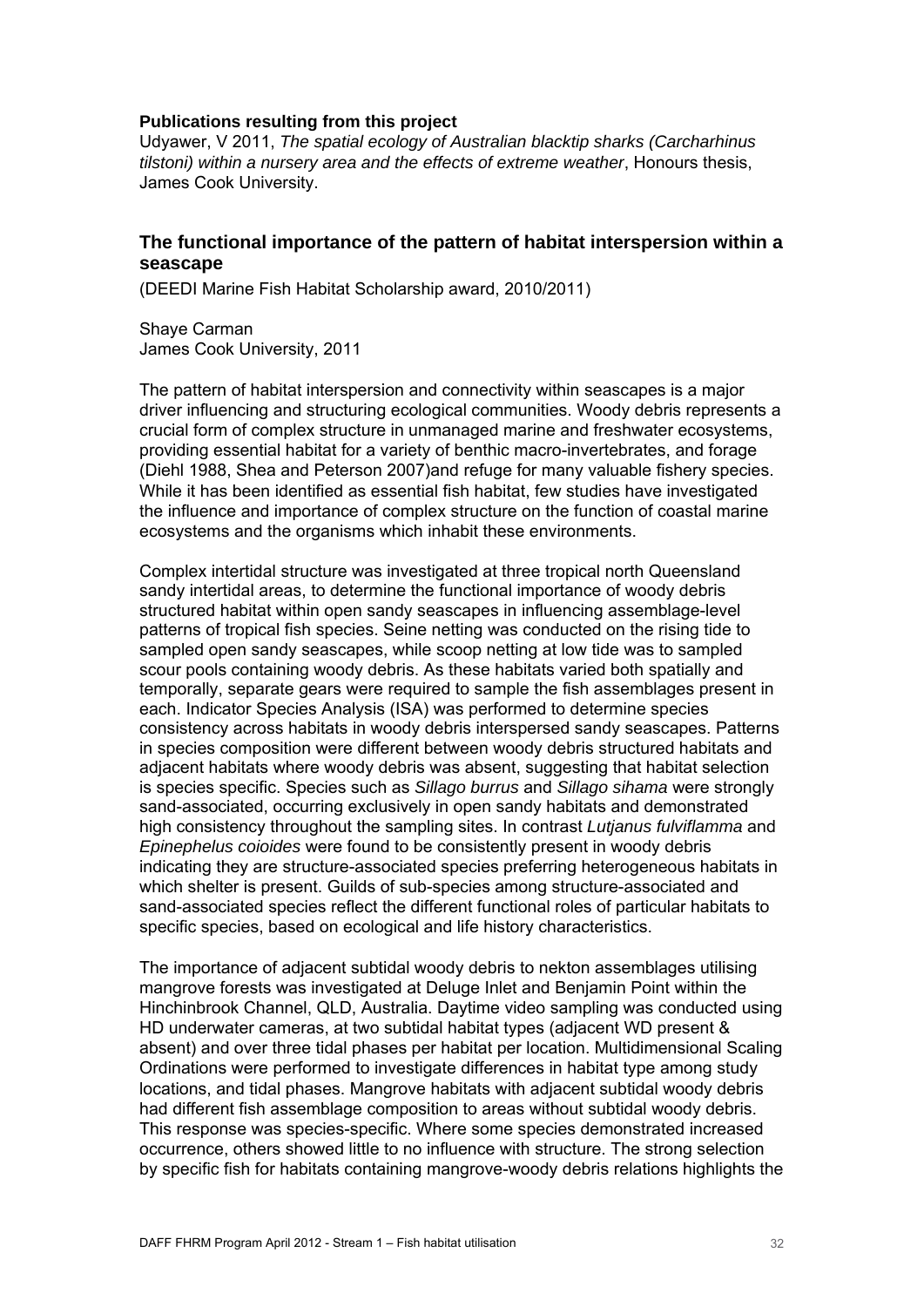<span id="page-32-1"></span>significance of estuarine heterogeneity in creating essential fish habitats and increasing the functional biodiversity of the system. The implications of this study suggest that management should focus on habitats, which in turn supports the effective conservation of inhabiting organisms. Whereby, understanding, identifying and protecting critical and/or essential habitats is likely to be the most effect avenue for successful ecosystem management.

#### **Publications resulting from this project**

Carman, S 2011, *The Functional Importance of the Pattern of Habitat Interspersion within a Seascape on Subtropical Fish Assemblages*, Honours thesis, James Cook University.

## <span id="page-32-0"></span>**Demersal fish-habitat associations on southern Queensland's continental shelf**

(DEEDI Marine Fish Habitat Scholarship award, 2010/2011)

Kate Fraser University of Queensland, 2011

Knowledge of the associations between fish assemblages and specific habitat types can contribute to the development of marine zoning plans for conservation and fisheries management. Despite their economic importance for fisheries, and their conservation significance, very little is known of the fish assemblages present on the continental shelf of southern Queensland. To address this information deficit, I investigated fish-habitat relationships on the continental shelf adjacent to the Sunshine Coast, Queensland in the austral winter of 2011. I deployed Baited Remote Underwater Video Stations (BRUVS) to survey demersal fish assemblages over three different benthic habitat types (rock, gravel and sand) at two depth ranges  $(30 - 45$  m and  $55 - 70$  m). A total of 112 species of fish from 38 families were recorded in 85 BRUVS samples. Six fish assemblages were identified through multidimensional scaling using PRIMER software, and PERMANOVA analysis showed that there were significant differences in the composition of fish assemblages between different habitats. A significant interaction between depth and habitat type implied that the differences between habitats were not consistent between the two depth ranges. SIMPER analysis revealed which species contributed to the similarities within each fish assemblage, and to the dissimilarities between each pair of assemblages. Fish species richness increased with the structural complexity of habitat. This research demonstrated the effectiveness of BRUVS for fisheries surveys at depths beyond SCUBA diving limits, and addressed the paucity of knowledge about fish-habitat relations in deeper waters.

#### **Publications resulting from this project**

Fraser, K 2011, *Demersal fish-habitat associations on southern Queensland's continental shelf*, Honours thesis, University of Queensland.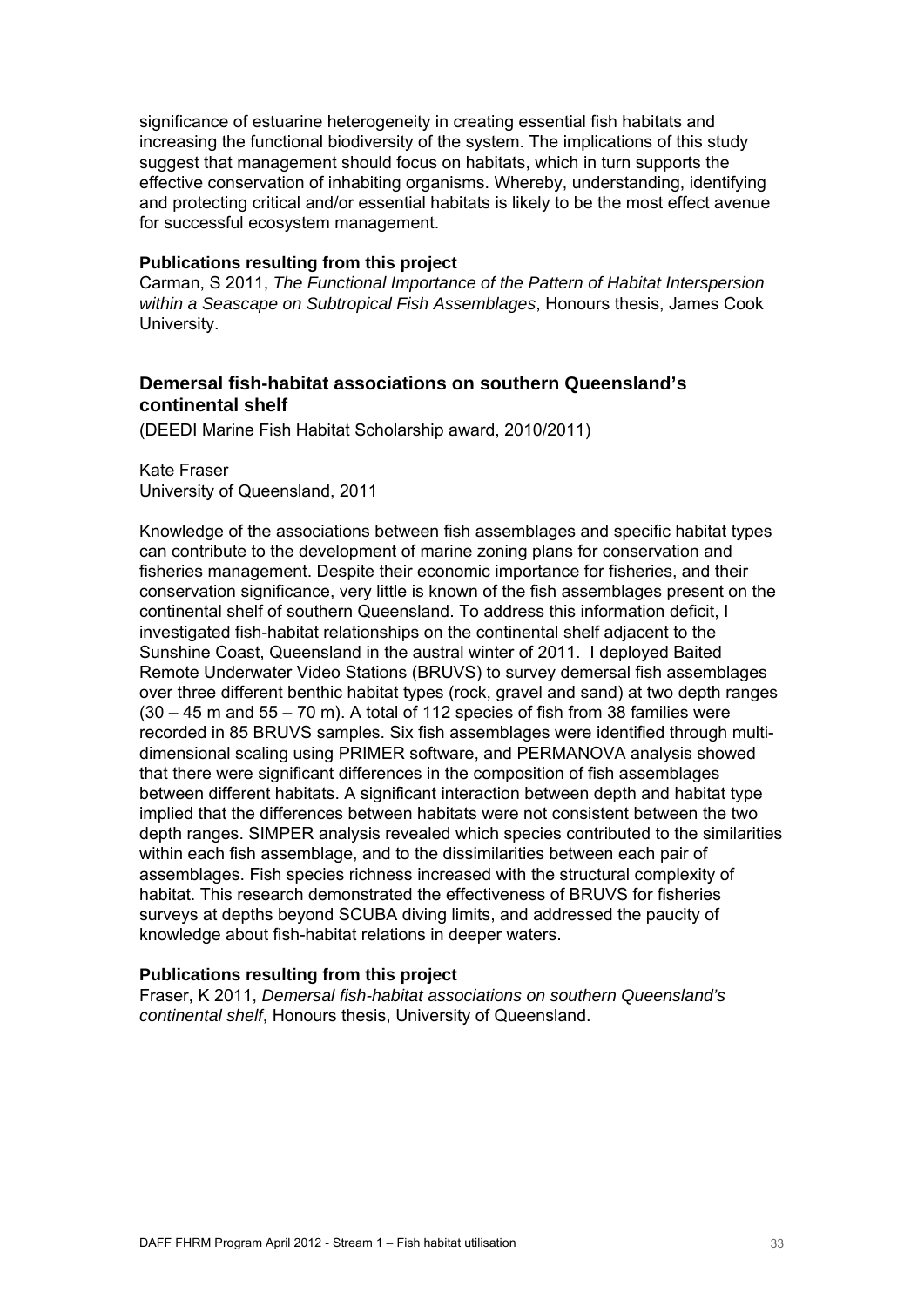## <span id="page-33-4"></span><span id="page-33-3"></span><span id="page-33-0"></span>**Stream 2 – Impacts on fish habitats**

## <span id="page-33-1"></span>**Acid sulfate soil status of selected intertidal habitats within the Caboolture River section of the Deception Bay Fish Habitat Area**

Malcolm DT, Pointon SM, Manders JA and Hall IR. Department of Natural Resources and Water, Indooroopilly, Queensland, Australia, June 2006.

Population growth in south east Queensland has resulted in continuing pressure to develop low-lying coastal areas which may contain Acid Sulfate Soil (ASS). Release of sulfuric acid and metal ions from disturbed ASS can cause serious environmental impacts, including long-term harm to fish and fish habitats.

In 2005/2006, the Department of Natural Resources and Water (DNRW) investigated the occurrence of ASS within the Caboolture River section of the declared Deception Bay Fish Habitat Area (FHA). The project, funded through the Department of Primary Industries and Fisheries' (DPI&F) Urban Fish Habitat Management Research Program (UFHMRP), aimed to:

- improve the resolution of ASS mapping in the Caboolture River area
- gain a better understanding of ASS issues in intertidal areas.

Sites were sampled from just above Highest Astronomical Tide (HAT) to Low Water Mark (LWM) in the upper, mid and lower reaches of the Caboolture River. ASS were recorded from almost every site, including locations above HAT and covered by several metres of non-ASS sediment. The ASS found were predominantly Potential Acid Sulfate Soils (PASS); however, evidence of Actual Acid Sulfate Soils (AASS) was present in the form of jarosite, indicating that oxidation of sulfides had occurred in the area previously. In addition, an area of monosulfide oxidation near Beachmere was identified which, in combination with water ponding, may have contributed to local mangrove dieback at the mouth of the Caboolture River.

The study recommended that:

- further ASS investigation should be an important component of the future management of potential development impacts on the Deception Bay FHA
- areas with evidence of AASS and the Beachmere monosulfide area should be regarded with particular concern
- ASS disturbance should be minimised to avoid impacts on sensitive environmental areas.

## <span id="page-33-2"></span>**The suitability of native mangroves as hosts for the lantana bug**  *Aconophora compressa*

K. Dhileepan and Elizabeth L. Snow

Alan Fletcher Research Station, Department of Natural Resources, Mines and Water, PO Box 36, Sherwood, Qld 4075, Australia, June 2006.

*Aconophora compressa* (Hemiptera: Membracidae) a biological control agent introduced against the weed *Lantana camara* (Verbenaceae) has since then been observed on several non-target plant species, including a native mangrove *Avicennia*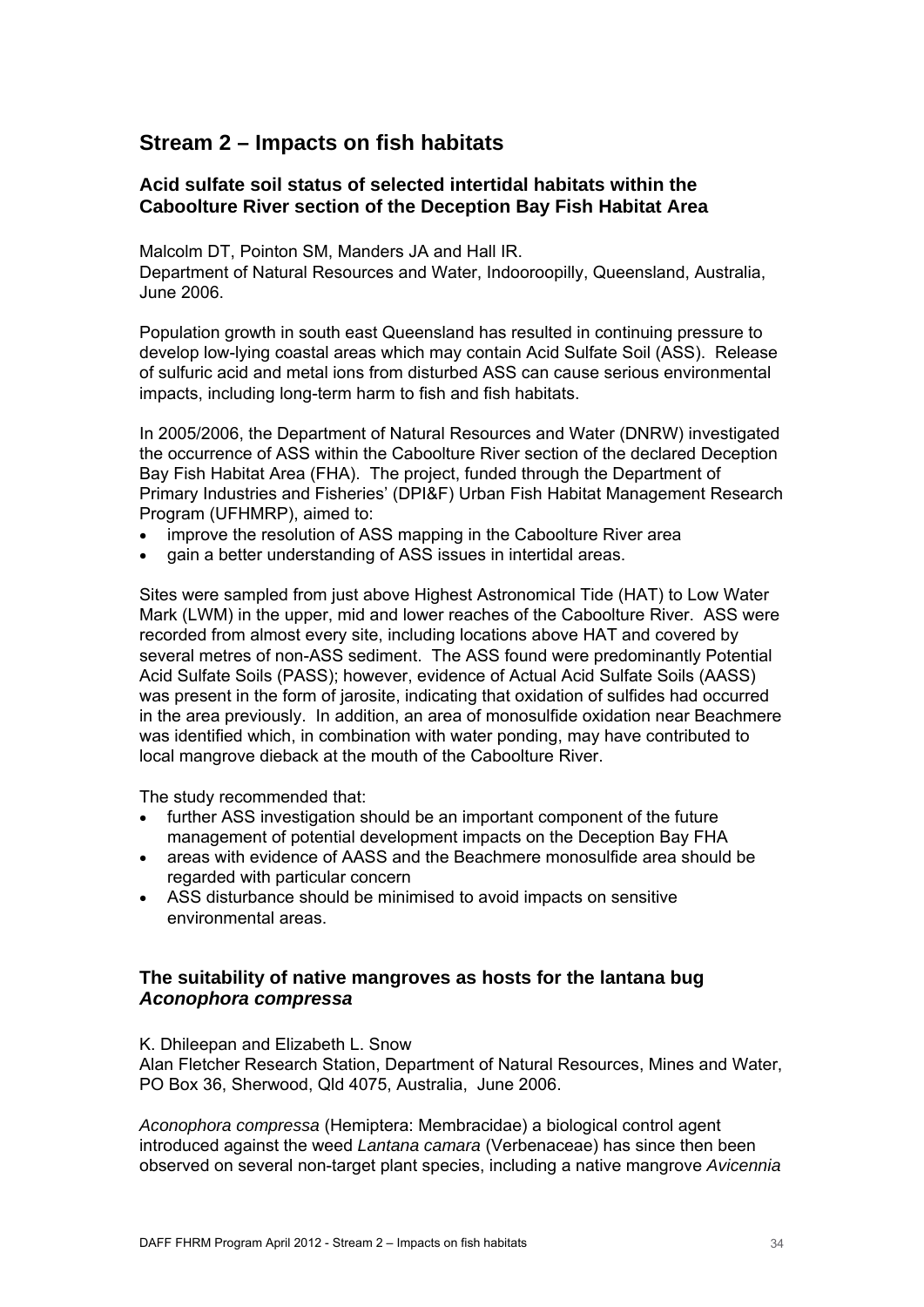<span id="page-34-3"></span><span id="page-34-2"></span>*marina* (Avicenniaceae). Though all stages of *A. compressa* were evident on *A. marina*, only *L. camara* and *Citharexylum spinosum* (Verbenaceae) an introduced non-target ornamental seemed to sustain *A. compressa* populations on their own in the field. It is speculated that the incidence of *A. compressa* on *A. marina* was due to spill-over from either *C. spinosum* or *L. camara*. In this study we evaluated the potential of *A. marina* and *Aegiceras corniculatum* (Mysinaceae), two non-target native mangrove species to sustain *A. compressa* populations on its own using field cages. The results obtained in this study are in contrast to previous glasshouse and quarantine trials and provide evidence that the two non-target mangrove species could sustain the development and survival of *A. compressa* under field conditions. While it has been shown that development can occur on these mangrove species, the long-term suitability of mangroves has only partially been determined in this study, emphasising the need for long-term field studies on the abundance of *A. compressa* on both mangrove species.

## <span id="page-34-0"></span>**Recent severe dieback of mangroves - Is 'sinking centre' dieback contributing to serious loss of fish habitat?**

(DPI&F Marine Fish Habitat Scholarship award, 2007/8)

Marine Blancher University of Queensland, 2008

An unusual form of mangrove dieback, linked to unprecedented large areas of soil subsidence defined as 'sinking centres', is currently taking place in the Moreton Bay region, Queensland, Australia. Sinking centres are shallow pools characterised as hypersaline and alkaline environments, where high amounts of ammonium accumulate. As shown in an explanatory conceptual diagram, soil redox potential was lower in new sinking areas and higher in older sinking areas. Possible in situ causes investigated included higher soil biodegradation in areas of mangrove dieback and a decline in living root biomass in mangrove soil. It was found that only the death of the larger roots, positively correlated with the lack of burrowing animals for soil aeration and the increase of salinity, contributes to soil subsidence in Moreton Bay. Within the bay, Whyte Island and Boondall Wetlands were identified as restoration priorities, in terms of sinking and recovery risk.

#### **Publications resulting from this project**

Blancher, M 2008, *Description of soil collapse associated with current severe mangrove dieback in Moreton Bay: investigation of causes and impacts,* Honours thesis, University of Queensland.

## <span id="page-34-1"></span>**Port of Airlie Marina Development Project - Fisheries resources monitoring in Boathaven Bay**

Dr Neil Gribble, Susan Chalmers, Cassandra Rose and Matt Vickers (2010)

#### **Summary**

The Port of Airlie (POA) marina development is a large tourism and residential development currently underway in Airlie Beach, Central Queensland. As part of the offset and mitigation process agreed to by the Proponents of the development,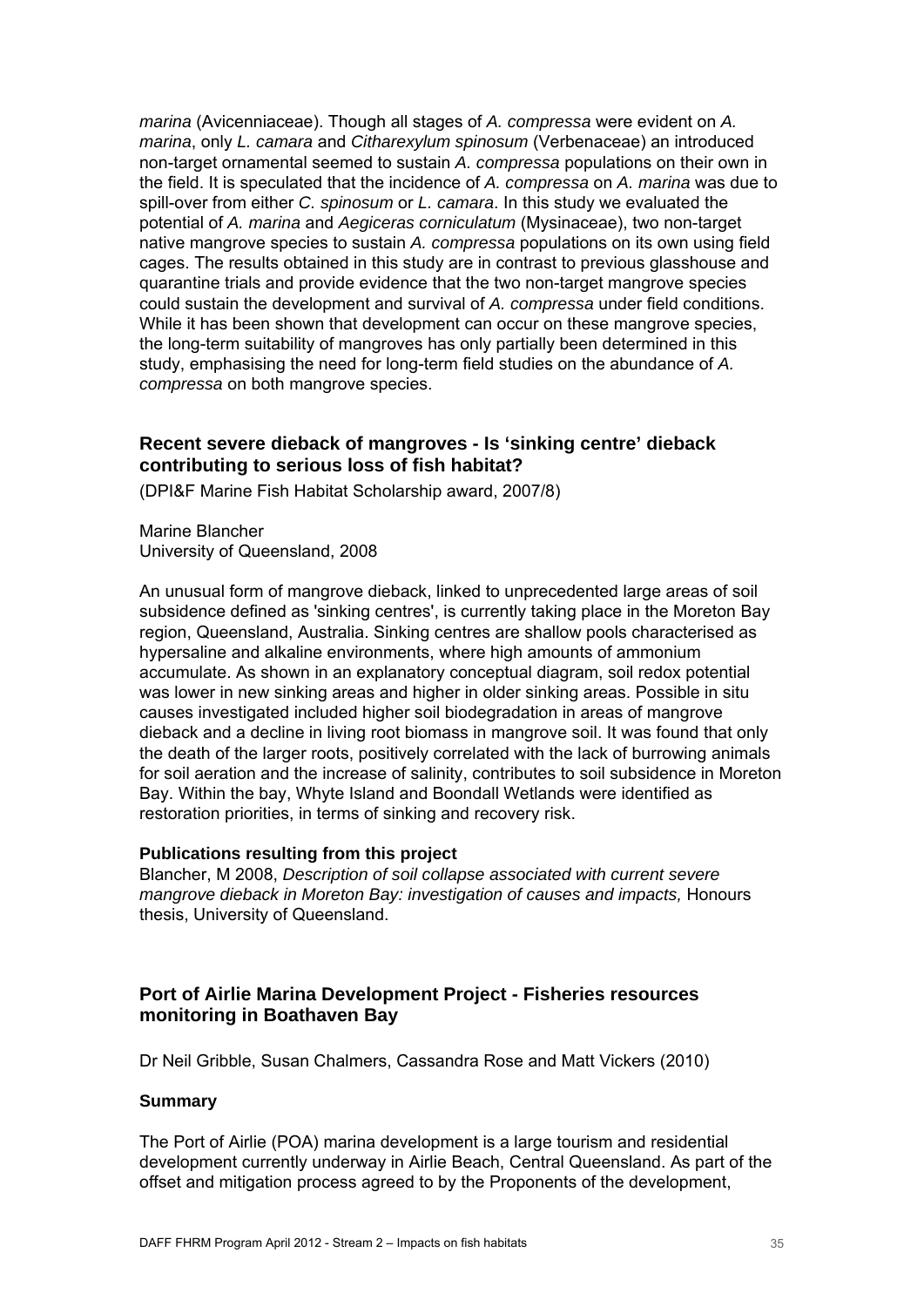Sustainable Fisheries and Aquaculture, Department of Employment, Economic Development and Innovation (DEEDI) carried out baseline surveys to monitor the impacts of construction of the marina on the fisheries resources of the area.

Over two years of surveys, 2006-2008, the benthic communities present at the potential 'impact' marina development site, Boathaven Bay, did not differ significantly from those present at the three 'control' sites, Funnel Bay, Charlies Bay and Trammel Bay. Similarly for the 'impact' Boathaven Bay and the 'control' Charlies Bay there was no significant difference in the abundance of the fish or crustacean assemblages, given very high inherent variability in catches. The seven surveys that were conducted over the two years provided a statistically 'adequate' description of the four bays; with the control bays appropriate for detecting changes in the impact bay. The time-series of surveys showed no consistent or significant change in benthic, fish or crustacean assemblages with time among the four bays.

Given the natural variability observed in the benthic assemblages, distinct changes would need to occur in the patterns of distribution and abundance before it would be possible to discriminate real changes due to an impact. Multivariate analyses showed no such distinct changes that could be attributed unambiguously to the impact of the POA marina development prior to reopening the POA marina basin to the sea (removal of the sheet pile wall). The degree of sampling and replication in the surveys provided sufficient contrast that if there was an impact, multivariate analyses would have shown it. Univariate analyses of summary variables, such as species indices, demonstrated the confounding interactions present in such a large and complex dataset.

The mesh size of nets used in these surveys sampled the smaller size classes and juveniles of fish taken as larger fish in the commercial and recreational fisheries. There was no indication of a decline of these smaller size classes over the last five surveys. The first two surveys were influenced by random captures of large schools of small inshore schooling fish (bait fish).

An external factor or events influenced the local commercial fishing industry during the 2003-2005 period, prior to the commencement of the POA marina development. The subsequent decline in catches was accompanied by (or caused by) a decline in fishing effort not solely by a decline in CPUE (catch per unit effort). The timing of the decline in catches did not coincide with the start of the POA marina development nor was there a major decline in juvenile fish in the Boathaven Bay area during the period of the construction, therefore there is no evidence for either correlation or 'cause and effect' between the decline and the POA development.

The findings that the benthic fauna, fish and crustacean assemblages in and around the POA marina development did not differ significantly from those at three other nearby bays strongly indicated that the commencement and the monitored construction stages of the POA marina development did not have pronounced adverse impacts on the adjacent fisheries resources. Once the POA marina basin is reopened to the waters of Boathaven Bay, these baseline data collected on benthos, fish, and commercial crabs in the 'impact' bay and the three 'control' bays, will provide a statistically robust contrast for multivariate analysis of any future fisheries resource impact from the POA marina development.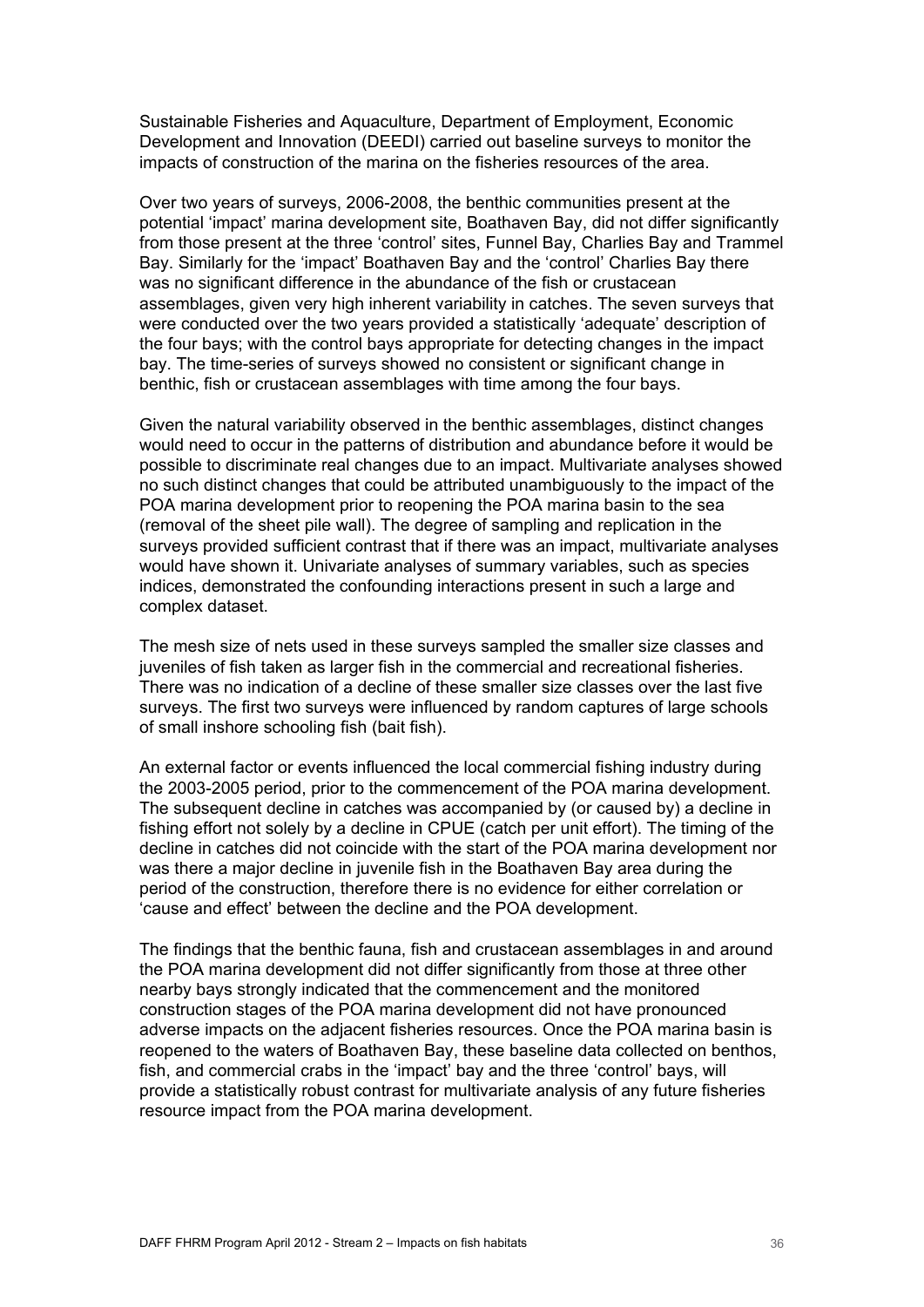<span id="page-36-1"></span>Dr Neil Gribble, Susan Chalmers, Cassandra Rose, Matt Vickers (2010) Port of Airlie Marina Development Project Fisheries resources monitoring in Boathaven Bay, Department of Employment, Economic Development and Innovation, 65 pp.

#### including

#### *Appendix A Literature Review*

Susan Chalmers (2007) Ecosystem processes of Boathaven Bay and surrounds in regards to the fisheries resources of the area. Literature Review for Graduate Certificate of Research Methods, Tropical Biology, James Cook University, 17 pp.

*Appendix B Port of Airlie Marine Wildlife Salvage Report*  Daniel Blunt (2007) Port of Airlie Marine Wildlife Salvage Report, Golding Contractors Pty Ltd, 10 pp.

#### *Appendix C Reconnaissance Survey*

Chalmers S. (2008) Port of Airlie Marina development project: Monitoring of ecosystems and fisheries resources of Muddy (Boathaven Bay). Minor Project Report for Graduate Certificate of Research Methods, Tropical Biology, James Cook University.

## <span id="page-36-0"></span>**Impervious coverage and land-use characteristics surrounding Lakes Weyba and Coombabah, south east Queensland**

Ruth Young and Joe Lee Griffith University, Gold Coast Campus, 2005

As a result of increasing urbanisation pressures on Southeast Queensland's coastal wetlands, a quantitative measure of urbanisation to be applied to wetland urban impact studies is needed. Impervious cover e.g. road surfaces, roofs, parking areas, within a catchment is strongly correlated with the amount of urbanisation in the catchment. The extent of impervious cover may be a suitable measure of urbanisation.

A Griffith University study compared the surrounding land-use characteristics and percent catchment impervious cover between two coastal wetland systems in South East Queensland, moderately urbanised and less urbanised. Lake Coombabah, Cold Coast, the moderately urbanised wetland had 33.44% of its catchment designated fur urban land-use. For the less urbanised wetland, Lake Weyba, Noosa, 12.54% of its catchment is urban. Lake Coombabah had a significantly higher mean percent of catchment impervious cover than that of Lake Weyba. Both lakes are declared Fish Habitat Areas.

Percent catchment impervious cover is therefore a quantitative measure of urbanisation in future wetland urban impact studies. A standard method of documenting this measure can now be developed to identify urban impacts on declared FHAs and manage coastal urbanisation in an ecologically sustainable manner.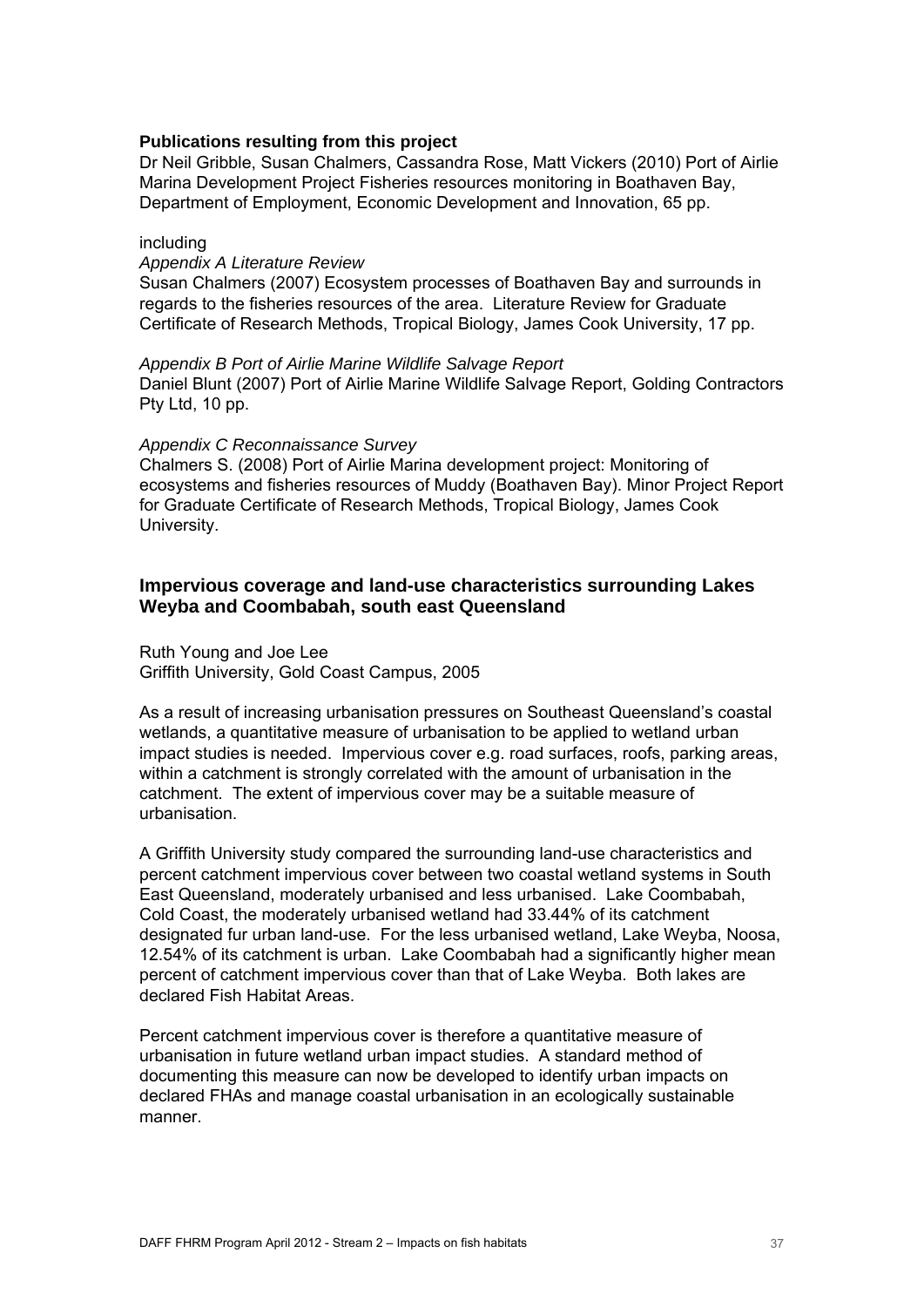<span id="page-37-1"></span>Young, RA 2008, *Biotic responses to urbanisation in mangrove dominated estuaries,* PhD thesis, Griffith University.

Lee S.Y. Connolly, R.M., Dale, P.E.R., Dunn, R.J.K., Knight, J.M., Lemckert, C.J., McKinnon, S., Powell, B., Teasdale, P.R.1, Welsh, D.T. and Young, R. (2006) *The impact of urbanisation on coastal wetlands: a case study of Coombabah Lake, southeast Queensland,* Cooperative Research Centre for Coastal Zone, Estuary and Waterway Management, Technical Report 54, 219 pp. (see [Report\)](http://www.ozcoasts.gov.au/pdf/CRC/54-coombabah.pdf)

#### <span id="page-37-0"></span>**Louisa Creek mangrove health audit**

Babcock & Brown Infrastructure, September 2007

The mangrove communities lining Louisa Creek were dominated by *R. stylosa* and *C. tagal*, however they were diverse assemblages of mangroves containing 19 species. The ecological health of the mangrove forests was primarily fair to good, with relatively small areas of poor to very poor health. Low ecological health was associated with dead and dying mangroves and dumped household refuse; together with elevated levels of nutrients in the sediment and water column, and elevated hydrocarbon contaminants in the sediment.

Of the sites quantitatively surveyed, communities near the creek mouth, adjacent to Timberlands residential estate and at the upstream extremity of the estuary appeared to provide the best habitat for fauna and be of highest value to estuarine fisheries. Mangrove communities adjacent to the 'unofficial' boat ramp, near the township of Louisa Creek, and the Sarina Rubbish Dump provided fair habitat and were likely to be of moderate value to fisheries.

The sediment near Timberlands was in poorer condition than that adjacent to the boat ramp, in terms of nutrient and THP hydrocarbon concentrations. Adjacent to Timberlands, TN and TP concentrations were higher than those recorded at nearby Gregory River and several sites in moderately eutrophic Moreton Bay. Concentrations of TPH hydrocarbons C29-36 fraction were slightly elevated adjacent to Timberlands compared to the guidelines and five (out of five) Moreton Bay sites. An oily slick was evident on water slowly flowing to the creek near Timberlands and the Sarina Rubbish Dump.

Nutrient concentrations at both of the survey sites were very high at the time of sampling. As with concentrations of nutrients and contaminants in the sediment, the concentrations of nutrients in the water column tended to be higher adjacent to Timberlands than the boat ramp. High levels of inorganic oxidised nitrogen indicate that a proportion of these nutrients may be derived from human sources.

The elevated results obtained in this study are likely to have been associated with runoff from nearby residential estates, together with upstream catchment land uses such as agriculture and farming. Heavy rainfall occurred prior to, and during, the sampling event and is likely to have flushed hydrocarbons and nutrients into Louisa Creek.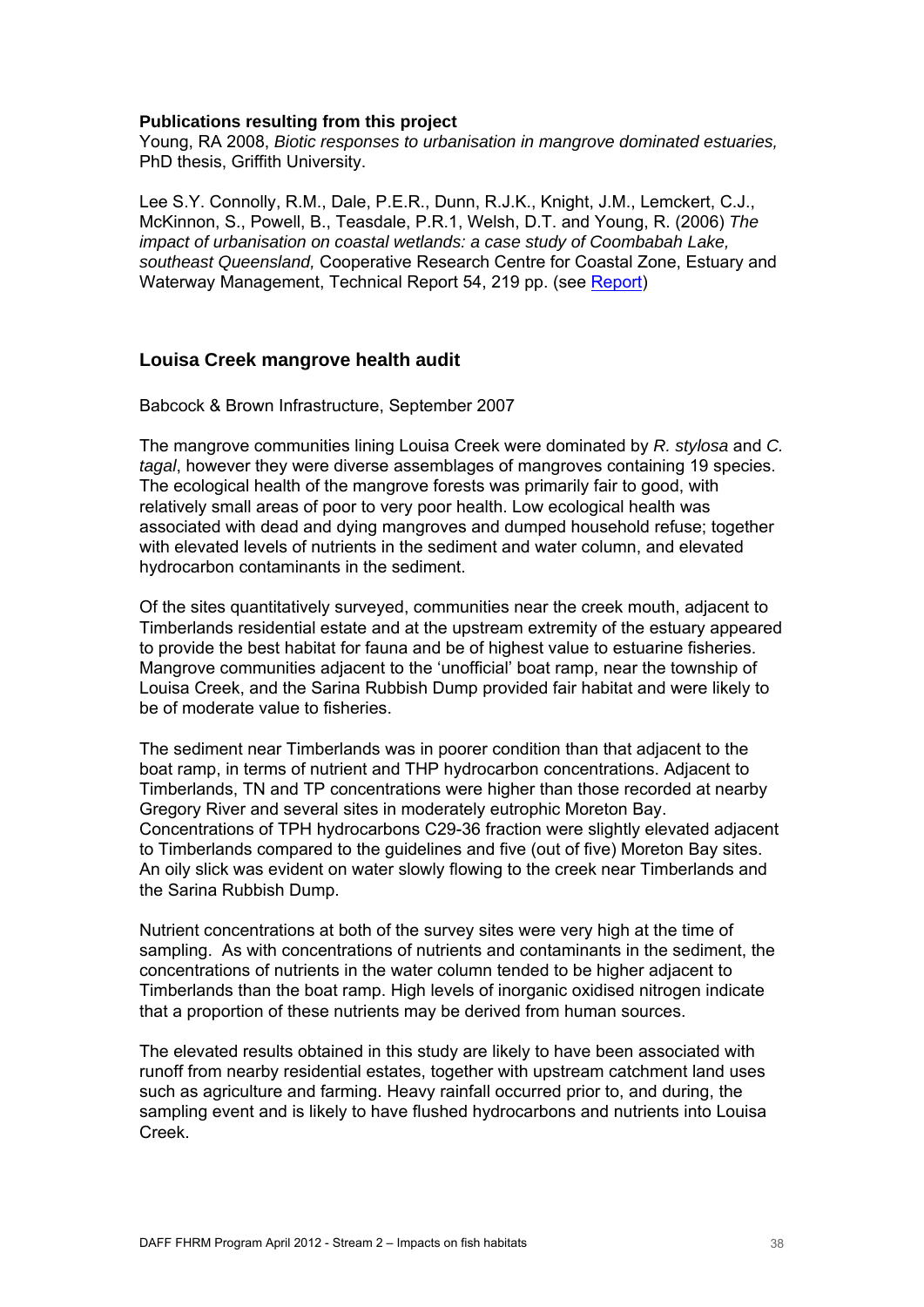<span id="page-38-3"></span><span id="page-38-2"></span>FRC Environmental 2007, *Ecological surveys of mangrove communities lining Louisa Creek, Dalrymple Bay*, report prepared for Connell Hatch, September 2007.

## <span id="page-38-0"></span>**The impact of existing boat moorings on seagrass communities in Moreton Bay, Australia**

(DEEDI Marine Fish Habitat Scholarship award, 2008/2009)

Kate Maguire University of Queensland, 2010

This study examined the regional impact of recreational boat moorings on subtidal soft sediment communities within Moreton Bay, Australia. The localised effects of boat moorings were assessed in two habitats commonly encountered in boat mooring areas: seagrass meadows and unvegetated sediments. Within these habitats, detailed ecological sampling quantified the differences in habitat structure and macrofaunal assemblages in the sediment directly adjacent to boat moorings to that in two different control treatments; the first of which was located within the boundary of the boat mooring area but away from the disturbance of the mooring chain, and the second of which was located outside the boundary of the mooring area. The average area of substratum perturbed around individual boat moorings was estimated at a single mooring area by visually tracing around barren seagrass "haloes" in ArcGIS. This estimate was then used to determine the total area of substratum affected by boat moorings within Moreton Bay. It found that the presence of boat moorings had a significant impact on the composition of macrobenthic assemblages and habitat characteristics in seagrass habitats, but not unvegetated habitats. Although boat moorings were a significant source of disturbance to seagrass communities on a local scale, the fact that the total aerial coverage of boat mooring areas within Moreton Bay is such a negligible proportion of the Marine Park means that they are unlikely to be a considerable source of disturbance within a regional context.

#### **Publications resulting from this project**

Maguire, K 2010, *Assessing regional impacts of recreational boat moorings on soft sediment communities*, Honours thesis, University of Queensland.

## <span id="page-38-1"></span>**Short term response of estuarine sandflat trophodynamics to pulse anthropogenic physical disturbance: Support for the intermediate Disturbance Hypothesis**

Ka-Man Lee, SY Lee and Rod M Connolly

(Published Abstract from Estuarine Coastal and Shelf Science K.-M. Lee et al. / *Estuarine, Coastal and Shelf Science* 92 (2011))

"Many anthropogenic activities physically disturb urbanised coastal habitats. The functional response of ecosystems to physical disturbances remains largely unknown due to the lack of suitable quantitative tools for assessing impacts. We conducted a manipulative field experiment to investigate the short-term (i.e. temporally sensitive) response of estuarine sandflat trophodynamics to pulse anthropogenic physical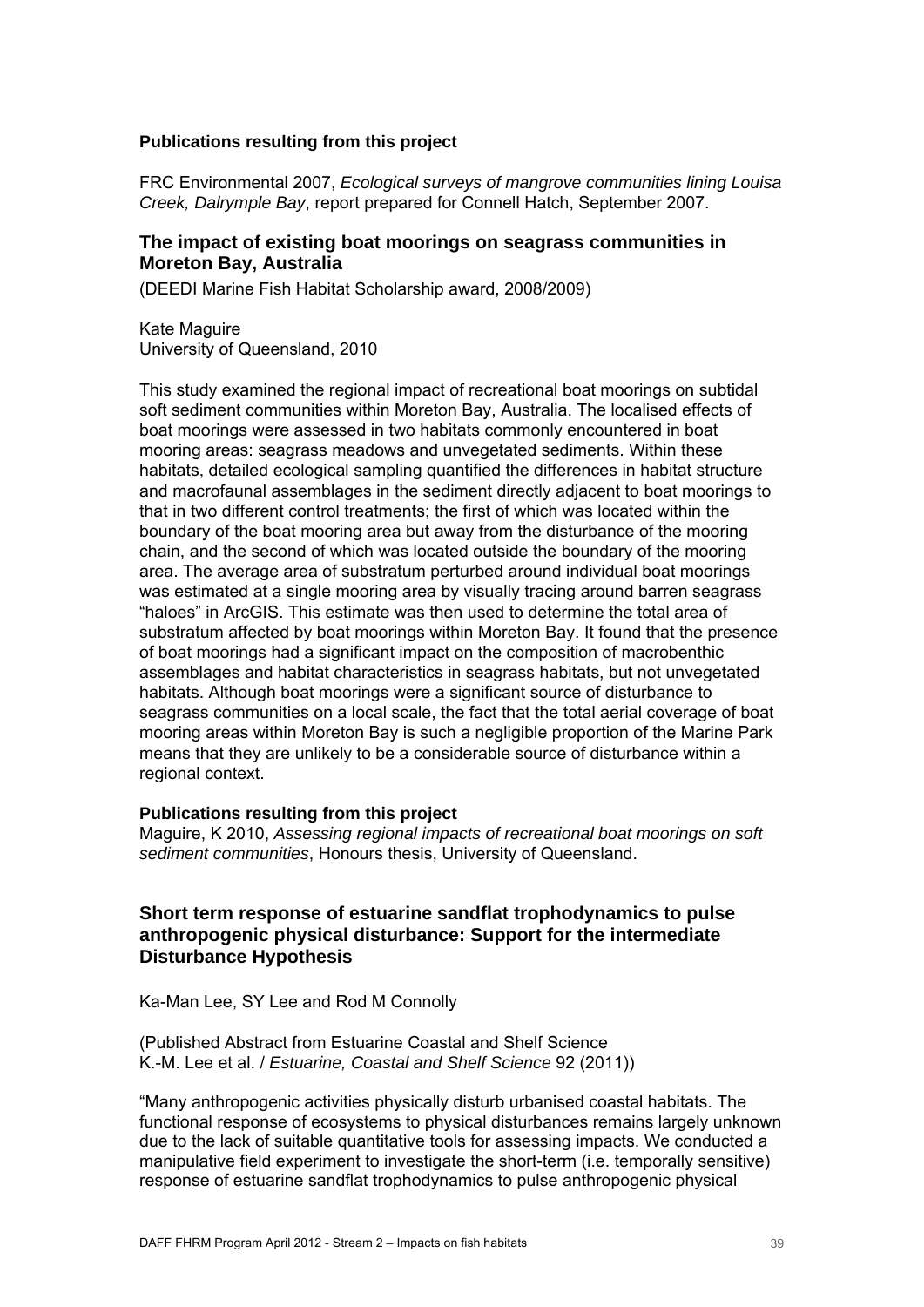<span id="page-39-2"></span><span id="page-39-1"></span>disturbance, using combined chemical tracer (13C), compartmental modelling and network analysis techniques. Pulse physical disturbance, as sediment pumping for an infaunal bait species, was applied at two disturbance intensities at the commencement of the experiment, in 0.09 m2 quadrats. Six compartments and three trophic levels in the estuarine sandflat food web were sampled, including the microphytobenthos, four meiofaunal groups, and soldier crabs (*Mictyris longicarpus*). Compared with undisturbed controls, in the low disturbance intensity treatment: 1) carbon flow rates between compartments increased, 2) carbon cycling increased, 3) more carbon was retained in the food web, and 4) system indices reflecting ecosystem functioning and resilience were higher. Low disturbance intensity facilitated carbon transfer between organisms and apparently increased resilience. Conversely, high disturbance intensity reduced carbon flow among compartments and carbon cycling, thus lowering resilience. This is the first study with field data quantifying structural and functional changes of sandflat food webs in response to physical disturbance and showed that both ecosystem structure and processes may support the Intermediate Disturbance Hypothesis. This alternative approach to assessing the immediate functional response of estuarine trophic interactions to hysical disturbances allows impact detection not possible using conventional p approaches."

## <span id="page-39-0"></span>**Combining process indices from network analysis with structural population measures to indicate response of estuarine trophodynamics to pulse organic enrichment**

Ka-Man Lee, S.Y. Lee, Rod M. Connolly

(Published Abstract from Ka-Man Lee *et al*/ *Ecological Indicators* 18 (2012) 652–658)

"Indicators of ecosystem structures and processes are important in estuarine health studies but are rarely assessed simultaneously. Organic enrichment affects the abundance and diversity of meio- and macrofauna, but its impact on food web dynamics is less well known. We used a manipulative field experiment combining stable isotope enrichment with compartmental modelling (WinSAAM) and ecological network analysis (EcoNet) to investigate the impacts of organic enrichment on the food web structure and dynamics of an estuarine sandflat, and to evaluate the combined use of structural and process indicators in estuaries. Organic enrichment was achieved by addition of powdered algae to increase organic content (OC) from 0.8% (background) to 3, 5 and 10%. Six dominant compartments including microphytobenthos, meiofauna and soldier crabs (*Mictyris longicarpus*) were sampled. Increasing organic content decreased the total abundance of meiofauna and number of meiofaunal taxa. C flow rates and indices reflecting system functioning, however, showed non-linear responses. Carbon flow rates between compartments and the proportion of carbon cycling within the system both decreased from background to enrichment at 3 and 5% OC, but then increased at 10% OC. On these measures the highest OC treatment was most similar to background controls, which could be misinterpreted as a sign of health of highly enriched sites. Additional interpretation of indicators for the 10% treatment showed, however, that the high proportion of internal cycling was a result of a much reduced number of compartments (i.e. some taxa had been lost). The combination of trophodynamic process indices and structural population measures together provided the more comprehensive and robust assessment of the effects of organic loading on estuaries."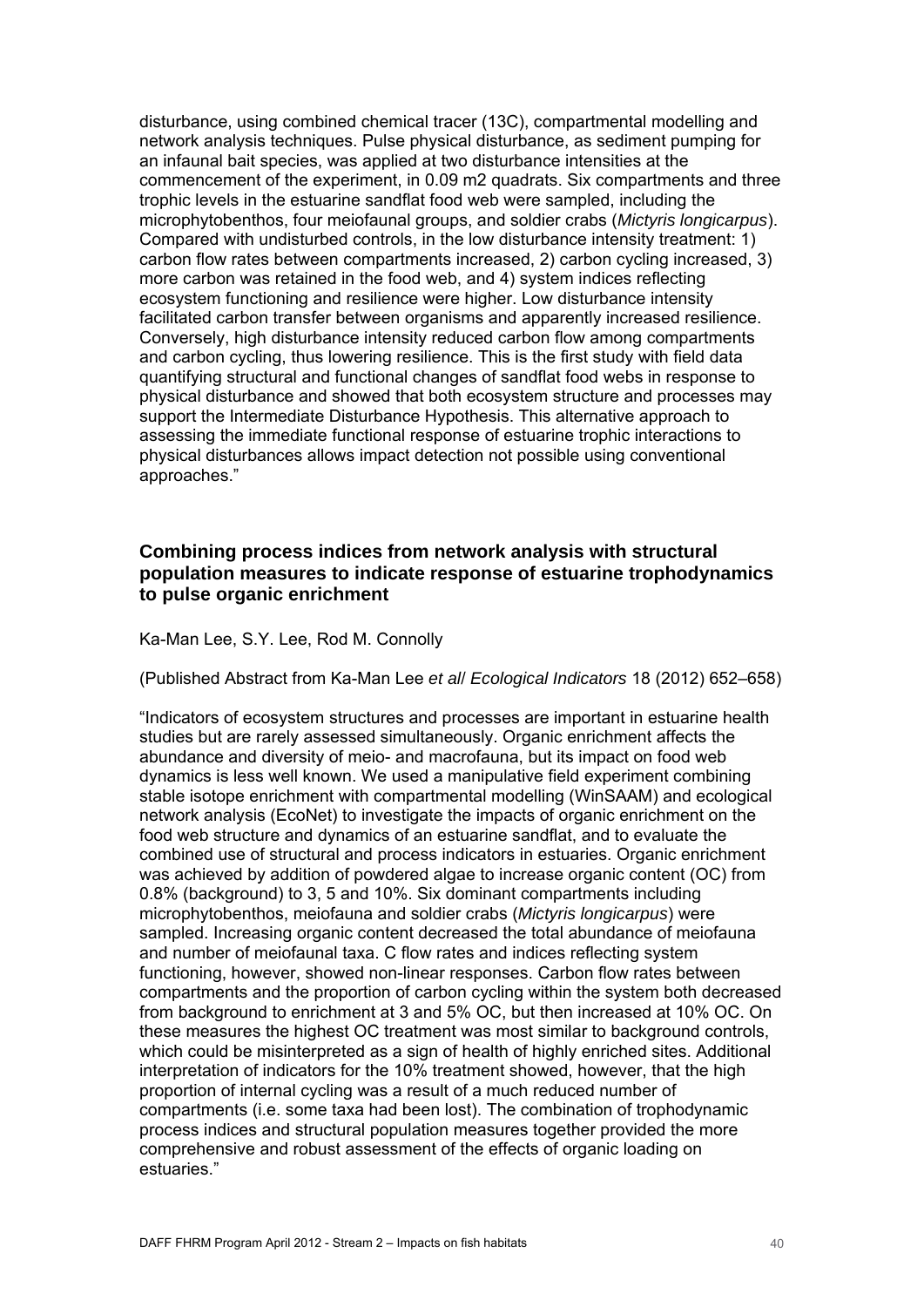## <span id="page-40-2"></span><span id="page-40-0"></span>**Monitoring the condition of sediment and associated fauna within a created mangrove wetland**

Adam Sillars and Joe Lee (Griffith School of Environment, Griffith University) Kris Boody (Gold Coast City Council)

#### Executive Summary

A created mangrove habitat was developed to filter storm water runoff from the Southport catchment in Nind Street, where two separate fresh stormwater drainage outlets discharge water through the habitat. The polluted water is to be taken up and cleaned by the mangroves, which will hopefully result in cleaner water being released into the Broadwater. It is proposed that this habitat will also provide a safe, structured sanctuary for a number of marine and terrestrial flora and fauna.

Mangroves are defined as 'woody plants that grow at the interface between the land and sea in tropical and sub-tropical latitudes, where they exist in conditions of high salinity, extreme tides, strong winds, high temperatures and muddy, anaerobic soils'. They also house an abundance of flora including algae, seagrasses and coastal plants, as well as large biodiversity's of fauna species including birds, marine vertebrates and invertebrates. Therefore mangroves have been found to create unique ecological environments. Mangroves have also been found to support local food webs through their contribution to primary productivity.

The aim of this project was to monitor the condition of sediment and the associated fauna within this created mangrove habitat. Baseline surveys of the sediment condition in relation to the amount of nutrients present was investigated and found that more nutrients were present in the unplanted mangrove cells. Also the cells located around the stormwater outlets had the highest spikes in total nutrient concentrations. Baseline flora surveys were carried out, which found a high abundance of microalgae throughout the site. Also 2 seagrass species and 14 coastal plants including dune plants, saltmarsh and mangroves were found to be successfully colonising and self-recruiting throughout the habitat. Baseline fauna surveys were conducted to see which animals were living within the created mangrove habitat. It was found that a total of 15 avian species, 16 marine invertebrates species (9 mollusc, 4 crustacean and 3 worm species) and 12 marine vertebrates species, consisting of 11 fish and 1 stingaree species. Stable isotope analysis was also carried out to determine if the animals within this habitat rely on the mangroves as a direct food source, however it was found that they do not.

## <span id="page-40-1"></span>**Monitoring of Growth and Condition of Mangroves**

Jesse Dixon and Joe Lee (Griffith School of Environment, Griffith University) Kris Boody (Gold Coast City Council)

#### Executive Summary

The project being undertaken is to monitor the growth and condition of mangrove plants in the Broadwater Parklands Mangrove Habitat site. This includes the uptake of nutrients and heavy metals by the mangroves found on site. The project seeks to analyse water quality and the presence and concentrations of nutrients and heavy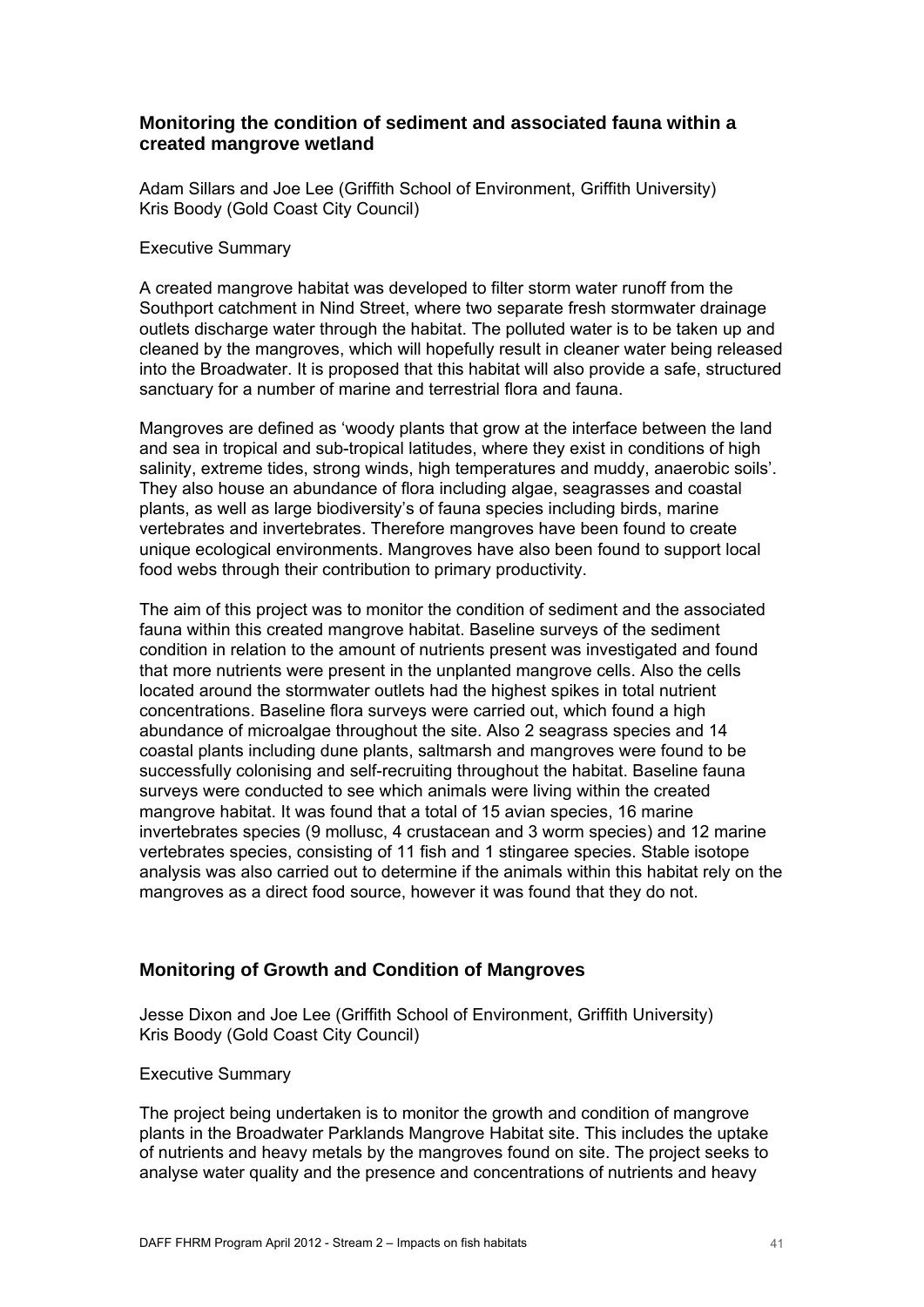metals in stormwater, the sediment and leaves in the Broadwater Parklands Mangrove Habitat site. It also seeks to determine if there is any gradient in the concentration of nutrients and heavy metals from the point of the two stormwater outlets to the end of the site, which empties out into the Boradwater.

The expected outcomes of this report are to establish baseline date for the nutrients and heavy metals present in water, sediment and leaf samples; to determine if there is a gradient of concentrations between either end of the site; to determine the ratio of plant biomass to heavy metal/nutrient uptake from the sediment and to determine, via background research, what the estimated concentration of various heavy metals the mangrove species can absorb before noticeable plant death occurs.

The results of this report provide a set of baseline date for future analyses to be compared against to determine any change, over time in the concentrations of nutrients and metals in the sediment and leaves for the above tested sites. Where possible, any noticeable trends have been recorded with potential causes for these trends provided. Two chemicals of note are total nitrogen and total phosphorus, as these chemicals tested above the Queensland Water Quality Guideline limits, and so, these chemicals need to be paid attention to in future analyses of the site. Two potential problems with the site include insect activity, as it has been noted where in come cases entire leaves have been eaten by insects and the potential problem that this site may act not as a chemical sink (as hoped) but as a secondary, acute source, which could pose potential dangers to the local environment. Continued monitoring of the Southport Broadwater Parklands Mangrove Habitat Site is recommended.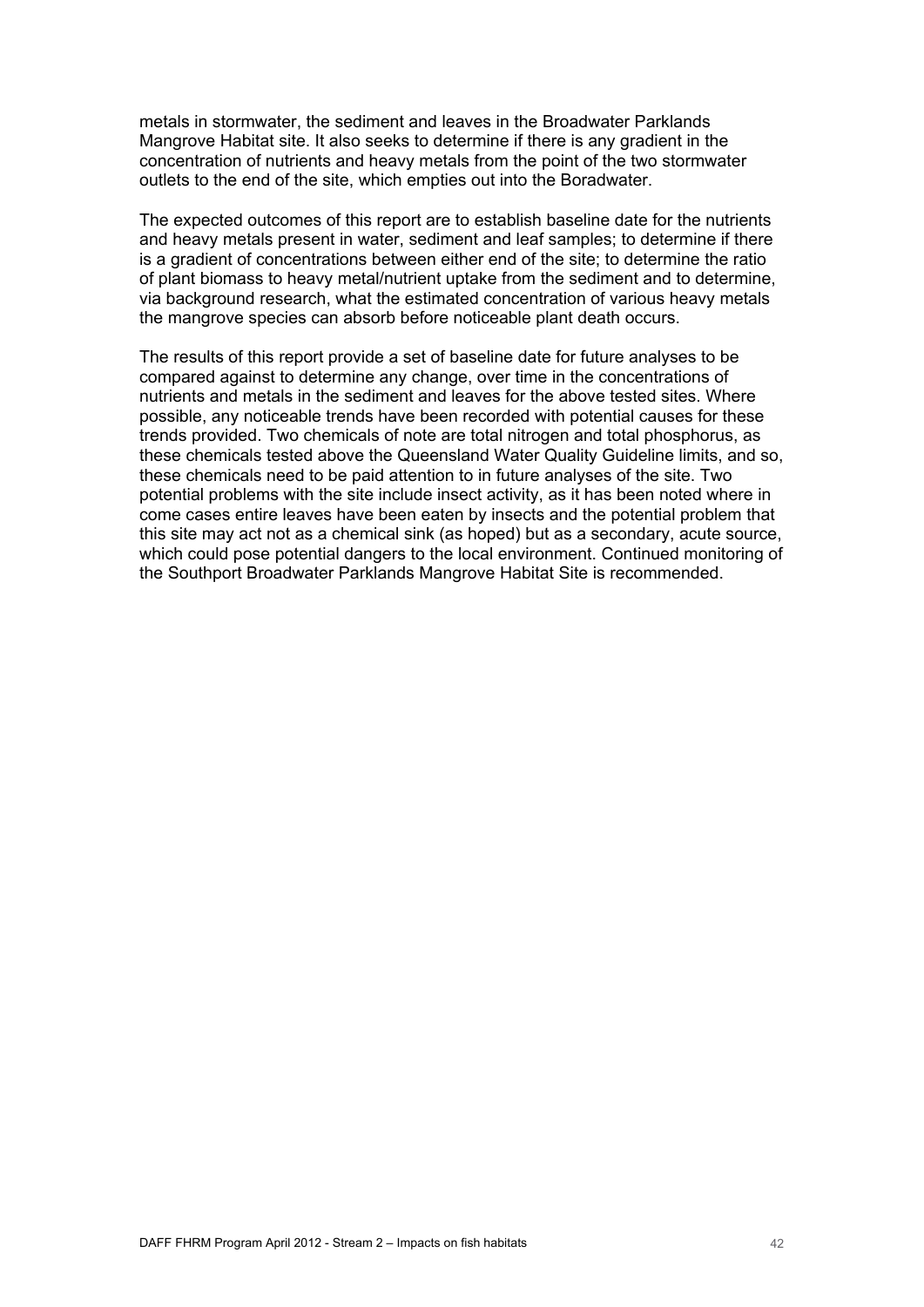## <span id="page-42-0"></span>**Stream 3 – [Innovative structure design for fish habitats](#page-16-2)**

## <span id="page-42-1"></span>**Use of commercial product "A-Jacks" as artificial reef in front of mangroves**

Grant Gabriel Griffith University (initial assessment report, 2004)

Three styles of erosion protection were installed adjacent to the erosion prone Charles Holm Park on the Gold Coast: traditional rock riprap, geo-textile bags (not assessed in this report) and A-Jacks concrete armour units.

Riprap and A-Jacks were both effective in controlling erosion; however, riprap had greater environmental impacts.

While every care was taken for existing mangroves when installing riprap with hand placement around tree bases, subsequent recruitment of mangroves is prevented due to the hard armouring of the foreshore. The A-Jacks units were installed seaward of the foreshore and pose very little threat to existing marine vegetation, apart from removal of large fallen trees in the works area, The major environmental issue with the A-Jacks units is its tendency to become a natural fish and rubbish trap. The edges of the wall quickly accumulated sand and silt. This caused the substrate at the landward edges of the structure to rise forming a pool. This was expected to happen and measures were taken to allow fish to escape from the pool by means of "fish pipes". However, these were not installed low enough for fish to escape, were not long enough to be completely effective and there were not enough of them.

The methods used in this trial minimised the damage that was caused on the foreshore of the river by using a barge, thereby avoiding damage to the river banks by operation of heavy machinery. It is recommended that a 3-year study is completed so that the effects of the erosion control devices can be more fully understood.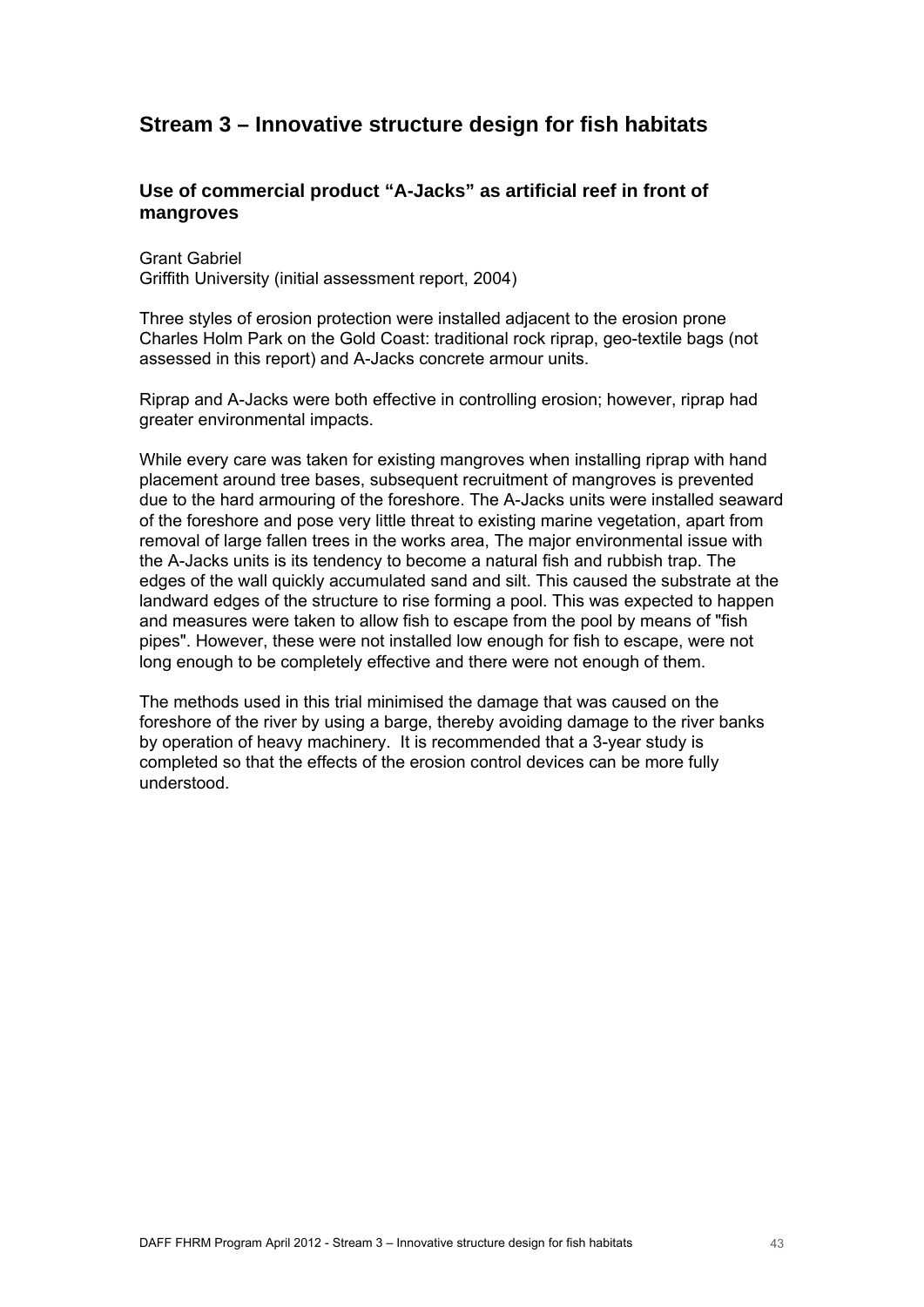## <span id="page-43-2"></span><span id="page-43-0"></span>**Stream 4 – Rehabilitation of fish habitats**

## <span id="page-43-1"></span>**Fish and other aquatic fauna use of restored fish habitats (Bulimba Creek Oxbow)**

Paul Whatmore Greening Australia Queensland Incorporated, February 2006.

The abstract of Paul Whatmore's 2006 Report (Preliminary nekton survey of the Bulimba Creek Oxbow (Paul Whatmore, February 2006)) is provided below:

"Originally heavily polluted with industrial waste, in 2003 the Bulimba Creek Oxbow (BCO) was the focus of major ecological refurbishment efforts. In October and November 2005, nekton species were collected from the BCO using a variety of sampling techniques. Species richness, diversity and proportionality were recorded and compared by sampling technique. In general, species richness and diversity were high, considering the prior state of the BCO, indicating refurbishment efforts were successful. With increasing public, commercial and political focus on the conservation and economic value of estuaries, projects like the BCO are of continued and increasing importance."

Following the success of wetland rehabilitation projects at Bulimba Creek Oxbow, Department of Primary industries and Fisheries (DPI&F) provided funding to Greening Australia Queensland Incorporated (GAQ) for fisheries research in 2005/2006. Information on the value of rehabilitated habitats to fish and other aquatic fauna and fish and other aquatic fauna use of restored fish habitats at the Bulimba Creek Oxbow was required. DPI&F provided \$14,300 (GST inclusive) to GAQ specifically for survey design and background research and monitoring, sampling and analyses. GAQ awarded the total DPI&F funds to a nekton survey of fauna in the oxbow water column and a study of the success of the remodelling of the eco hydrological functions of the Oxbow site (conducted by researcher Paul Whatmore, University of Queensland).

Results from sampling during October and November 2005 are available in a Report of the Preliminary nekton survey of the Bulimba Creek Oxbow (Paul Whatmore, February 2006). Sampling was conducted at the main channel outlet (a culvert) to Bulimba Creek. Comparisons of catch were made based on types of sampling gear and different mesh sizes used in the study (seine nets, gill nets and traps). Findings were: juveniles dominated total catch; and tidal range was reduced and may restrict movement and recruitment of fish into and within the Oxbow due to the reduced tidal flow. Tidal flow into and out of the Oxbow relies on external tides greater than 1.85 m (Whatmore, 2006). Factors such as the importance of tidal flow in influencing ecological health at the Oxbow are discussed in the Report.

The preliminary nekton survey identifies re-establishment of tidal flow to the Oxbow as the most important factor in rehabilitation of the Oxbow (Whatmore, 2006) and the important role of the culvert in providing passage for fish and macroinvertebrates.

Additional nekton sampling is planned for the future by the chief researcher, Paul Whatmore, to examine temporal and spatial comparisons and is to be advised further.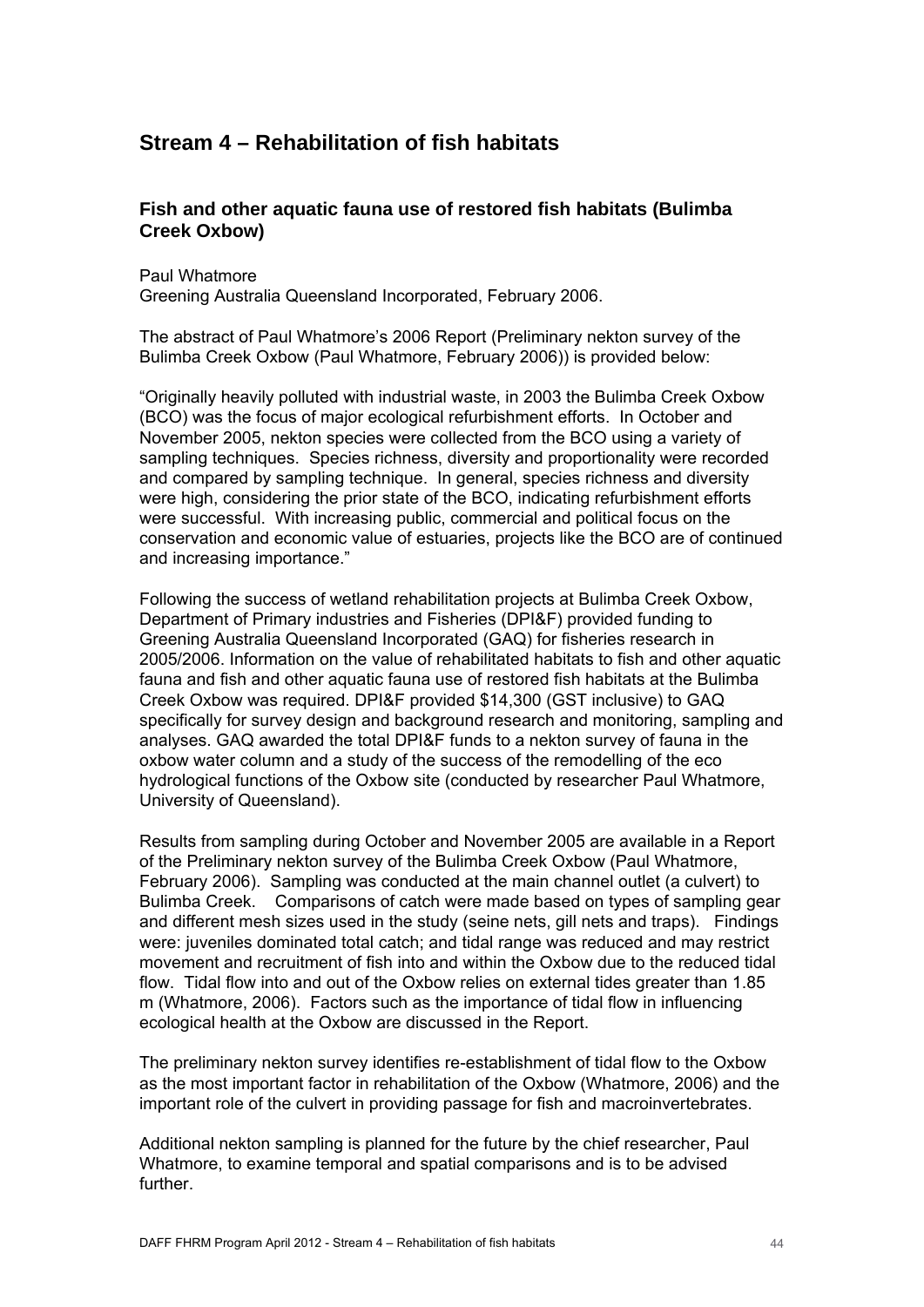## <span id="page-44-2"></span><span id="page-44-1"></span><span id="page-44-0"></span>**E ffects of Acid Sulfate Soils Remediation on Aquatic Ecology and Water Q uality at East Trinity, North Queensland**

D. J. Russell and K. M. Preston Sustainable Fisheries Program Animal Science, Northern Fisheries Centre, DEEDI, Cairns

Reclamation of about 700 ha of mostly tidal wetlands in at East Trinity in north Queensland in the early 1970s disturbed potential acid sulfate soils resulting in acid and associated heavy metals leaching into coastal waterways. The wetlands were isolated from tidal inundation through the construction of a levee with tidal gates on the major creeks. The Queensland Government purchased the East Trinity site in 2000 and a management plan involving reintroduction of tidal flows and strategic application of agricultural lime was subsequently developed to remediate the acid sulfate soils. The fish, crustaceans and water quality in the bunded area of Hills and Firewood creeks at East Trinity and a control creek were monitored monthly over a 16-month period to quantify differences that occurred following these changes to onsite management practices.

The semi-impounded reaches of both Firewood and Hills creeks now support healthy populations of fish and crustaceans. When the species diversity of fish caught in gill nets was compared between Hills, Firewood and the control creek no large differences were found. Overall, 38 fish species were sampled in the semiimpounded reaches of the East Trinity creeks, compared to 33 sampled in a similar study in 2002/03. The abundance of smaller and juvenile fish caught in cast net sampling in Firewood and Hills creeks was higher downstream than above the bund wall. Semi-impounded reaches of both creeks had healthy populations of mostly juvenile male mud crabs, and tagging studies showed little evidence of crabs moving between creeks although they appear to roam within the same creek.

There were no fish kills observed during this study and both pH and dissolved metals including iron and aluminium were lower than has been recorded in past surveys. The average pH (7.15) in Firewood Creek was lower than those in the other two systems and the minimum value was 5.6. The concentrations of some trace elements in the transplanted oysters initially increased two months after deployment and then subsequently fell between the second and third months, suggesting that they were capable of metal depuration.

The reintroduction of tidal flows to the upstream reaches of Firewood and Hills creeks increased the upstream distribution of mangrove propagules thereby promoting recolonisation of the stream banks and adjacent low lying areas. Remnant mangroves stands are also contributing mangrove recolonisation of the site. Management strategies that are currently being implemented at East Trinity appear to be enhancing the fisheries productivity of the area.

### **Publications resulting from this project**

Russell, DJ and Preston, KM 2005 Effects of Acid Sulfate Soils Remediation on Aquatic Ecology and Water Quality at East Trinity, North Queensland, Department of Primary Industries and Fisheries, QI05060, 131 pp.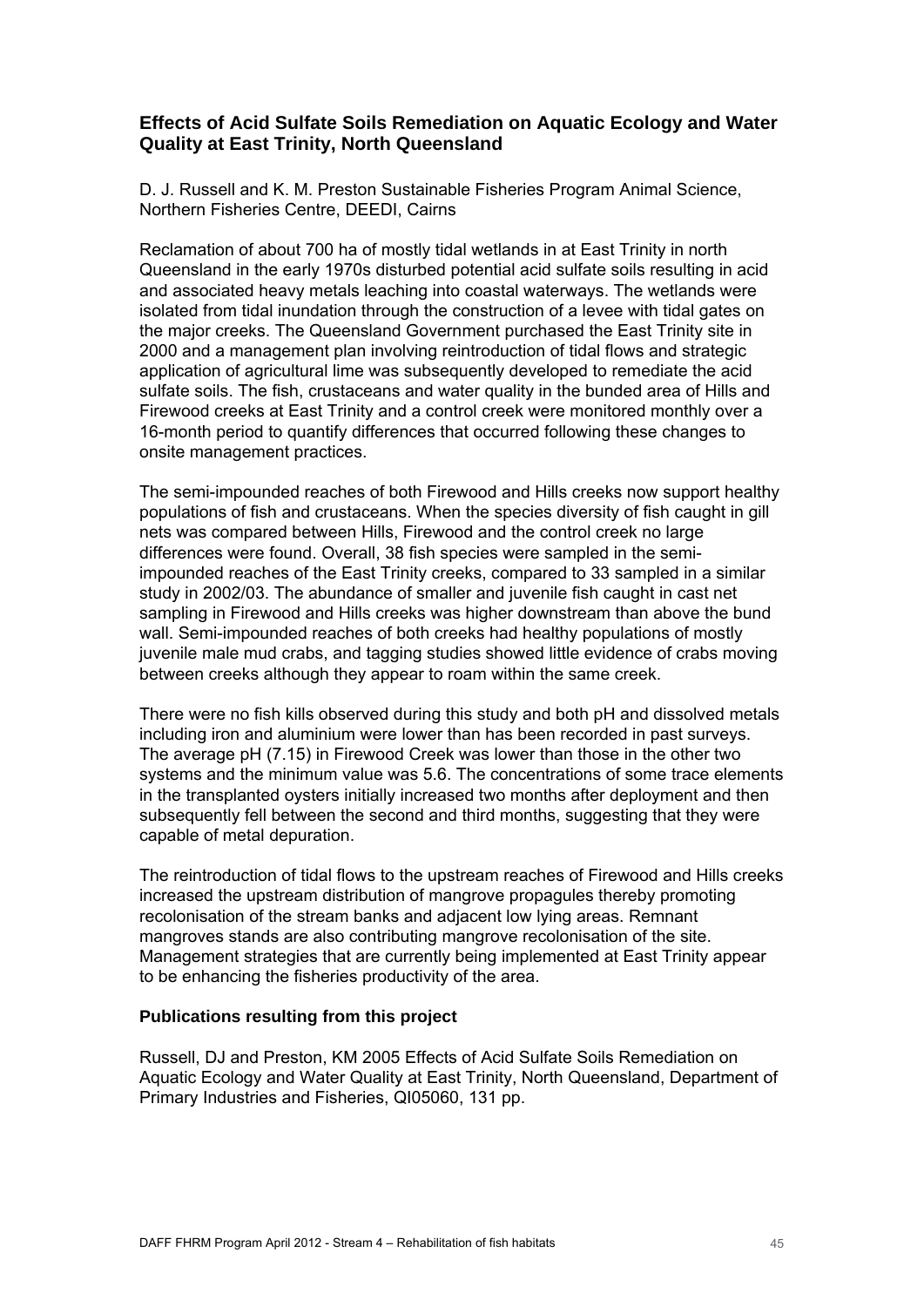## <span id="page-45-0"></span>**Duplication of Houghton/Hornibrook Highway – saltmarsh rehabilitation**

Department of Transport and Main Roads – 2009 and 2010 report excerpts *(reproduced with permission from* frc environmental and Department of Transport and Main Roads)

### *2009 Report excerpt*

The duplication of the Houghton Highway (Hornibrook Bridge) by the Department of Transport and Main Roads (DTMR), resulted in the disturbance of some patches of saltmarsh. There has been little work transplanting saltmarsh in south east Queensland, and little is known regarding the cost or best techniques to use. A site was identified on Bremner Road, Rothwell that needed rehabilitation, and saltmarsh plants were transplanted here from the DTMR site. A variety of techniques for transplanting saltmarsh species were trialed, to significantly add to this knowledge base.

In March 2008 we transplanted four saltmarsh species using hand and mechanical techniques. The four species transplanted were: *Sporobolus virginicus* (marine couch), *Sesuvium portulacastrum* (sea purslane), *Suaeda australis* (Australian seablite) and *Sarcocornia quinqueflora* (common samphire).

After 12 months, many of the hand transplanted plants were surviving well, especially *S.quinqueflora*, and all species had improved in condition. While survival of *S.quinqueflora* was higher, the condition of *S. portulacastrum* and *S. australis* plants was generally better than *S. quinqueflora*. Many of the hand transplanted plants that remained damp or were in wet areas had died, whereas plants that were slightly elevated survived well. Saltmarsh plants in organic geotextile matting also survived better than those without.

After 12 months, the mechanically transplanted plants continued to improve in overall condition. Over this period canopy height increased in these plots, and total cover remained above 50%.

Twelve months after transplanting, the total area rehabilitated mechanically was 193  $m^2$ , compared to 4.8 m<sup>2</sup> rehabilitated by hand. In terms of transplanting effort (man hours) and survival, mechanical transplanting was more efficient (1.538 m<sup>2</sup>/manhour) than transplanting by hand (0.044  $m^2/m$ an-hour).

There was also a significant increase in the habitat value of the rehabilitated area after 12 months, with the number of crab burrows, gastropods and other terrestrial fauna (ants, grubs, spiders, mites and beetles) in the rehabilitated area significantly higher than in control areas and than in the same area before rehabilitation.

The rehabilitated areas will be monitored again after 18 and 24 months to assess survival and growth, and so that corrective action can be taken as needed should there be any problems.

#### *2010 Report excerpt*

"Two years after transplanting, most of the hand transplanted saltmarsh plugs were surviving well, especially those plugs that were in well drained areas. While *Sarcocornia quinqueflora* had the highest survival rates, its condition was generally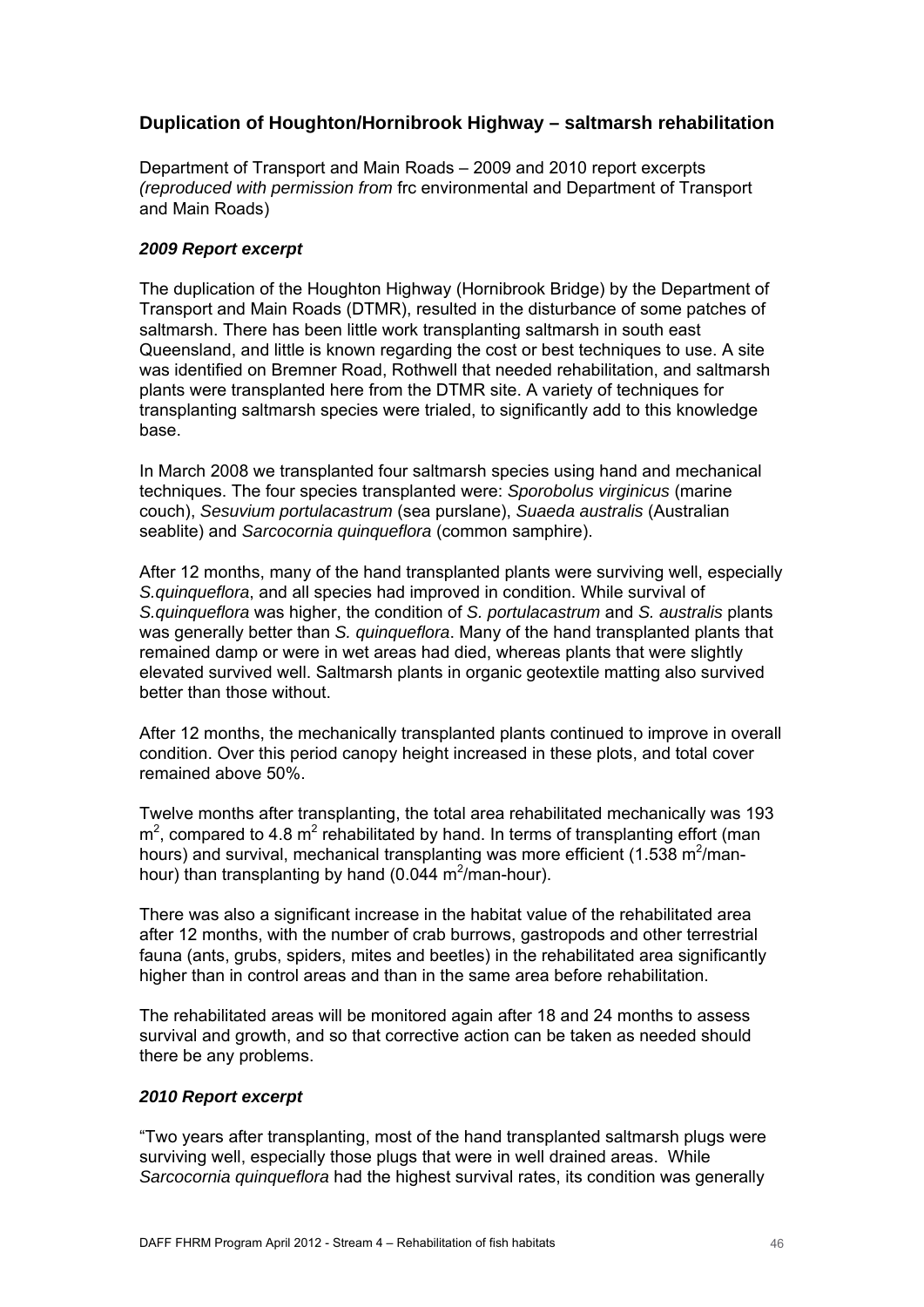<span id="page-46-1"></span>not as good as the condition of *Sesuvium portulacastrum* and *Suaeda australis* plants. Saltmarsh plants on organic geotextile matting also survived better than those without.

In the mechanically transplanted plots, after two years, the condition of both plots with a mixture of species and plots of *Sporobolus virginicus plants* was fair to good*.*  In general, coverage in both the mixed and *Sporobolus virginicus* plots was lowest in winter

Two years after transplanting, the total area rehabilitated mechanically was 43.0 m<sup>2</sup>, compared to 4.0  $m^2$  by hand. In terms of transplanting effort (man hours), mechanical transplanting rehabilitated more saltmarsh (0.34 m<sup>2</sup>/man hour) than hand transplanting (0.04 $m^2$ / man hour). That is, mechanical transplanting was more cost effective however hand planting was still successful, and may be useful in small areas, or where isolated plants area available, and/ or where access by mechanical equipment is limited.

In summary, transplanting saltmarsh for the Houghton Highway saltmarsh rehabilitation trials to the Bremner Road site, has:

- Improved the quality of estuarine habitat for flora and fauna
- Reduced the amount of sediment-laden runoff into Saltwater Creek, and
- Increased the abundance and community composition of benthic epifauna."

#### **Publications resulting from this project**

FRC Environmental 2009, *Houghton Highway saltmarsh rehabilitation trials: 12 month monitoring event - March 2009*, report to the Department of Transport and Main Roads, FRC Environmental, Wellington Point, Queensland, March 2009.

FRC Environmental 2010, *Houghton Highway saltmarsh rehabilitation trials: Two years after transplanting March 2010* report to the Department of Transport and Main Roads, FRC Environmental, Wellington Point, Queensland, March 2010.

#### <span id="page-46-0"></span>**Bulimba Creek Oxbow Nekton Research Report 2011**

#### **Excerpts - Project overview**

The Bulimba Creek Oxbow is an important rehabilitation and scientific study site located within 10km of the Brisbane City Centre. Once a highly degraded, polluted and bunded-off wetland, it is now a recovering and productive marine species nursery. With the support of various partners and funders, B4C has coordinated research at this site since 2005, in order to examine the potential of restoration works in highly disturbed, urban estuarine areas. As of 2010, 32 nekton (fish and prawn) species had been found within the Bulimba Creek Oxbow, a diversity level higher than several surrounding estuarine areas in Moreton Bay. In 2011, DEEDI partnered with B4C to continue scientific monitoring of the Oxbow through funding of research by Sunshine Coast University and a Community Education Day.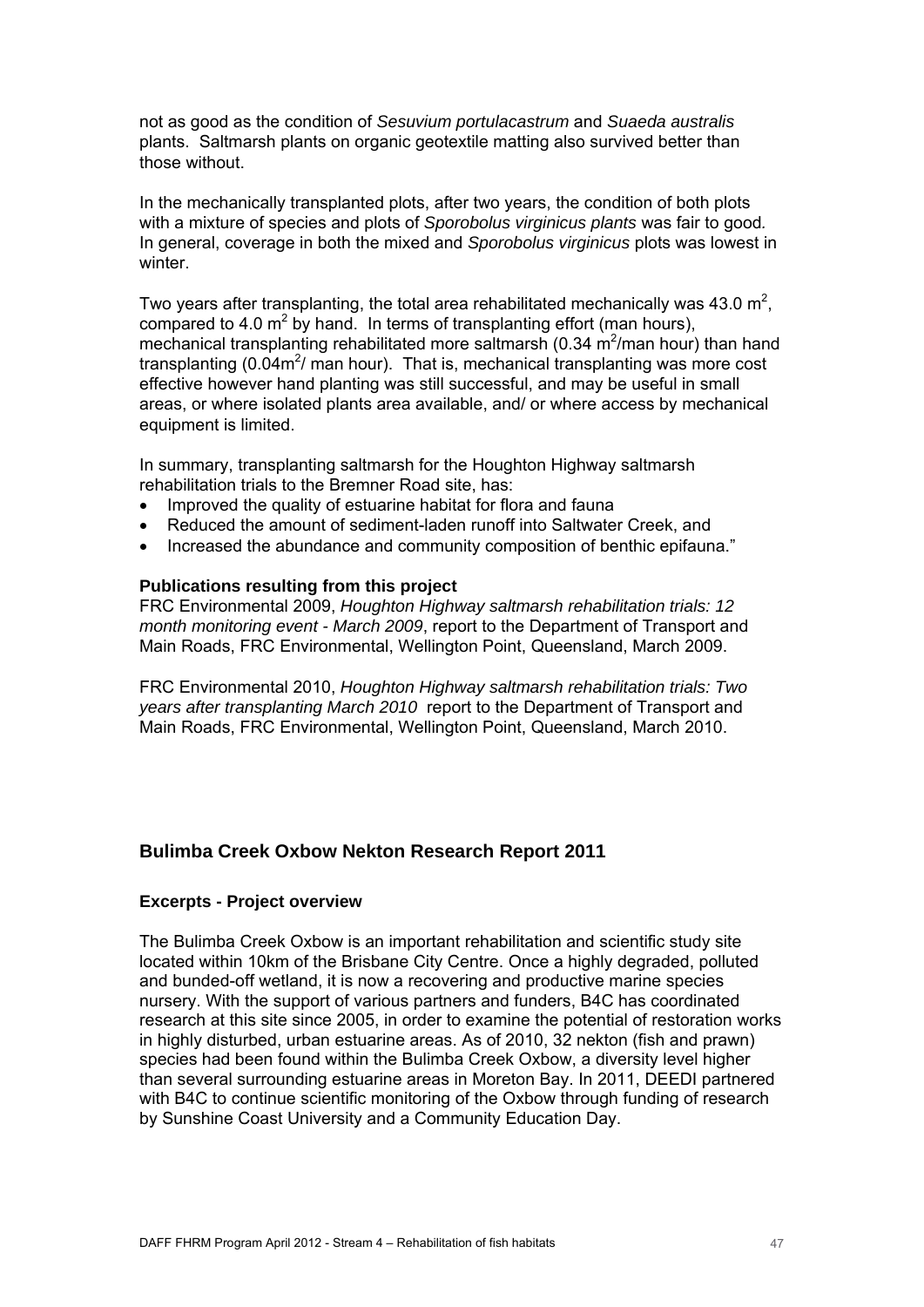## <span id="page-47-1"></span>**Six Month Research Update by David Bright (Molecular Biologist, Sunshine Coast University)**

The present Bulimba Creek Oxbow Nekton survey began in April, 2011. Over the last six months, and over a range of tidal conditions, sampling of the Oxbow has resulted in capture of 15 previously recorded species of fish. Interestingly, three new species, two fish- the Bony Bream and Obtuse Barracuda (Striped Sea-Pike) - and a freshwater prawn, have been captured. These results highlight two points about the role the Oxbow plays in the Bulimba Creek system. Firstly, that recurrence of previously identified species indicates that these fish have established stable populations within the Oxbow. This suggests that that Oxbow has not only improved from the previous degraded state and improvements have been sustained. Secondly, the discovery of new species in the Oxbow suggests that the Oxbow ecology may still be evolving and improving towards a more natural system.

The survey team would like to continue to survey the Bulimba Creek Oxbow as it would be interesting to assess whether or not there is distinct seasonal variance in species type and or quantity of individuals of a species. Previous work highlighted the role of the Oxbow as a nursery for juvenile fish. Comparing the sample data with known breeding patterns will be conducted. Understanding the role areas such as the Oxbow have on estuarine systems would help in promoting the importance of restoration and conservation of such areas in future.

A secondary goal of the survey will be to try to establish an estimate of the aquatic biomass of the Oxbow. Biomass is another tool used to assess the health of an ecosystem. This baseline may be a useful tool for comparison in future studies of the area.

## <span id="page-47-0"></span>**Oxbow Wetlands Recovery and Rehabilitation Works**

## **Summary (provided by the Bulimba Creek Catchment Coordinating Committee)**

#### **Project Overview**

Aim: To provide for Fish Habitat management services through rehabilitation, recovery and revegetation works, including establishment of 180 plants, on terrestrial floodplains adjacent to tidal Oxbow and mangrove communities.

*Site 1:* S-W Oxbow loop road area – recovery of original revegetation infested with vines to waterline. Clearing exotic species and revegetation with 80 tubestocks. *Site 2:* West central road loop – Clearing major weed infestations, small planting. *Site 3:* D5B north-east riparian zone to Bulimba Creek. Recovery of planted natives, and expansion of site to include revegetation with small planting.

## **Community Involvement**

- Assistance by Community Services personnel and B4C volunteers
- Site orientation tours to Chinese Engineers and 3 high schools
- Open catchment event attended by stakeholders and corporate organisations including PortConnect, Powerlink, DTMR, DEEDI, Council and bushcare groups.
- $\bullet$

## **Work Analysis**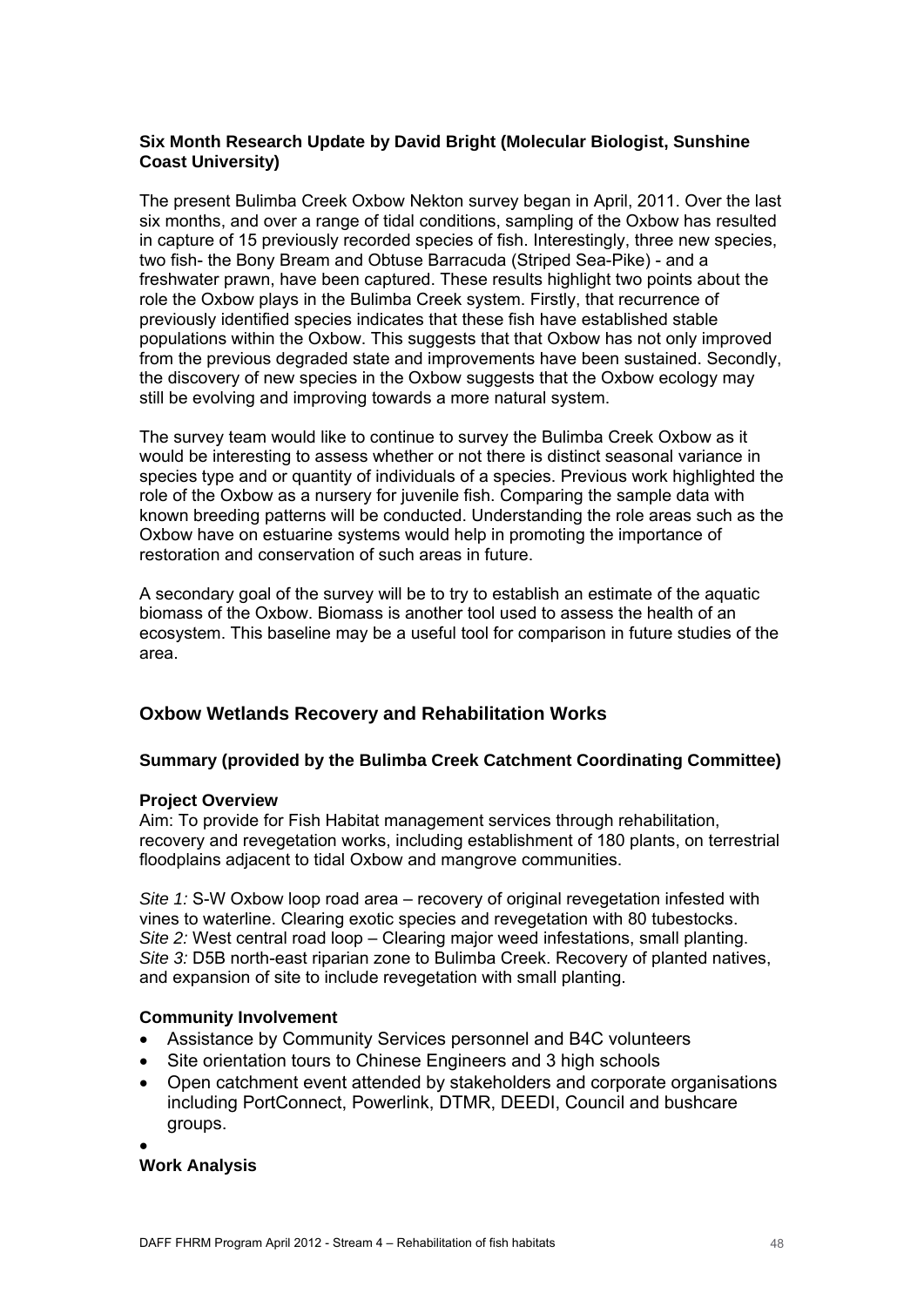Site 1: Initial heavy removal of invasive Glycine vines covering previous plantings, use of mechanical hedge trimmer and chainsaws required. Clearing weeds from buffer zone and mulching and planting. Herbicide follow-up treatments required. Site 2: Heavy clearing of Glycine and exotic grasses. Mulching (blanket required), Follow-up herbicide treatments. Planting was tripled in-kind.

Site 3: Riparian zone: recovery of previous planted species, whipper-snipping, spraying and manual weed removals, re-guarding and staking. Planting of 60 species in guards and special treatment of Madeira vine infestation.

## **Challenges**

1. Glycine vines proved extremely labour intensive to remove

2. Ticks were a major problem for workers in some weed areas.

3. Wet conditions and tidal times proved difficult to access site in line with required weed treatments and schedules

4. Some hare damage to new plants required guards and deter application to tubestock